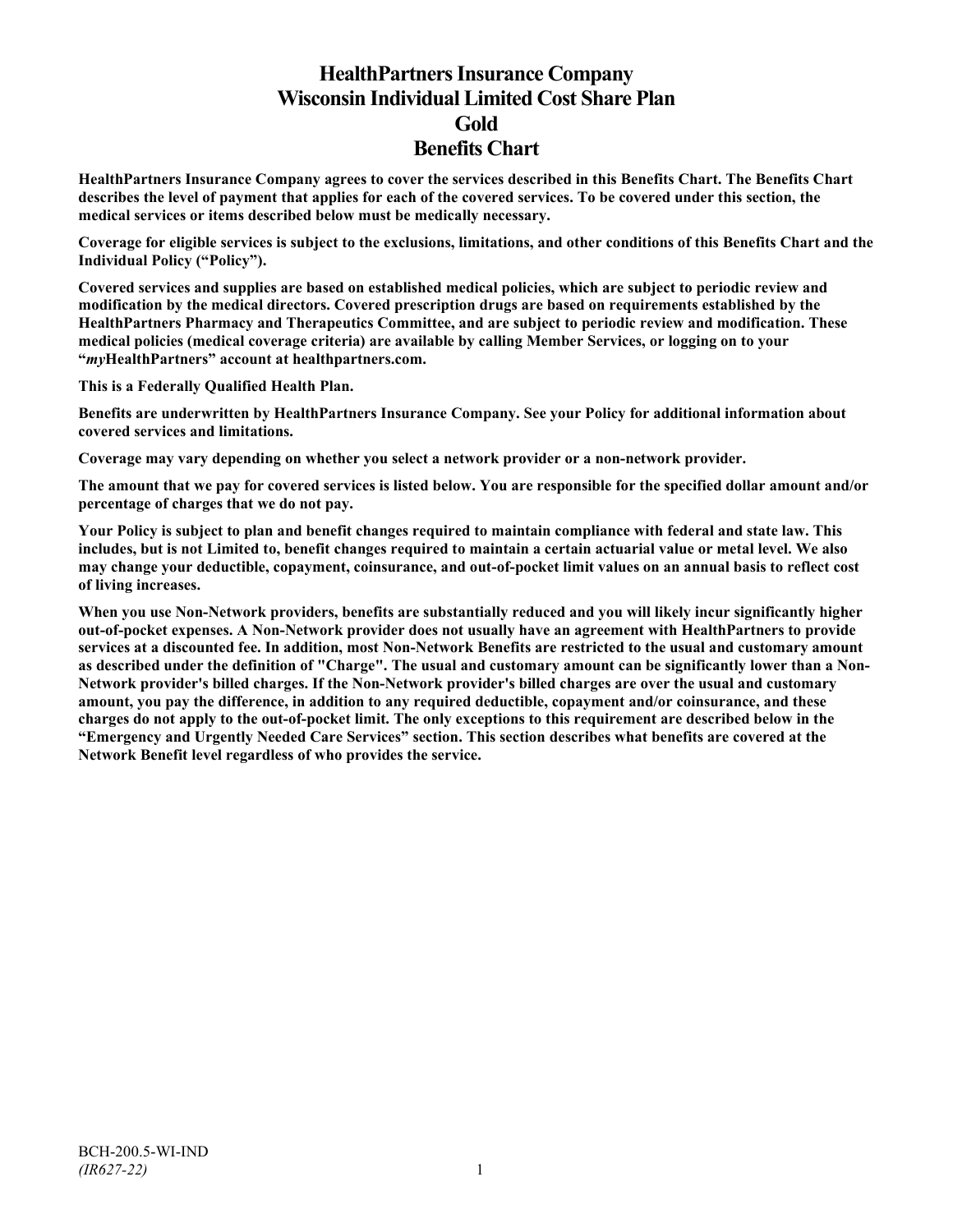# **These definitions apply to the Benefits Chart. They also apply to your Policy.**

| <b>Biosimilar Drug:</b> | A prescription drug, approved by the Food and Drug Administration (FDA), that the FDA has<br>determined is biosimilar to and interchangeable with a biological brand name drug. Biosimilar<br>drugs are not considered generic drugs and are not covered under the generic drug benefit.                                                                                                                                                                                                                                                                                                                                     |
|-------------------------|------------------------------------------------------------------------------------------------------------------------------------------------------------------------------------------------------------------------------------------------------------------------------------------------------------------------------------------------------------------------------------------------------------------------------------------------------------------------------------------------------------------------------------------------------------------------------------------------------------------------------|
| <b>Brand Name Drug:</b> | A prescription drug, approved by the Food and Drug Administration (FDA), that is manufactured,<br>sold or licensed for sale under a trademark by the pharmaceutical company that originally<br>researched and developed the drug. Brand name drugs have the same active-ingredient formula as<br>the generic version of the drug. However, generic drugs are manufactured and sold by other drug<br>manufacturers and are generally not available until after the patent on the brand name drug has<br>expired. A few brand name drugs may be covered at the generic benefit level if this is indicated on<br>the formulary. |
| <b>Calendar Year:</b>   | This is the 12-month period beginning 12:01 A.M. Central Time, on January 1, and ending 12:00<br>A.M. Central Time of the next following December 31.                                                                                                                                                                                                                                                                                                                                                                                                                                                                        |
| Charge:                 | For covered services delivered by a network provider, this is the provider's discounted fee for a<br>given medical/surgical service, procedure or item.                                                                                                                                                                                                                                                                                                                                                                                                                                                                      |
|                         | For covered services delivered by non-network providers, a contracted rate may apply if such<br>arrangement is available to HealthPartners.                                                                                                                                                                                                                                                                                                                                                                                                                                                                                  |
|                         | For the Usual and Customary Charge for covered services delivered by non-network providers,<br>our payment is calculated using one of the following options in the following order, depending on<br>availability: 1) a percentage of the Medicare fee schedule; 2) a comparable schedule if the service<br>is not on the Medicare fee schedule; or 3) a commercially reasonable rate for such service if a fee<br>schedule is not available.                                                                                                                                                                                 |
|                         | The Usual and Customary Charge is the maximum amount allowed that we consider in the<br>calculation of the payment of charges incurred for certain covered services. You must pay for any<br>charges above the usual and customary charge, and they do not apply to the out-of-pocket limit.                                                                                                                                                                                                                                                                                                                                 |
|                         | A charge is incurred for covered ambulatory medical and surgical services, on the date the service<br>or item is provided. A charge is incurred for covered inpatient services, on the date of admission to<br>a hospital. To be covered, a charge must be incurred on or after your effective date and on or<br>before the termination date.                                                                                                                                                                                                                                                                                |
|                         | Copayment/Coinsurance: The specified dollar amount, or percentage, of charges incurred for covered services, which we do<br>not pay, but which you must pay, each time you receive certain medical services, procedures or<br>items. Our payment for those covered services or items begins after the copayment or coinsurance<br>is satisfied. Covered services or items requiring a copayment or coinsurance are specified in this<br>Benefits Chart.                                                                                                                                                                      |
|                         | For services provided by a network provider:                                                                                                                                                                                                                                                                                                                                                                                                                                                                                                                                                                                 |
|                         | An amount which is listed as a flat dollar copayment is applied to a network provider's discounted<br>charges for a given service. However, if the network provider's discounted charges for a service or<br>item is less than the flat dollar copayment, you will pay the network provider's discounted charge.<br>An amount which is listed as a percentage of charges or coinsurance is based on the network<br>provider's discounted charges, calculated at the time the claim is processed, which may include an<br>agreed upon fee schedule rate for case rate or withhold arrangements.                               |
|                         | For services provided by a Non-Network provider:                                                                                                                                                                                                                                                                                                                                                                                                                                                                                                                                                                             |
|                         | Any copayment or coinsurance is applied to the lesser of the provider's charges or the usual and<br>customary charge for a service.                                                                                                                                                                                                                                                                                                                                                                                                                                                                                          |
|                         | A copayment or coinsurance is due at the time a service is provided, or when billed by the<br>provider. The copayment or coinsurance applicable for a scheduled visit with a network provider<br>will be collected for each visit, late cancellation and failed appointment.                                                                                                                                                                                                                                                                                                                                                 |
|                         |                                                                                                                                                                                                                                                                                                                                                                                                                                                                                                                                                                                                                              |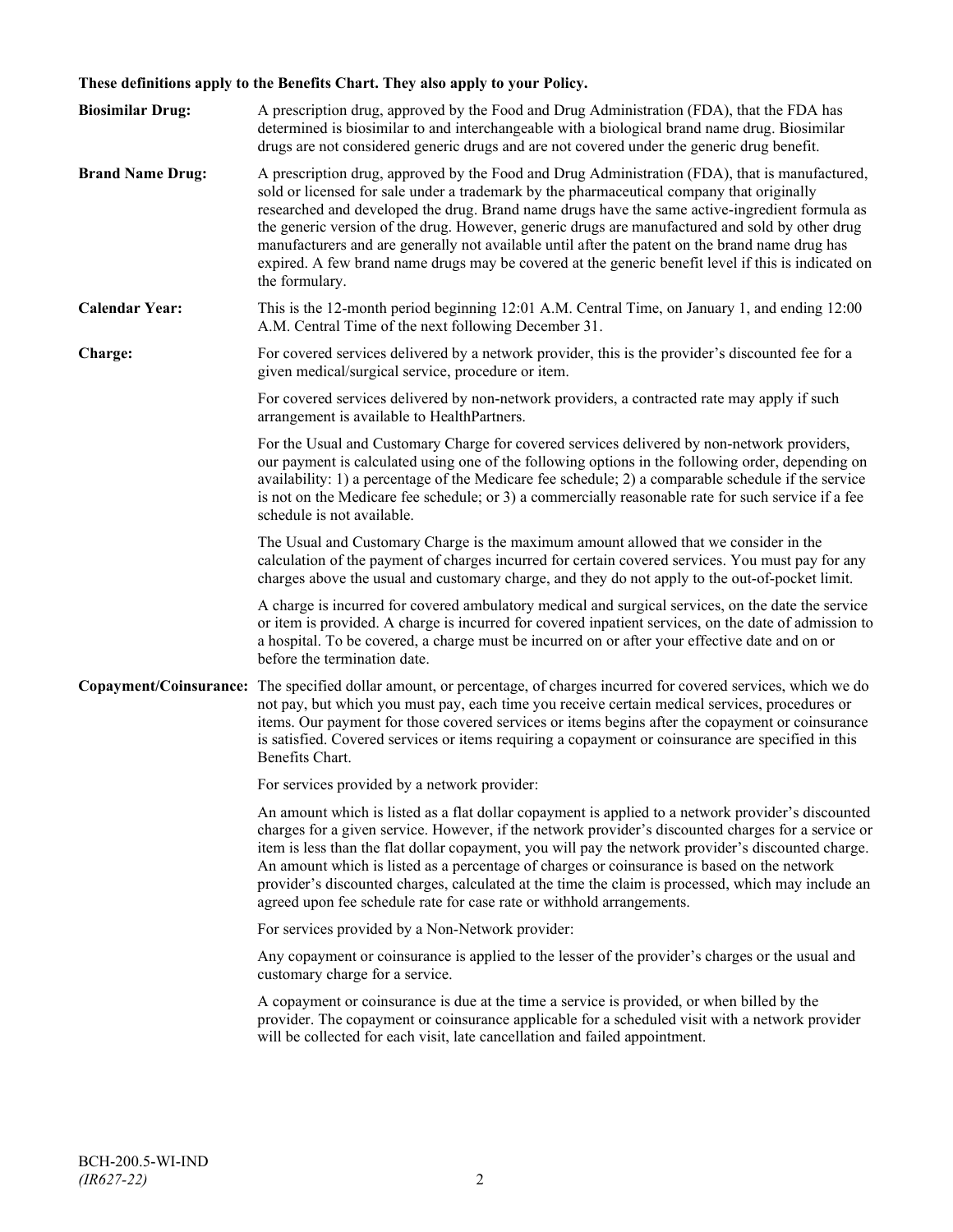| Deductible:                     | The specified dollar amount of charges incurred for covered services, which we do not pay, but an<br>enrollee or a family has to pay first in a calendar year. Our payment for those services or items<br>begins after the deductible is satisfied. For network providers, the amount of the charges that apply<br>to the deductible are based on the network provider's discounted charges, calculated at the time<br>the claim is processed, which may include an agreed upon fee schedule rate for case rate or<br>withhold arrangements. For non-network providers, the amount of charges that apply to the<br>deductible are the lesser of the provider's charges or the usual and customary charge for a service. |
|---------------------------------|-------------------------------------------------------------------------------------------------------------------------------------------------------------------------------------------------------------------------------------------------------------------------------------------------------------------------------------------------------------------------------------------------------------------------------------------------------------------------------------------------------------------------------------------------------------------------------------------------------------------------------------------------------------------------------------------------------------------------|
|                                 | Any amounts paid or reimbursed by a third party, including, but not Limited to: point of service<br>rebates, manufacturer coupons, manufacturer debit cards or other forms of direct reimbursement to<br>an Insured for a product or service, will not apply toward your deductible, to the extent permitted<br>under state and federal law.                                                                                                                                                                                                                                                                                                                                                                            |
|                                 | Your plan has an embedded deductible. This means once a member meets the individual<br>deductible, the plan begins paying benefits for that person. If two or more members of the family<br>meet the family deductible, the plan begins paying benefits for all members of the family,<br>regardless of whether each member has met the individual deductible. However, a member may<br>not contribute more than the individual deductible toward the family deductible.                                                                                                                                                                                                                                                |
|                                 | All services are subject to the deductible unless otherwise indicated below in this Benefits Chart.                                                                                                                                                                                                                                                                                                                                                                                                                                                                                                                                                                                                                     |
| Formulary:                      | This is a current list, which may be revised from time to time, of prescription drugs, medications,<br>equipment and supplies covered by us as indicated in this Benefits Chart which are covered at the<br>highest benefit level. Some drugs on the formulary may require prior authorization to be covered<br>as formulary drugs. The formulary, and information on drugs that require prior authorization, are<br>available by calling Member Services, or logging on to your "myHealthPartners" account at<br>healthpartners.com.                                                                                                                                                                                   |
| <b>Generic Drug:</b>            | A prescription drug, approved by the Food and Drug Administration (FDA), that the FDA has<br>determined is comparable to a brand name drug product in dosage form, strength, route of<br>administration, quality, intended use and documented bioequivalence. Generally, generic drugs<br>cost less than brand name drugs. Some brand name drugs may be covered at the generic drug<br>benefit level if this is indicated on the formulary.                                                                                                                                                                                                                                                                             |
| <b>Indian Health Providers:</b> | These are health care centers operated by Indian Health Service, an Indian Tribe, tribal<br>organization, or an urban Indian organization or through referral under contract health services.                                                                                                                                                                                                                                                                                                                                                                                                                                                                                                                           |
| <b>Non-Formulary Drug:</b>      | This is a prescription drug, approved by the Food and Drug Administration (FDA), that is not on<br>the formulary, is medically necessary and is not investigative or experimental or otherwise<br>excluded under your Policy.                                                                                                                                                                                                                                                                                                                                                                                                                                                                                           |
| <b>Out-of-Pocket Expenses:</b>  | You pay the specified copayments/coinsurance and deductibles applicable for particular services,<br>subject to the out-of-pocket limit described below. These amounts are in addition to the monthly<br>enrollment payments.                                                                                                                                                                                                                                                                                                                                                                                                                                                                                            |
| <b>Out-of-Pocket Limit:</b>     | You pay the copayments/coinsurance and deductibles for covered services, to the individual or<br>family out-of-pocket limit. Thereafter we cover 100% of charges incurred for all other covered<br>services, for the rest of the calendar year. You pay amounts greater than the out-of-pocket limit if<br>you exceed any visits or day limits.                                                                                                                                                                                                                                                                                                                                                                         |
|                                 | Non-Network Benefits above the usual and customary charge (see definition of charge above) do<br>not apply to the out-of-pocket limit.                                                                                                                                                                                                                                                                                                                                                                                                                                                                                                                                                                                  |
|                                 | Non-Network Benefits for transplant surgery do not apply to the out-of-pocket limit.                                                                                                                                                                                                                                                                                                                                                                                                                                                                                                                                                                                                                                    |
|                                 | You are responsible to keep track of the out-of-pocket expenses. Contact our Member Services<br>department for assistance in determining the amount paid by the enrollee for specific eligible<br>services received. Claims for reimbursement under the out-of-pocket limit provisions are subject<br>to the same time limits and provisions described under the "Claims Provisions" section of the<br>Contract.                                                                                                                                                                                                                                                                                                        |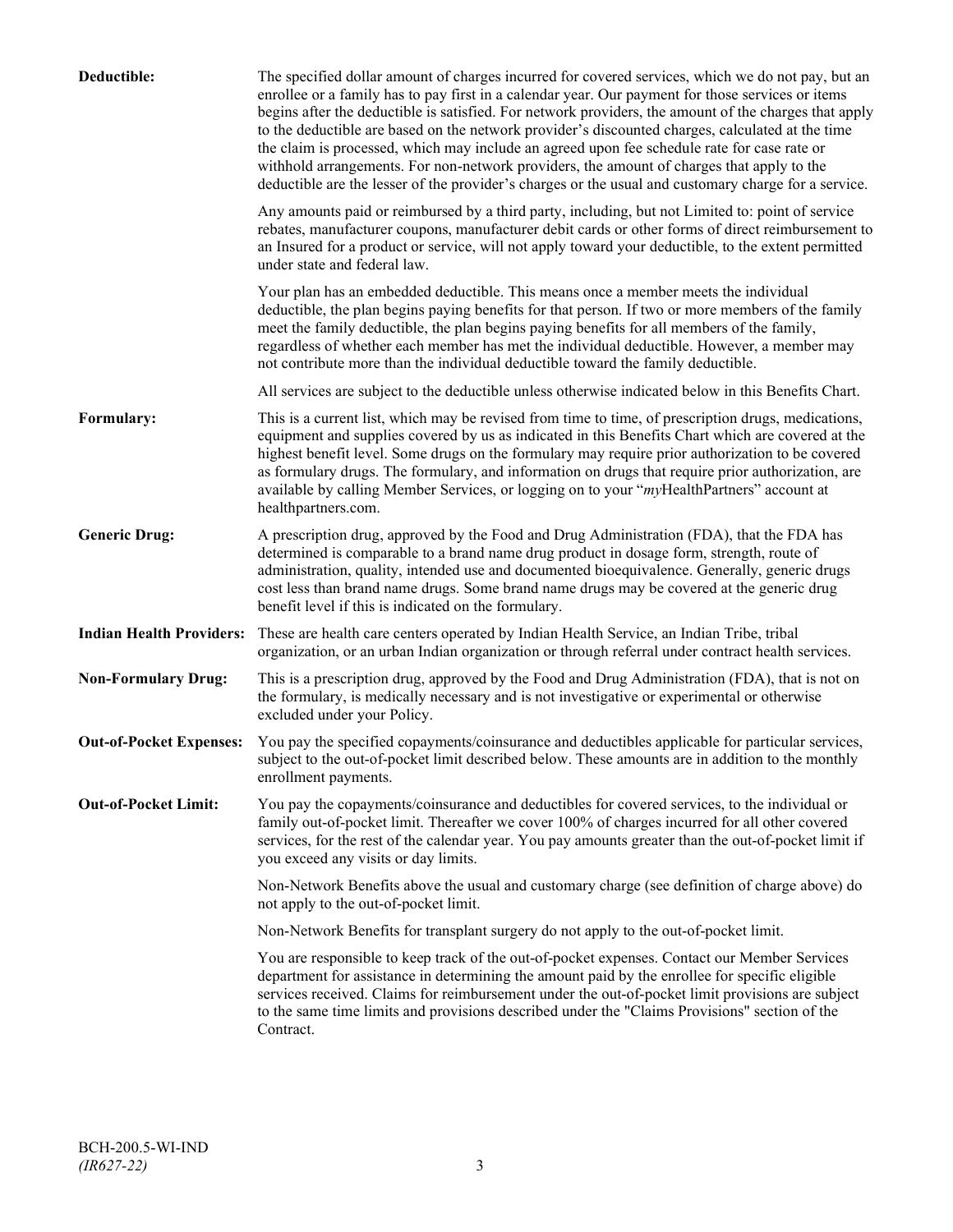|                             | Primary Care Providers: These are providers in the following categories: Family Practice, General Practice, Internal<br>Medicine, Pediatrics, Adolescent Medicine, Adult Medicine and Geriatrics.                                                                                                                                                                                                                                                                                                                                    |
|-----------------------------|--------------------------------------------------------------------------------------------------------------------------------------------------------------------------------------------------------------------------------------------------------------------------------------------------------------------------------------------------------------------------------------------------------------------------------------------------------------------------------------------------------------------------------------|
|                             | Specialty Care Providers: These are providers who are not in the following categories: Family Practice, General Practice,<br>Internal Medicine, Pediatrics, Adolescent Medicine, Adult Medicine and Geriatrics.                                                                                                                                                                                                                                                                                                                      |
| <b>Specialty Drug List:</b> | This is a current list, which may be revised from time to time, of prescription drugs, medications,<br>equipment and supplies, which are typically bio-pharmaceuticals. The purpose of a specialty drug<br>list is to facilitate enhanced monitoring of complex therapies used to treat specific conditions.<br>Specialty drugs are covered by us as indicated in this Benefits Chart. The specialty drug list is<br>available by calling Member Services, or logging on to your "myHealthPartners" account at<br>healthpartners.com |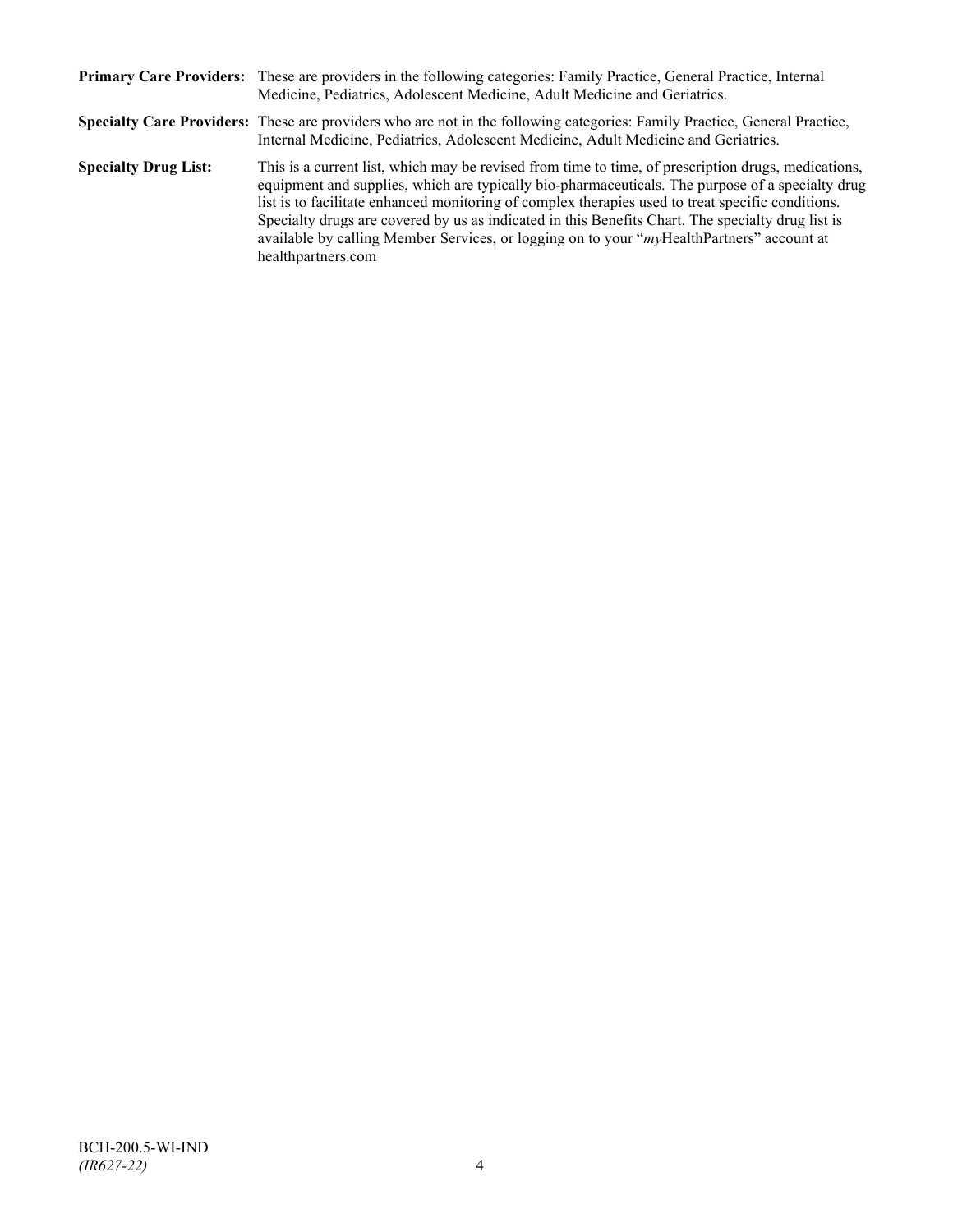### **DEDUCTIBLES AND OUT-OF-POCKET LIMITS**

#### **Individual Calendar Year Deductible**

| <b>Network Benefits</b> | <b>Non-Network Benefits</b> |
|-------------------------|-----------------------------|
| \$1,800                 | \$20,000                    |

#### **Family Calendar Year Deductible**

| <b>Network Benefits</b> | <b>Non-Network Benefits</b> |
|-------------------------|-----------------------------|
| \$3,600                 | \$40,000                    |

Your individual and family deductible amounts may be indexed to allow for changes under Federal rules.

Your Policy has an embedded deductible. This means once you meet the individual deductible, we begin paying benefits. If two or more covered members of the family meet the family deductible, we begin paying benefits for all covered members of the family, regardless of whether each member has met the individual deductible. However, you may not contribute more than the individual deductible amount towards the family deductible.

Separate deductibles must be satisfied under the Network Benefits and Non-Network Benefits.

Any amounts paid or reimbursed by a third party, including but not Limited to: point of service rebates, manufacturer coupons, manufacturer debit cards or other forms of direct reimbursement to an Insured for a product or service, will not apply toward your deductible, to the extent permitted under state and federal law.

### **Individual Calendar Year Out-of-Pocket Limit**

| Network Benefits | <b>Non-Network Benefits</b> |
|------------------|-----------------------------|
| \$8,300          | None.                       |

#### **Family Calendar Year Out-of-Pocket Limit**

| Network Benefits | <b>Non-Network Benefits</b> |
|------------------|-----------------------------|
| \$16,600         | None.                       |

Your individual and family out-of-pocket amounts may be indexed to allow for changes under Federal rules.

Separate Out-of-Pocket Limits must be satisfied under Network Benefits and Non-Network Benefits.

Non-Network Benefits above the usual and customary charge will not apply to the individual or family Out-of-Pocket.

Any amounts paid or reimbursed by a third party, including but not Limited to: point of service rebates, manufacturer coupons, manufacturer debit cards or other forms of direct reimbursement to an Insured for a product or service, will not apply as an outof-pocket expense, to the extent permitted under state and federal law.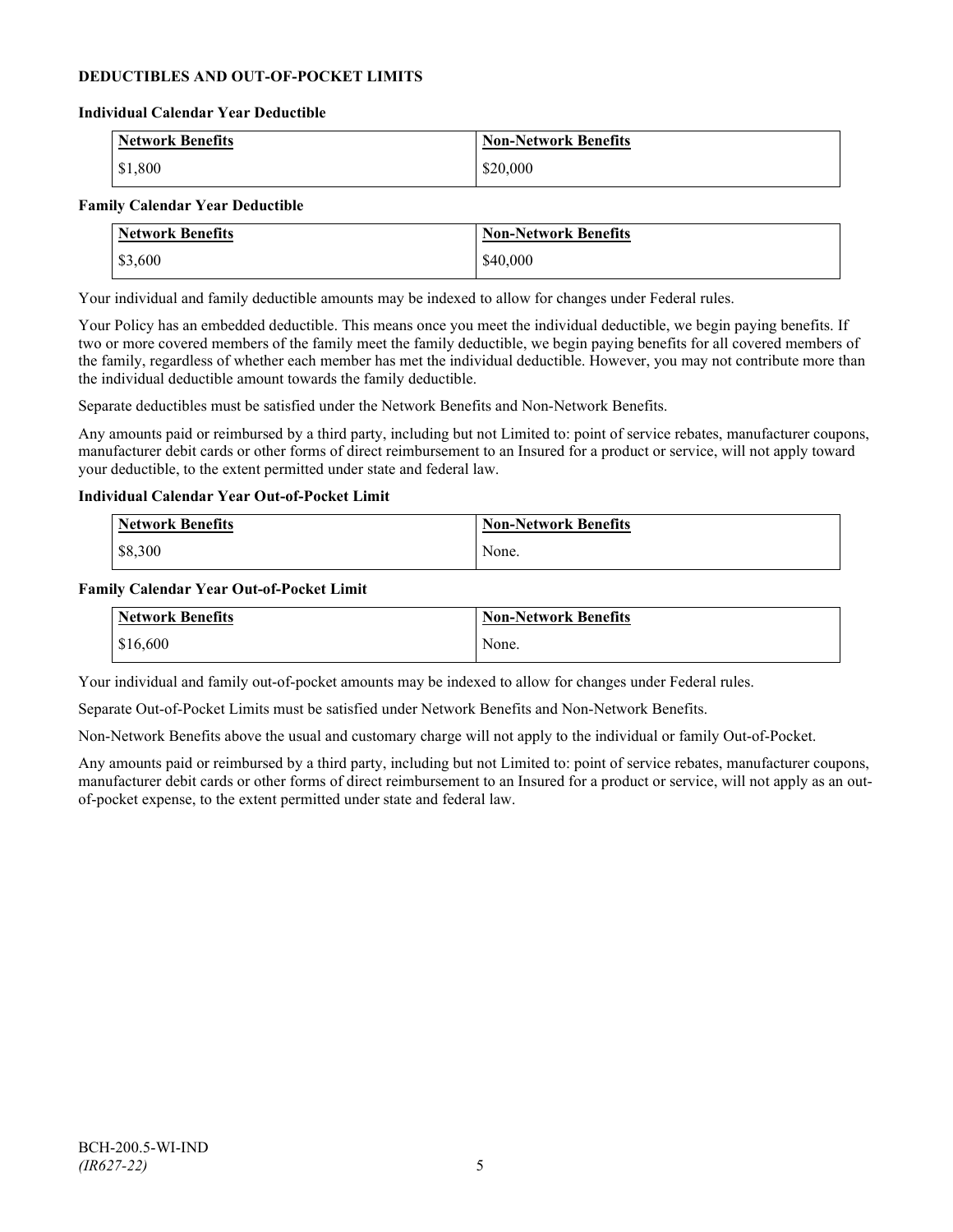### **AMBULANCE AND MEDICAL TRANSPORTATION**

### **Covered Services:**

We cover ambulance and medical transportation for medical emergencies.

We also cover medically necessary, non-emergency transportation if it meets our medical coverage criteria.

Covered services are based on established medical policies, which are subject to periodic review and modification by the medical directors. These medical policies (medical coverage criteria) and applicable prior authorization requirements are available by calling Member Services, or logging on to your "*my*HealthPartners" account a[t healthpartners.com.](http://www.healthpartners.com/)

| <b>Network Benefits</b>                                                                                                          | <b>Non-Network Benefits</b> |
|----------------------------------------------------------------------------------------------------------------------------------|-----------------------------|
| 80% of the charges incurred.                                                                                                     | See Network Benefits.       |
| Services received from Indian Health Providers will be<br>covered at 100% of the charges incurred.<br>Deductible does not apply. |                             |

### **Not Covered:**

See "Services Not Covered" in your Policy.

### **AUTISM SERVICES**

### **Covered Services:**

We cover prior authorized evidence-based intensive-level and non-intensive-level treatment of autism spectrum disorders (autism disorder, Asperger's syndrome or pervasive development disorder not otherwise specified).

Covered services are based on established medical policies, which are subject to periodic review and modification by the medical directors. These medical policies (medical coverage criteria) are available by calling Member Services, or logging on to your "*my*HealthPartners" account at [healthpartners.com.](http://www.healthpartners.com/)

Your network provider will coordinate the prior authorization process for any autism treatment services. You may call Member Services at 952-883-5900 or toll-free at 888-360-0622 if you have any questions or concerns regarding the authorization process.

Please call Member Services at 952-883-5900 or toll-free at 888-360-0622 to request authorization for autism treatment services from a Non-Network provider.

**Intensive-level services for children diagnosed with autism spectrum disorders.** Intensive-level services must begin on or after 2 years of age and end before 9 years of age. Intensive-level services, on average, are services provided for more than 20 hours of treatment per week. (The average number of hours a week is calculated over a 6-month period.)

| <b>Network Benefits</b>                                                                                                                                                                                                                                                                  | <b>Non-Network Benefits</b>                                                                                                                                                                                  |
|------------------------------------------------------------------------------------------------------------------------------------------------------------------------------------------------------------------------------------------------------------------------------------------|--------------------------------------------------------------------------------------------------------------------------------------------------------------------------------------------------------------|
| 100% of the charges incurred, subject to a<br>copayment of \$10 per visit.<br>Deductible does not apply.<br>Services received from Indian Health Providers will be<br>covered at 100% of the charges incurred.<br>Deductible does not apply.<br>Limited to 240 visits per calendar year. | 50% of the charges incurred.<br>Services received from Indian Health Providers will be<br>covered at 100% of the charges incurred.<br>Deductible does not apply.<br>Limited to 240 visits per calendar year. |

The maximum number of visits is combined for Network Benefits and Non-Network Benefits. Visit limits are based on minimum coverage amount available at the time of publication. Additional visits may be available if required due to revised minimum coverage amounts issued by the Office of the Commissioner of Insurance. See our medical coverage criteria for current visit limits.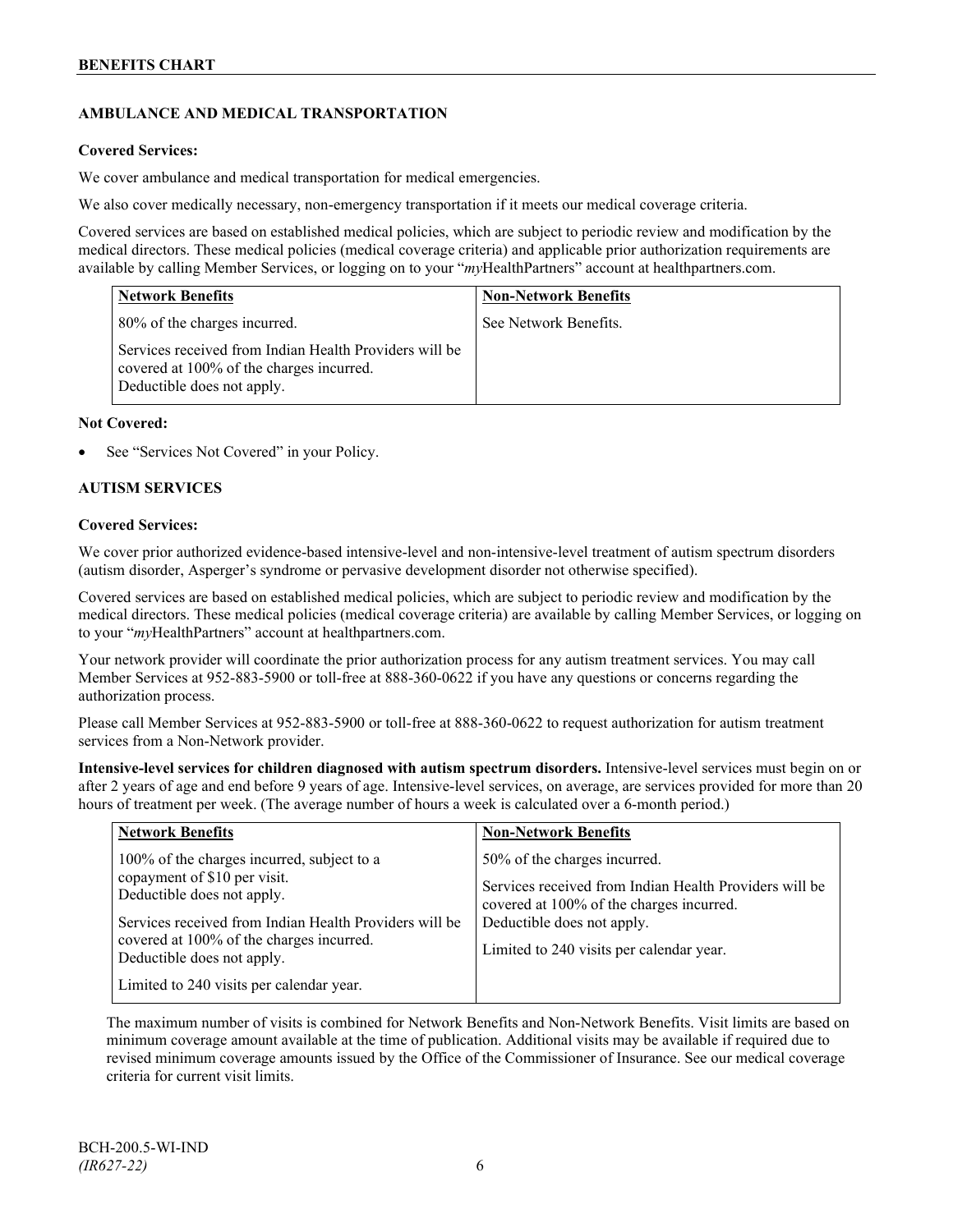### **Intensive-Level Services Lifetime Maximum Benefit**

| <b>Network Benefits</b>                               | <b>Non-Network Benefits</b>                           |
|-------------------------------------------------------|-------------------------------------------------------|
| 4 years of cumulative services under this plan or any | 4 years of cumulative services under this plan or any |
| other plan.                                           | other plan.                                           |

### **Non-intensive-level services for Insureds diagnosed with autism spectrum disorders**

| <b>Network Benefits</b>                                                                                                                                                                                                                                                                  | <b>Non-Network Benefits</b>                                                                                                                                                                                  |
|------------------------------------------------------------------------------------------------------------------------------------------------------------------------------------------------------------------------------------------------------------------------------------------|--------------------------------------------------------------------------------------------------------------------------------------------------------------------------------------------------------------|
| 100% of the charges incurred, subject to a<br>copayment of \$10 per visit.<br>Deductible does not apply.<br>Services received from Indian Health Providers will be<br>covered at 100% of the charges incurred.<br>Deductible does not apply.<br>Limited to 120 visits per calendar year. | 50% of the charges incurred.<br>Services received from Indian Health Providers will be<br>covered at 100% of the charges incurred.<br>Deductible does not apply.<br>Limited to 120 visits per calendar year. |

The maximum number of visits is combined for Network Benefits and Non-Network Benefits. Visit limits are based on minimum coverage amount available at the time of publication. Additional visits may be available if required due to revised minimum coverage amounts issued by the Office of the Commissioner of Insurance. See our medical coverage criteria for current visit limits.

### **Not Covered:**

See "Services Not Covered" in your Policy.

### **BEHAVIORAL HEALTH SERVICES**

### **Covered Services:**

Covered services are based on established medical policies, which are subject to periodic review and modification by the medical directors. These medical policies (medical coverage criteria) are available by calling Member Services, or logging on to your "*my*HealthPartners" account at [healthpartners.com.](http://www.healthpartners.com/)

**Transitional treatment services.** These are services for the treatment of nervous or mental disorders, and substance use disorders which are provided to an Insured in a less restrictive manner than are inpatient hospital services but in a more intensive manner than are outpatient services. Transitional treatment services are services offered by a provider, and certified by the Wisconsin Department of Health Services for each of the following (except the last bulleted item):

- Mental health services for covered adults in a day treatment program.
- Mental health services for covered children in a day hospital treatment program.
- Services for persons with chronic mental illness provided through a community support program.
- Residential treatment programs for dependent covered persons with substance use disorder.
- Substance use disorder services in a day treatment program.
- Services for persons who are experiencing a mental health crisis or who are in a situation likely to turn into a mental health crisis if support is not provided.
- Intensive outpatient programs for the treatment of psychoactive substance use disorders provided in accordance with the patient placement criteria of the American Society of Addiction Medicine.

#### **Mental health services**

We cover services for mental health diagnoses as described in the Diagnostic and Statistical Manual of Mental Disorders – Fifth Edition (DSM 5) (most recent edition).

We provide coverage for mental health treatment ordered by a Wisconsin court under a valid court order that is issued on the basis of a behavioral care evaluation performed by a licensed psychiatrist or doctoral level licensed psychologist, which includes a diagnosis and an individual treatment plan for care in the most appropriate, least restrictive environment. We must be given a copy of the court order and the behavioral care evaluation, and the service must be a covered benefit under your Policy, and the service must be provided by a network provider, or other provider as required by law.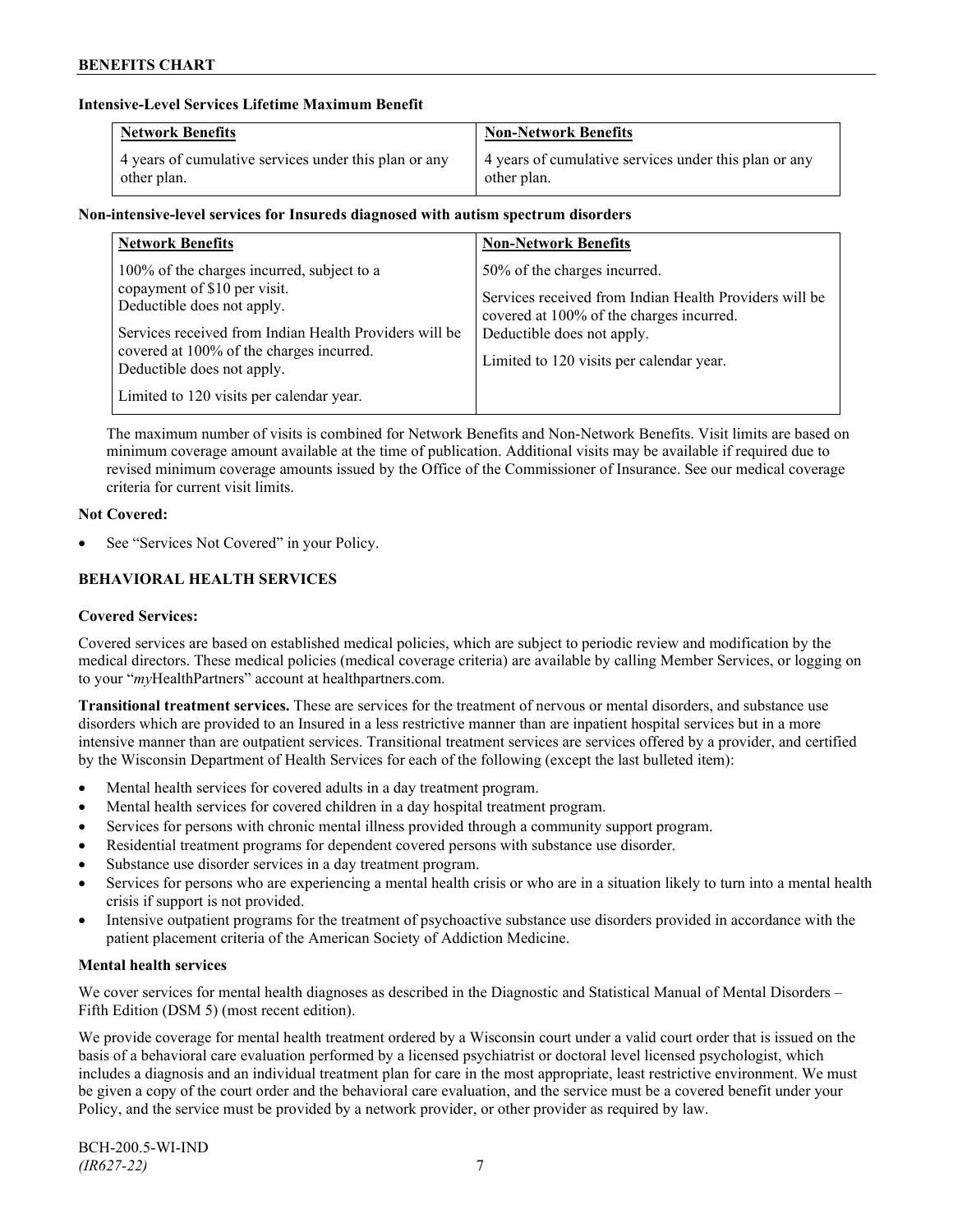### **BENEFITS CHART**

**Outpatient services:** We cover medically necessary outpatient professional mental health services for evaluation, crisis intervention, and treatment of mental health disorders.

A comprehensive diagnostic assessment will be used as the basis for a determination by a mental health professional, concerning the appropriate treatment and the extent of services required.

Outpatient services we cover for a diagnosed mental health condition include the following:

- Individual, group, family and multi-family therapy;
- Medication management provided by a physician, certified nurse practitioner, or physician's assistant;
- Psychological testing services for the purposes of determining the differential diagnoses and treatment planning for patients currently receiving behavioral health services;
- Partial hospitalization services in a licensed hospital or community mental health center;
- Psychotherapy and nursing services provided in the home if authorized by us; and
- Treatment for gender dysphoria.

| <b>Network Benefits</b>                                                                                                                                                                                                                           | <b>Non-Network Benefits</b>                                                                                                                                      |
|---------------------------------------------------------------------------------------------------------------------------------------------------------------------------------------------------------------------------------------------------|------------------------------------------------------------------------------------------------------------------------------------------------------------------|
| 100% of the charges incurred, subject to a<br>copayment of \$10 per visit.<br>Deductible does not apply.<br>For family therapy, only one copayment will be<br>charged, regardless of the number of Insureds primarily<br>involved in the therapy. | 50% of the charges incurred.<br>Services received from Indian Health Providers will be<br>covered at 100% of the charges incurred.<br>Deductible does not apply. |
| Services received from Indian Health Providers will be<br>covered at 100% of the charges incurred.<br>Deductible does not apply.                                                                                                                  |                                                                                                                                                                  |

#### **Group therapy**

| <b>Network Benefits</b>                                                                                                                                                                                                                     | <b>Non-Network Benefits</b>                                                                                                                                      |
|---------------------------------------------------------------------------------------------------------------------------------------------------------------------------------------------------------------------------------------------|------------------------------------------------------------------------------------------------------------------------------------------------------------------|
| 100% of the charges incurred, subject to a<br>copayment of \$5 per visit.<br>Deductible does not apply.<br>Services received from Indian Health Providers will be<br>covered at 100% of the charges incurred.<br>Deductible does not apply. | 50% of the charges incurred.<br>Services received from Indian Health Providers will be<br>covered at 100% of the charges incurred.<br>Deductible does not apply. |

**Inpatient services, including mental health residential treatment services:** We cover the following:

- Medically necessary inpatient services in a hospital or licensed residential treatment facility and professional services for treatment of mental health disorders. Medical stabilization is covered under inpatient hospital services in the "Hospital and Skilled Nursing Facility Services" section.
- Medically necessary mental health residential treatment service. This care must be authorized by us and provided by a hospital or residential behavioral health treatment facility licensed by the local state or Department of Health and Human Services. Services not covered under this benefit include halfway houses, group homes, extended care facilities, shelter services, correctional services, detention services, group residential services, foster care services and wilderness programs.

| <b>Network Benefits</b>                                                                                                          | <b>Non-Network Benefits</b>                                                                                                      |
|----------------------------------------------------------------------------------------------------------------------------------|----------------------------------------------------------------------------------------------------------------------------------|
| 80% of the charges incurred.                                                                                                     | 50% of the charges incurred.                                                                                                     |
| Services received from Indian Health Providers will be<br>covered at 100% of the charges incurred.<br>Deductible does not apply. | Services received from Indian Health Providers will be<br>covered at 100% of the charges incurred.<br>Deductible does not apply. |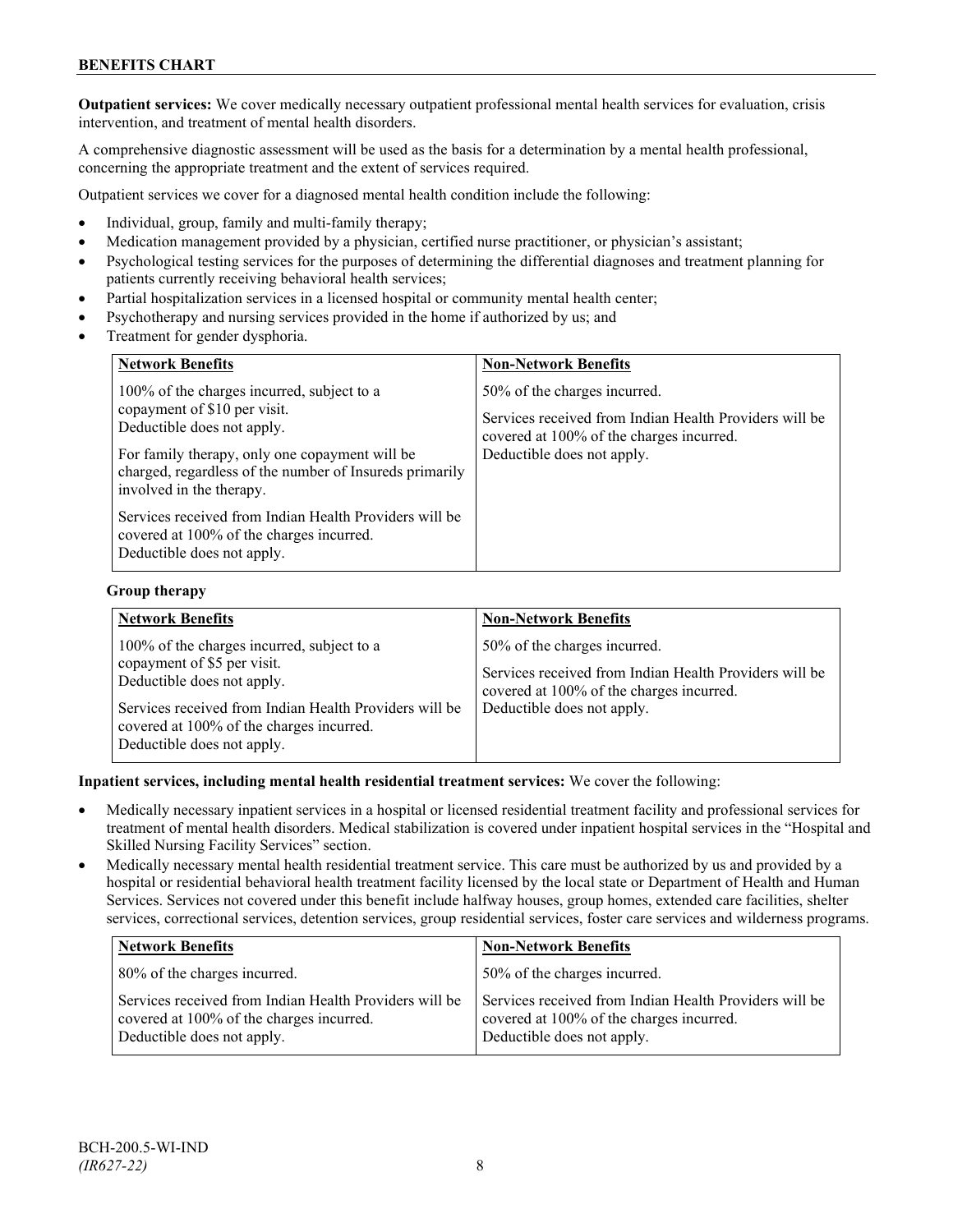**Transitional treatment services:** We cover transitional treatment services described above for treatment of mental and nervous disorders**.**

| <b>Network Benefits</b>                                                                                                                                                                                                                      | <b>Non-Network Benefits</b>                                                                                                                                      |
|----------------------------------------------------------------------------------------------------------------------------------------------------------------------------------------------------------------------------------------------|------------------------------------------------------------------------------------------------------------------------------------------------------------------|
| 100% of the charges incurred, subject to a<br>copayment of \$10 per visit.<br>Deductible does not apply.<br>Services received from Indian Health Providers will be<br>covered at 100% of the charges incurred.<br>Deductible does not apply. | 50% of the charges incurred.<br>Services received from Indian Health Providers will be<br>covered at 100% of the charges incurred.<br>Deductible does not apply. |

### **Substance use disorder (SUD) treatment services**

We cover medically necessary services for assessments by a licensed alcohol and drug counselor and treatment of substance use disorders as defined in the latest edition of the DSM 5.

**Outpatient services:** We cover medically necessary outpatient professional services for diagnosis and treatment of substance use disorders. Substance use disorder treatment services must be provided by a program licensed by the local Department of Health Services.

Outpatient services we cover for a diagnosed substance use disorder include the following:

- Individual, group, family, and multi-family therapy provided in an office setting; and
- Opiate replacement therapy including methadone and buprenorphine treatment.

| <b>Network Benefits</b>                                                                                                                                                                                                                      | <b>Non-Network Benefits</b>                                                                                                                                      |
|----------------------------------------------------------------------------------------------------------------------------------------------------------------------------------------------------------------------------------------------|------------------------------------------------------------------------------------------------------------------------------------------------------------------|
| 100% of the charges incurred, subject to a<br>copayment of \$10 per visit.<br>Deductible does not apply.<br>Services received from Indian Health Providers will be<br>covered at 100% of the charges incurred.<br>Deductible does not apply. | 50% of the charges incurred.<br>Services received from Indian Health Providers will be<br>covered at 100% of the charges incurred.<br>Deductible does not apply. |

**Inpatient services:** We cover the following:

- Medically necessary inpatient services in a hospital or a licensed residential primary treatment center.
- Services provided in a hospital that is licensed by the local state and accredited by Medicare; and
- Detoxification services in a hospital or community detoxification facility if it is licensed by the local Department of Health Services.

| <b>Network Benefits</b>                                                                                                          | <b>Non-Network Benefits</b>                                                                                                      |
|----------------------------------------------------------------------------------------------------------------------------------|----------------------------------------------------------------------------------------------------------------------------------|
| 80% of the charges incurred.                                                                                                     | 50% of the charges incurred.                                                                                                     |
| Services received from Indian Health Providers will be<br>covered at 100% of the charges incurred.<br>Deductible does not apply. | Services received from Indian Health Providers will be<br>covered at 100% of the charges incurred.<br>Deductible does not apply. |

**Transitional treatment services:** We cover transitional treatment services described above for treatment of substance use disorder.

| <b>Network Benefits</b>                                                                                                                                                                                                                      | <b>Non-Network Benefits</b>                                                                                                                                      |
|----------------------------------------------------------------------------------------------------------------------------------------------------------------------------------------------------------------------------------------------|------------------------------------------------------------------------------------------------------------------------------------------------------------------|
| 100% of the charges incurred, subject to a<br>copayment of \$10 per visit.<br>Deductible does not apply.<br>Services received from Indian Health Providers will be<br>covered at 100% of the charges incurred.<br>Deductible does not apply. | 50% of the charges incurred.<br>Services received from Indian Health Providers will be<br>covered at 100% of the charges incurred.<br>Deductible does not apply. |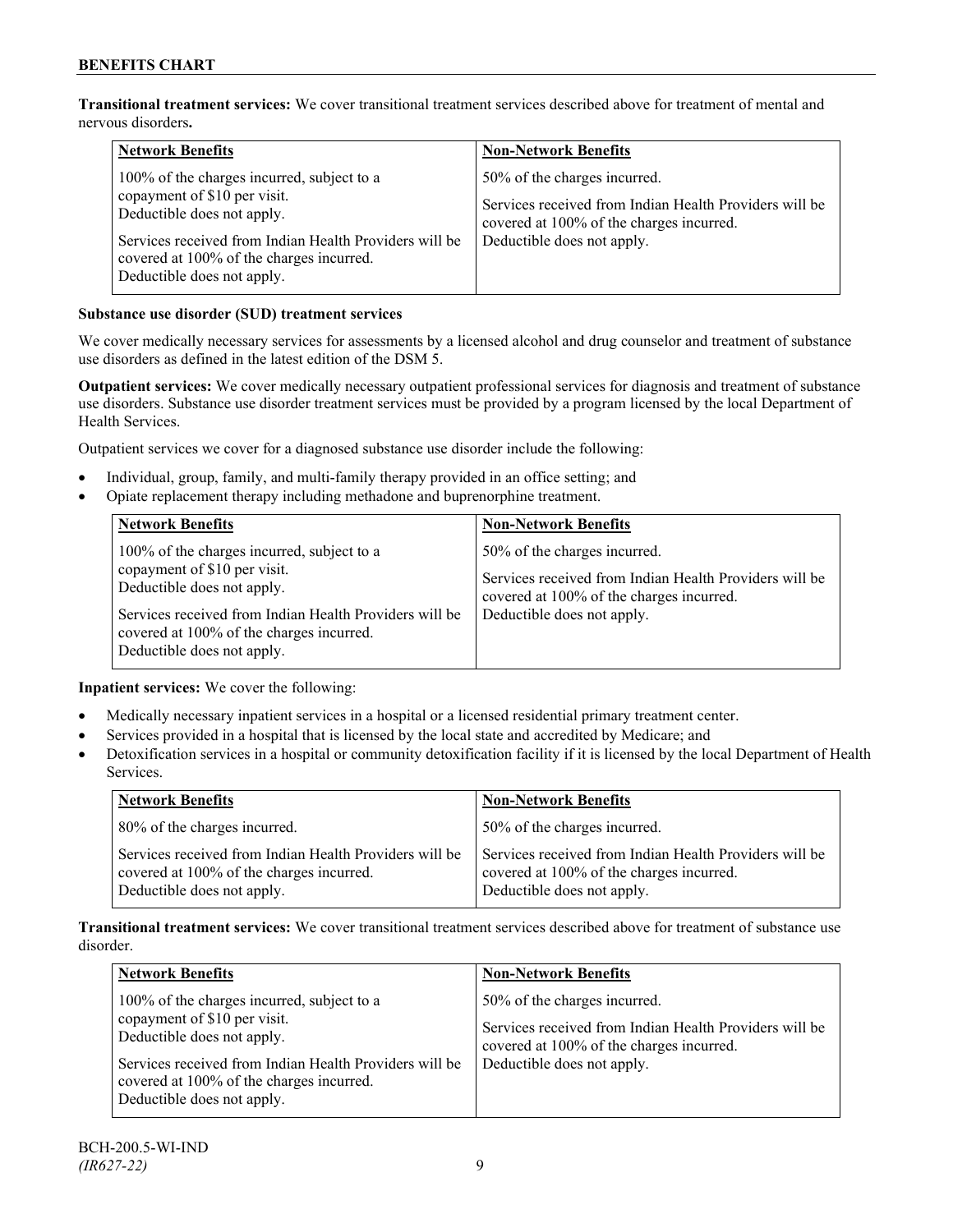### **BENEFITS CHART**

**Out of area services for Wisconsin students:** If a dependent child is a student located in a school in Wisconsin, but outside of our service area, we cover mental health and substance use disorder services as required under Wisconsin Statute 609.655.

- The student may have a clinical assessment from a local, non-network mental health or substance use disorder treatment provider at the network benefit level when prior authorized by us.
- If outpatient services are recommended in the clinical assessment, five outpatient visits from a non-network provider will be covered at the network benefit level.
- Our Medical Director will determine the need for continuing treatment by the non-network provider; additional visits may be approved.
- Coverage for the outpatient services will not be provided if the recommended treatment would keep the student from attending school on a regular basis or if the student is no longer attending the school full-time.

This benefit is subject to the limitations shown in this "Behavioral Health Services" section.

| <b>Network Benefits</b>                                                                                                                                                                                                                      | <b>Non-Network Benefits</b>                                                                                                                                      |
|----------------------------------------------------------------------------------------------------------------------------------------------------------------------------------------------------------------------------------------------|------------------------------------------------------------------------------------------------------------------------------------------------------------------|
| 100% of the charges incurred, subject to a<br>copayment of \$10 per visit.<br>Deductible does not apply.<br>Services received from Indian Health Providers will be<br>covered at 100% of the charges incurred.<br>Deductible does not apply. | 50% of the charges incurred.<br>Services received from Indian Health Providers will be<br>covered at 100% of the charges incurred.<br>Deductible does not apply. |

A dependent child enrolled in a school outside of Wisconsin in not eligible for the benefit.

### **Not Covered:**

See "Services Not Covered" in your Policy.

### **CHIROPRACTIC SERVICES**

#### **Covered Services:**

We cover chiropractic services for rehabilitative care. Chiropractic services are adjustments to any abnormal articulations of the human body, especially those of the spinal column, for the purpose of giving freedom of action to impinged nerves that may cause pain or deranged function.

Massage therapy which is performed in conjunction with other treatment/modalities by a chiropractor, is part of a prescribed treatment plan and is not billed separately is covered.

| <b>Network Benefits</b>                                                                                                                                                                                                                      | <b>Non-Network Benefits</b>                                                                                                                                      |
|----------------------------------------------------------------------------------------------------------------------------------------------------------------------------------------------------------------------------------------------|------------------------------------------------------------------------------------------------------------------------------------------------------------------|
| 100% of the charges incurred, subject to a<br>copayment of \$30 per visit.<br>Deductible does not apply.<br>Services received from Indian Health Providers will be<br>covered at 100% of the charges incurred.<br>Deductible does not apply. | 50% of the charges incurred.<br>Services received from Indian Health Providers will be<br>covered at 100% of the charges incurred.<br>Deductible does not apply. |

#### **Not Covered:**

- Massage therapy for the purpose of comfort or convenience of the Insured.
- See "Services Not Covered" in your Policy.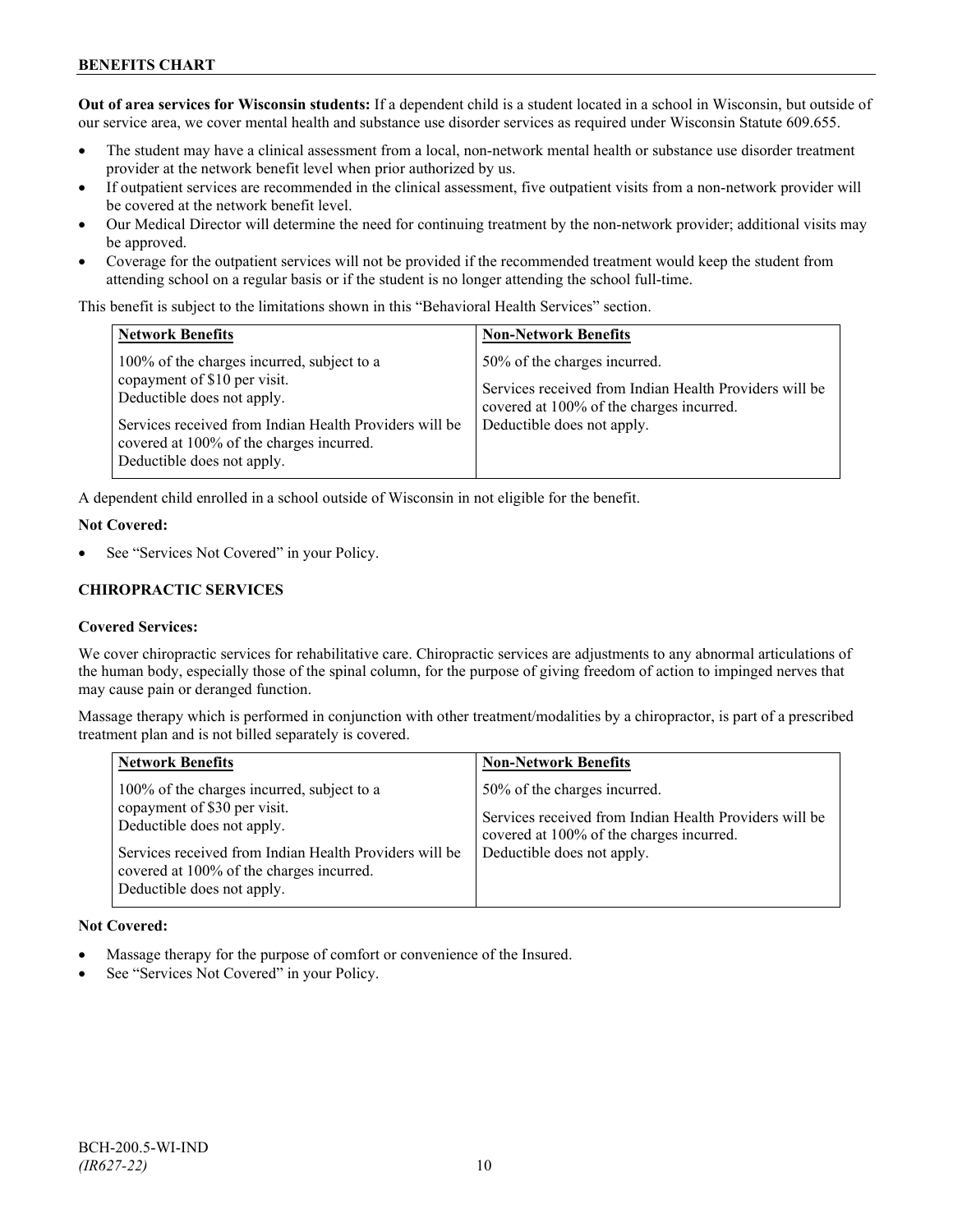### **CLINICAL TRIALS**

### **Covered Services:**

We cover certain routine services if you participate in a Phase I, Phase II, Phase III or Phase IV approved clinical trial that is conducted in relation to the prevention, detection, or treatment of cancer or other life-threatening disease or condition as defined in the Affordable Care Act. Approved clinical trials include (1) federally funded trials when the study or investigation is approved or funded by any of the federal agencies defined in the Public Health Services Act, section 2709 (d) (1) (A); (2) the study or investigation is conducted under an investigational new drug application reviewed by the Food and Drug Administration; and (3) the study or investigation is a drug trial that is exempt from having such an investigational new drug application. We cover routine patient costs for services that would be eligible under the Policy and this Benefits Chart if the service were provided outside of a clinical trial.

| <b>Network Benefits</b>                               | <b>Non-Network Benefits</b>                           |
|-------------------------------------------------------|-------------------------------------------------------|
| Coverage level is same as corresponding Network       | Coverage level is same as corresponding Non-Network   |
| Benefits, depending on type of service provided, such | Benefits, depending on type of service provided, such |
| as Office Visits for Illness or Injury, Inpatient or  | as Office Visits for Illness or Injury, Inpatient or  |
| <b>Outpatient Hospital Services.</b>                  | <b>Outpatient Hospital Services.</b>                  |

### **Not Covered:**

- The investigative or experimental item, device or service itself.
- Items or services that are provided solely to satisfy data collection and analysis needs and that are not used in the direct clinical management of the patient.
- A service that is clearly inconsistent with widely accepted and established standards of care for a particular diagnosis.
- See "Services Not Covered" in your Policy.

### **DENTAL SERVICES**

### **Covered Services:**

We cover services as described below.

**Accidental dental services:** We cover services dentally necessary to treat and restore damage done to sound, natural, unrestored teeth as a result of an accidental injury. Coverage is for damage caused by external trauma to face and mouth only, not for cracked or broken teeth, which result from biting or chewing. We cover restorations, root canals, crowns and replacement of teeth lost that are directly related to the accident in which the Insured was involved. We cover initial exams, xrays and palliative treatment including extractions, and other oral surgical procedures directly related to the accident. Subsequent treatment must be initiated within the specified time-frame and must be directly related to the accident. We do not cover restoration and replacement of teeth that are not "sound and natural" at the time of the accident.

Subsequent treatment must be initiated within the specified time-frame and must be directly related to the accident. We do not cover restoration and replacement of teeth that are not "sound and natural" at the time of the accident.

Full mouth rehabilitation to correct occlusion (bite) and malocclusion (misaligned teeth not due to the accident) are not covered.

When an implant-supported dental prosthetic treatment is pursued, benefits are Limited to the amount that would be paid toward the placement of a removable dental prosthetic appliance that could be used in the absence of implant treatment.

| Network Benefits                                                                                                                 | <b>Non-Network Benefits</b> |
|----------------------------------------------------------------------------------------------------------------------------------|-----------------------------|
| 80% of the charges incurred.                                                                                                     | No coverage.                |
| Services received from Indian Health Providers will be<br>covered at 100% of the charges incurred.<br>Deductible does not apply. |                             |

For all accidental dental services, treatment and/or restoration must be initiated within six months of the date of the injury. Coverage is Limited to the initial course of treatment and/or initial restoration. Services must be provided within twentyfour months of the date of injury to be covered.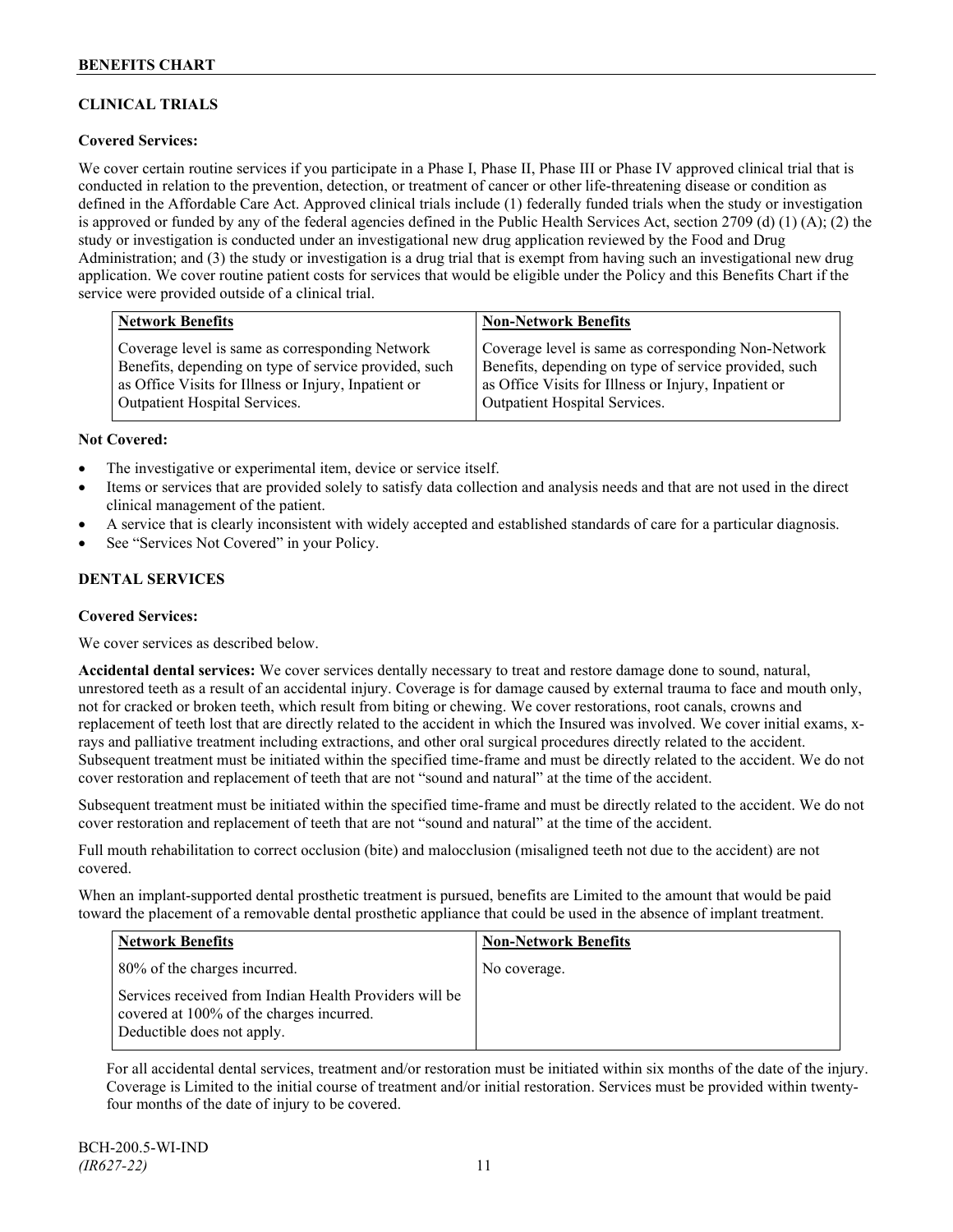### **Medical referral dental services**

**Medically necessary outpatient dental services:** We cover medically necessary outpatient dental services. Coverage is Limited to dental services required for treatment of an underlying medical condition, e.g., removal of teeth to complete radiation treatment for cancer of the jaw, cysts and lesions.

| <b>Network Benefits</b>                                                                                                          | <b>Non-Network Benefits</b>                                                                                                      |
|----------------------------------------------------------------------------------------------------------------------------------|----------------------------------------------------------------------------------------------------------------------------------|
| 80% of the charges incurred.                                                                                                     | 50% of the charges incurred.                                                                                                     |
| Services received from Indian Health Providers will be<br>covered at 100% of the charges incurred.<br>Deductible does not apply. | Services received from Indian Health Providers will be<br>covered at 100% of the charges incurred.<br>Deductible does not apply. |

**Medically necessary hospitalization and anesthesia for dental care:** We cover medically necessary hospitalization and anesthesia for dental care. This is Limited to charges incurred by an Insured who: (1) is a child under age 5; (2) is severely disabled; (3) has a medical condition, and requires hospitalization or general anesthesia for dental care treatment; or (4) is a child between ages 5 and 12 and care in dental offices has been attempted unsuccessfully and usual methods of behavior modification have not been successful, or when extensive amounts of restorative care, exceeding 4 appointments, are required.

Coverage is Limited to facility and anesthesia charges. Oral surgeon/dentist professional fees are not covered. The following are examples, though not all-inclusive, of medical conditions which may require hospitalization for dental services: severe asthma, severe airway obstruction or hemophilia. Hospitalization required due to the behavior of the Insured or due to the extent of the dental procedure is not covered.

| <b>Network Benefits</b>                                                                                                          | <b>Non-Network Benefits</b>                                                                                                      |
|----------------------------------------------------------------------------------------------------------------------------------|----------------------------------------------------------------------------------------------------------------------------------|
| 80% of the charges incurred.                                                                                                     | 50% of the charges incurred.                                                                                                     |
| Services received from Indian Health Providers will be<br>covered at 100% of the charges incurred.<br>Deductible does not apply. | Services received from Indian Health Providers will be<br>covered at 100% of the charges incurred.<br>Deductible does not apply. |

**Medical complications of dental care:** We cover medical complications of dental care. Treatment must be medically necessary care and related to medical complications of non-covered dental care, including complications of the head, neck, or substructures.

| <b>Network Benefits</b>                                                                                                          | <b>Non-Network Benefits</b>                                                                                                      |
|----------------------------------------------------------------------------------------------------------------------------------|----------------------------------------------------------------------------------------------------------------------------------|
| 80% of the charges incurred.                                                                                                     | 50% of the charges incurred.                                                                                                     |
| Services received from Indian Health Providers will be<br>covered at 100% of the charges incurred.<br>Deductible does not apply. | Services received from Indian Health Providers will be<br>covered at 100% of the charges incurred.<br>Deductible does not apply. |

**Oral surgery:** We cover oral surgery. Coverage is Limited to treatment of medical conditions requiring oral surgery, such as treatment of oral neoplasm, non-dental cysts, fracture of the jaw, trauma of the mouth and jaw, and any other oral surgery procedures provided as medically necessary dental services.

| <b>Network Benefits</b>                                                                                                          | <b>Non-Network Benefits</b>                                                                                                      |
|----------------------------------------------------------------------------------------------------------------------------------|----------------------------------------------------------------------------------------------------------------------------------|
| 80% of the charges incurred.                                                                                                     | 50% of the charges incurred.                                                                                                     |
| Services received from Indian Health Providers will be<br>covered at 100% of the charges incurred.<br>Deductible does not apply. | Services received from Indian Health Providers will be<br>covered at 100% of the charges incurred.<br>Deductible does not apply. |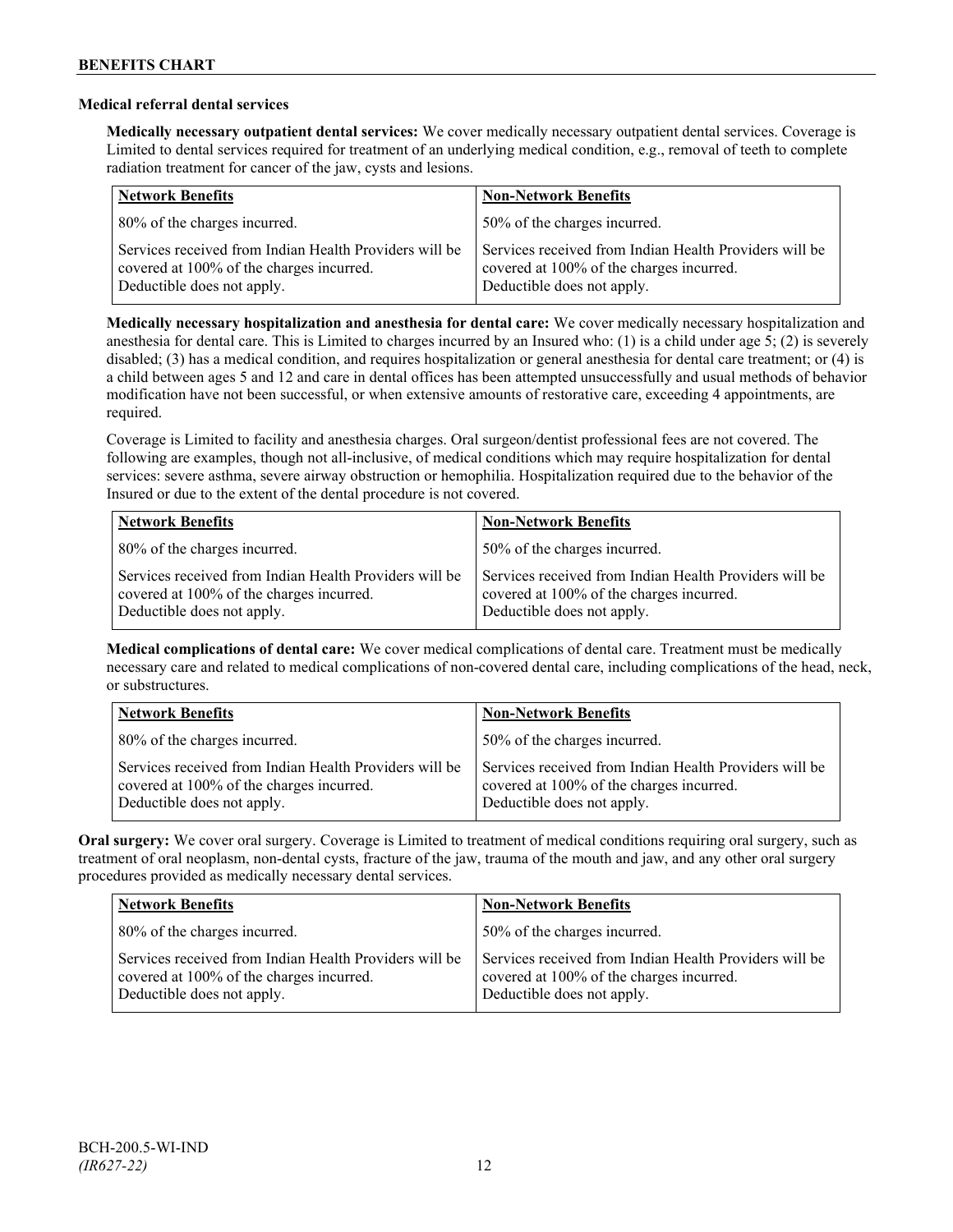**Treatment of cleft lip and cleft palate:** We cover treatment of cleft lip and cleft palate of a dependent child, including orthodontic treatment and oral surgery directly related to the cleft. Dental services which are not required for the treatment of cleft lip or cleft palate are not covered. If a dependent child covered under your Policy is also covered under a dental plan which includes orthodontic services, that dental plan shall be considered primary for the necessary orthodontic services. Oral appliances are subject to the same copayment, conditions and limitations as durable medical equipment.

| <b>Network Benefits</b>                               | <b>Non-Network Benefits</b>                           |
|-------------------------------------------------------|-------------------------------------------------------|
| Coverage level is same as corresponding Network       | Coverage level is same as corresponding Non-Network   |
| Benefits, depending on type of service provided, such | Benefits, depending on type of service provided, such |
| as Office Visits for Illness or Injury, Inpatient or  | as Office Visits for Illness or Injury, Inpatient or  |
| Outpatient Hospital Services.                         | Outpatient Hospital Services.                         |

**Treatment of temporomandibular disorder (TMD) and craniomandibular disorder (CMD):** We cover diagnostic procedures, surgical treatment and non-surgical treatment (including intraoral splint therapy devices) for temporomandibular disorder (TMD) and craniomandibular disorder (CMD), which is medically necessary care. Dental services which are not required to directly treat TMD or CMD are not covered.

| <b>Network Benefits</b>                                                                                                          | <b>Non-Network Benefits</b>                                                                                                      |
|----------------------------------------------------------------------------------------------------------------------------------|----------------------------------------------------------------------------------------------------------------------------------|
| 80% of the charges incurred.                                                                                                     | 50% of the charges incurred.                                                                                                     |
| Services received from Indian Health Providers will be<br>covered at 100% of the charges incurred.<br>Deductible does not apply. | Services received from Indian Health Providers will be<br>covered at 100% of the charges incurred.<br>Deductible does not apply. |

### **Not Covered:**

- Dental treatment, procedures or services not listed in this Benefits Chart.
- Accident-related dental services if treatment is: (1) provided to teeth which are not sound and natural; (2) to teeth which have been restored; (3) initiated beyond six months from the date of the injury; (4) received beyond the initial treatment or restoration; or (5) received beyond twenty-four months from the date of injury.
- Accident-related dental services by a Non-Network provider.
- Oral surgery to remove wisdom teeth.
- Orthognathic treatment or procedures and all related services.
- See "Services Not Covered" in your Policy.

### **DIABETIC EQUIPMENT AND SUPPLIES**

### **Covered Services:**

We cover physician prescribed medically appropriate and necessary drugs and supplies used in the management and treatment of diabetes for members with gestational, Type I or Type II diabetes including durable diabetic equipment and disposable supplies, as described below.

Certain items are only covered if your condition meets our coverage criteria and obtained through an authorized vendor. For more information on what we cover and any prior authorization requirements, call Member Services or log on to your "*my*HealthPartners" account at [healthpartners.com.](http://www.healthpartners.com/)

Insulin and medications for diabetes are covered as outpatient drugs under the "Prescription Drug Services" section.

**Pumps and pump supplies.** These include diabetic insulin pumps, diabetic infusion pumps and infusion pump supplies such as infusion sets, tubing, connectors and syringe reservoirs.

| <b>Network Benefits</b>                                                                                                          | <b>Non-Network Benefits</b>                                                                                                      |
|----------------------------------------------------------------------------------------------------------------------------------|----------------------------------------------------------------------------------------------------------------------------------|
| 80% of the charges incurred.                                                                                                     | 50% of the charges incurred.                                                                                                     |
| Services received from Indian Health Providers will be<br>covered at 100% of the charges incurred.<br>Deductible does not apply. | Services received from Indian Health Providers will be<br>covered at 100% of the charges incurred.<br>Deductible does not apply. |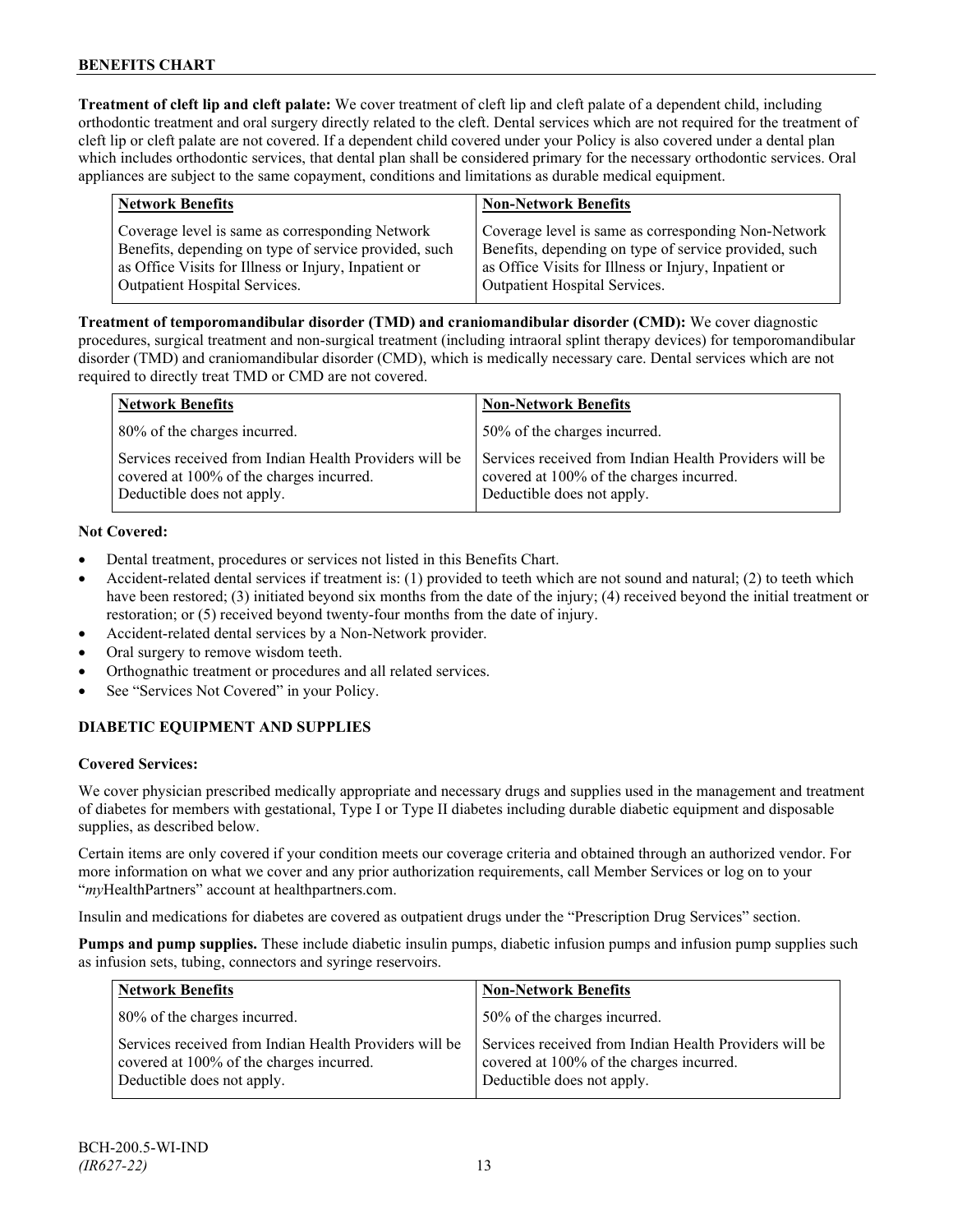### **All other durable equipment and diabetic supplies**

Durable Diabetic Equipment and Supplies. These include continuous glucose monitoring system (CGMS), transmitter, sensors and receivers, diabetic blood glucose monitors and control/calibrating solutions (for checking accuracy or testing equipment and test strips).

Disposable Diabetic Supplies. These are one-time use supplies, including syringes, lancets, lancet devices, blood and urine ketone test strips, and needles.

Certain diabetic supplies and equipment must be purchased at a pharmacy.

| <b>Network Benefits</b>                                                                                                          | <b>Non-Network Benefits</b>                                                                                                      |
|----------------------------------------------------------------------------------------------------------------------------------|----------------------------------------------------------------------------------------------------------------------------------|
| 80% of the charges incurred.                                                                                                     | 50% of the charges incurred.                                                                                                     |
| Services received from Indian Health Providers will be<br>covered at 100% of the charges incurred.<br>Deductible does not apply. | Services received from Indian Health Providers will be<br>covered at 100% of the charges incurred.<br>Deductible does not apply. |

### **Limitations:**

- No more than a 90-day supply of diabetic supplies are covered and dispensed at a time.
- We require that certain diabetic supplies and equipment be purchased at a pharmacy.
- Diabetic supplies and equipment are limited to certain models and brands.
- Durable medical equipment and supplies must be obtained from or repaired by approved vendors.
- Covered services and supplies are based on established medical policies, which are subject to periodic review and modification by the medical or dental directors. Our medical policy for diabetic supplies includes information on our required models and brands. These medical policies (medical coverage criteria) are available by calling Member Services, or logging on to your "*my*HealthPartners" account at healthpartners.com.

### **Not Covered:**

- Replacement or repair of any covered items, if the items are (i) damaged or destroyed by misuse, abuse or carelessness, (ii) lost; or (iii) stolen.
- Duplicate or similar items.
- Labor and related charges for repair of any covered items which are more than the cost of replacement by an approved vendor.
- Batteries for monitors and equipment.
- Sales tax, mailing, delivery charges, service call charges.
- See "Services Not Covered" in your Policy.

### **DIAGNOSTIC IMAGING SERVICES**

#### **Covered Services:**

We cover diagnostic imaging, when ordered by a provider and provided in a clinic or outpatient hospital facility.

We cover services provided in a clinic or outpatient hospital facility. To see the benefit level for inpatient hospital or skilled nursing facility services, see benefits under Inpatient Hospital and Skilled Nursing Facility Services.

#### **Outpatient magnetic resonance imaging (MRI) and computed tomography (CT)**

| <b>Network Benefits</b>                                                                                                          | <b>Non-Network Benefits</b>                                                                                                      |
|----------------------------------------------------------------------------------------------------------------------------------|----------------------------------------------------------------------------------------------------------------------------------|
| 80% of the charges incurred.                                                                                                     | 50% of the charges incurred.                                                                                                     |
| Services received from Indian Health Providers will be<br>covered at 100% of the charges incurred.<br>Deductible does not apply. | Services received from Indian Health Providers will be<br>covered at 100% of the charges incurred.<br>Deductible does not apply. |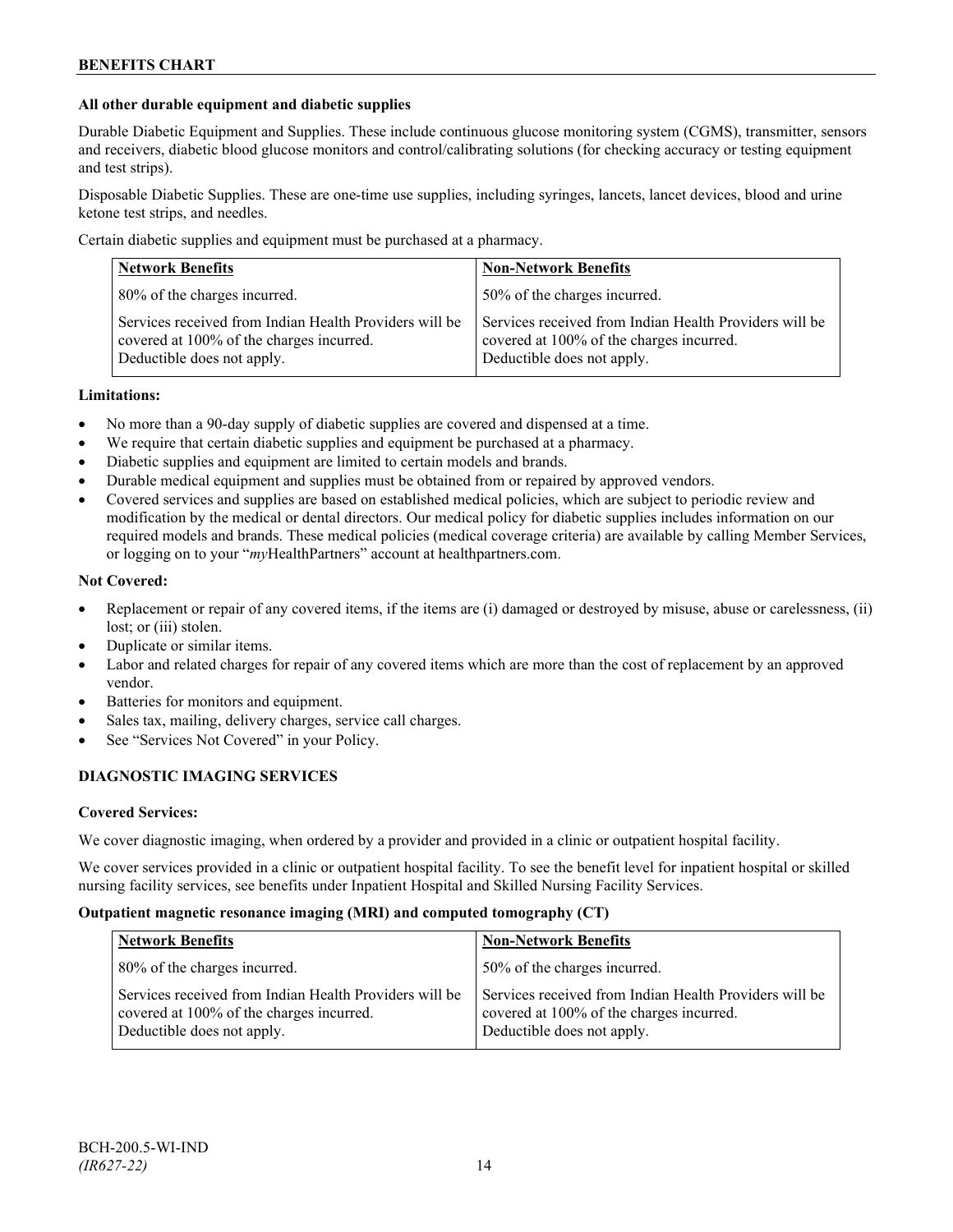### **All other outpatient diagnostic imaging services**

### **Services for illness or injury**

| <b>Network Benefits</b>                                                                                                          | <b>Non-Network Benefits</b>                                                                                                      |
|----------------------------------------------------------------------------------------------------------------------------------|----------------------------------------------------------------------------------------------------------------------------------|
| 80% of the charges incurred.                                                                                                     | 50% of the charges incurred.                                                                                                     |
| Services received from Indian Health Providers will be<br>covered at 100% of the charges incurred.<br>Deductible does not apply. | Services received from Indian Health Providers will be<br>covered at 100% of the charges incurred.<br>Deductible does not apply. |

### **Preventive services (MRI/CT procedures are not considered preventive)**

Diagnostic imaging services associated with preventive services are covered at the benefit level shown in the "Preventive Services" section of this Benefits Chart.

### **Not Covered:**

See "Services Not Covered" in your Policy.

### **DURABLE MEDICAL EQUIPMENT, PROSTHETICS, ORTHOTICS AND SUPPLIES**

### **Covered Services:**

We cover equipment and services, as described below.

We cover durable medical equipment and services, prosthetics, orthotics, and supplies, subject to the limitations below, including certain disposable supplies, and enteral feedings.

We cover external hearing aids, cochlear implants, and related treatment prescribed by a physician or by a licensed audiologist for Insureds under 18 years of age who have hearing loss.

We also cover basic hearing aids for Insureds age 18 or older for the correction of a hearing impairment.

Osseointegrated or bone-anchored hearing aids are only covered for Insureds who have hearing loss that is not correctable by any other procedure.

Hearing aids are Limited to one basic, standard hearing aid for each ear every three years.

A basic hearing aid is defined as a hearing device that consists of a microphone, amplifier, volume control, battery and receiver. It does not include upgrades above and beyond the functionality of a basic hearing aid, including, but not Limited to, hearing improvements for group settings, background noise, Bluetooth/remote control functionality, or extended warranties. Charges for upgrades above the cost of a basic, standard hearing aid are not covered.

Diabetic equipment and supplies are covered under the "Diabetic Equipment and Supplies" section.

| <b>Network Benefits</b>                                                                                                          | <b>Non-Network Benefits</b>                                                                                                      |
|----------------------------------------------------------------------------------------------------------------------------------|----------------------------------------------------------------------------------------------------------------------------------|
| 80% of the charges incurred.                                                                                                     | 50% of the charges incurred.                                                                                                     |
| Services received from Indian Health Providers will be<br>covered at 100% of the charges incurred.<br>Deductible does not apply. | Services received from Indian Health Providers will be<br>covered at 100% of the charges incurred.<br>Deductible does not apply. |

### **Special dietary treatment for phenylketonuria (PKU) if it meets our medical coverage criteria**

| <b>Network Benefits</b>                                                                                                          | <b>Non-Network Benefits</b>                                                                                                      |
|----------------------------------------------------------------------------------------------------------------------------------|----------------------------------------------------------------------------------------------------------------------------------|
| 80% of the charges incurred.                                                                                                     | 50% of the charges incurred.                                                                                                     |
| Services received from Indian Health Providers will be<br>covered at 100% of the charges incurred.<br>Deductible does not apply. | Services received from Indian Health Providers will be<br>covered at 100% of the charges incurred.<br>Deductible does not apply. |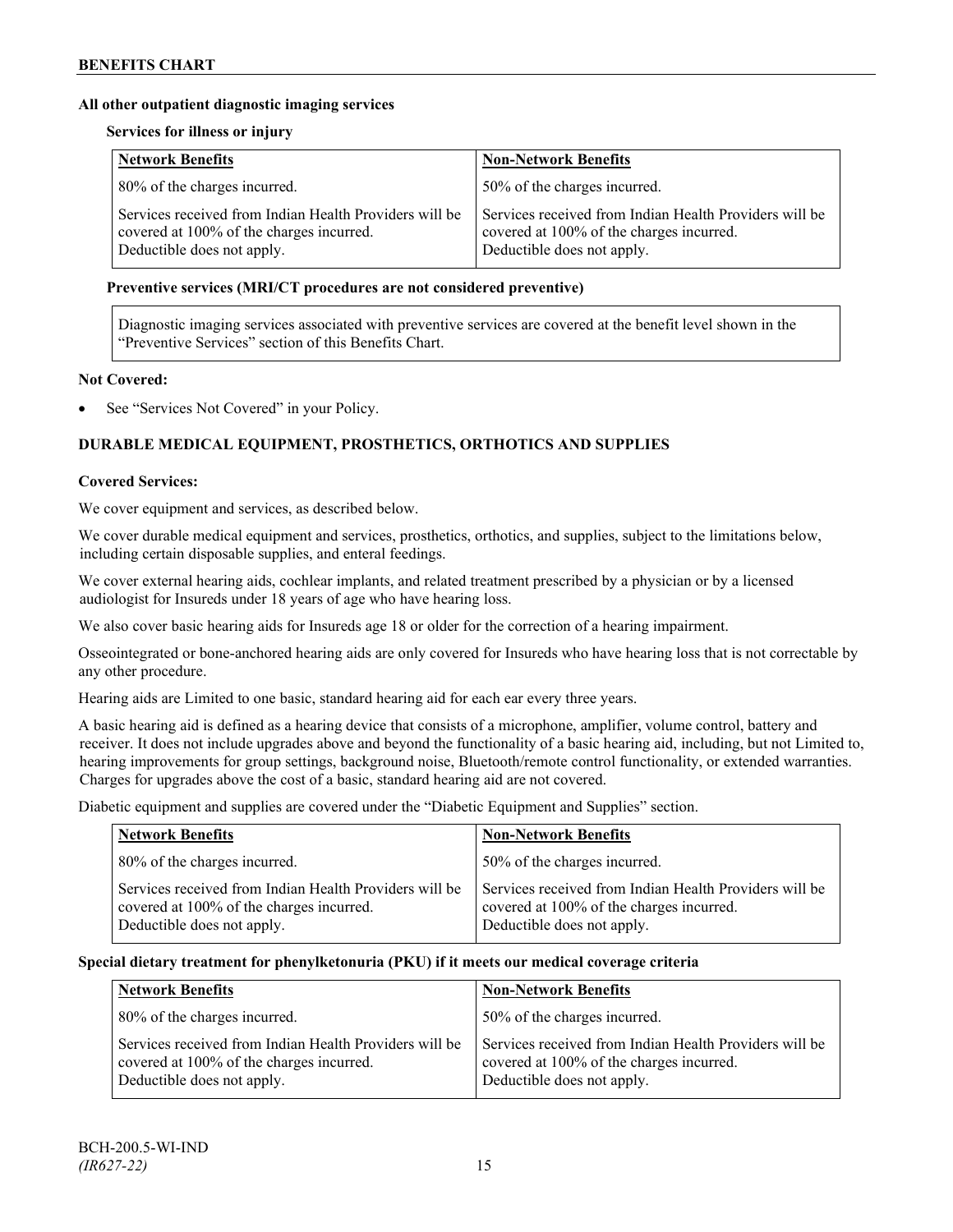### **Oral amino acid based elemental formula if it meets our medical coverage criteria**

| <b>Network Benefits</b>                                                                                                          | <b>Non-Network Benefits</b>                                                                                                      |
|----------------------------------------------------------------------------------------------------------------------------------|----------------------------------------------------------------------------------------------------------------------------------|
| 80% of the charges incurred.                                                                                                     | 50% of the charges incurred.                                                                                                     |
| Services received from Indian Health Providers will be<br>covered at 100% of the charges incurred.<br>Deductible does not apply. | Services received from Indian Health Providers will be<br>covered at 100% of the charges incurred.<br>Deductible does not apply. |

### **Limitations:**

Coverage of durable medical equipment is Limited by the following.

- Payment will not exceed the cost of an alternate piece of equipment or service that is effective and medically necessary.
- For prosthetic benefits, other than oral appliances for cleft lip and cleft palate, payment will not exceed the cost of an alternate piece of equipment or service that is effective, medically necessary and enables Insureds to conduct standard activities of daily living.
- We reserve the right to determine if an item will be approved for rental vs. purchase.
- We require that certain diabetic supplies and equipment be purchased at a pharmacy.
- Covered services and supplies are based on established medical policies which are subject to periodic review and modification by the medical directors. Our medical policy for diabetic supplies includes information on our required models and brands. These medical policies (medical coverage criteria) are available by calling Member Services, or logging on to your "*my*HealthPartners" account at [healthpartners.com.](http://www.healthpartners.com/)

### **Not Covered:**

Items which are not eligible for coverage include, but are not Limited to:

- Replacement or repair of any covered items, if the items are (i) damaged or destroyed by misuse, abuse or carelessness, (ii) lost; or (iii) stolen.
- Duplicate or similar items.
- Labor and related charges for repair of any covered items which are more than the cost of replacement by an approved vendor.
- Sales tax, mailing, delivery charges, service call charges.
- Items which are primarily educational in nature or for hygiene, vocation, comfort, convenience or recreation.
- Communication aids or devices: equipment to create, replace or augment communication abilities including, but not Limited to, speech processors, receivers, communication boards, or computer or electronic assisted communication.
- Implantable and osseointegrated or bone-anchored hearing aids and their fitting, except as specifically described in this Benefits Chart. This exclusion does not apply to cochlear implants.
- Eyeglasses, contact lenses and their fitting, measurement and adjustment, except as specifically described in this Benefits Chart.
- Hair prostheses (wigs).
- Household equipment which primarily has customary uses other than medical, such as, but not Limited to, exercise cycles, air purifiers, central or unit air conditioners, water purifiers, non-allergenic pillows, mattresses or waterbeds.
- Household fixtures including, but not Limited to, escalators or elevators, ramps, swimming pools and saunas.
- Modifications to the structure of the home including, but not Limited to, wiring, plumbing or charges for installation of equipment.
- Vehicle, car or van modifications including, but not Limited to, hand brakes, hydraulic lifts and car carrier.
- Rental equipment while owned equipment is being repaired by non-contracted vendors, beyond one month rental of medically necessary equipment.
- Other equipment and supplies, including, but not Limited to assistive devices, that we determine are not eligible for coverage.
- See "Services Not Covered" in your Policy.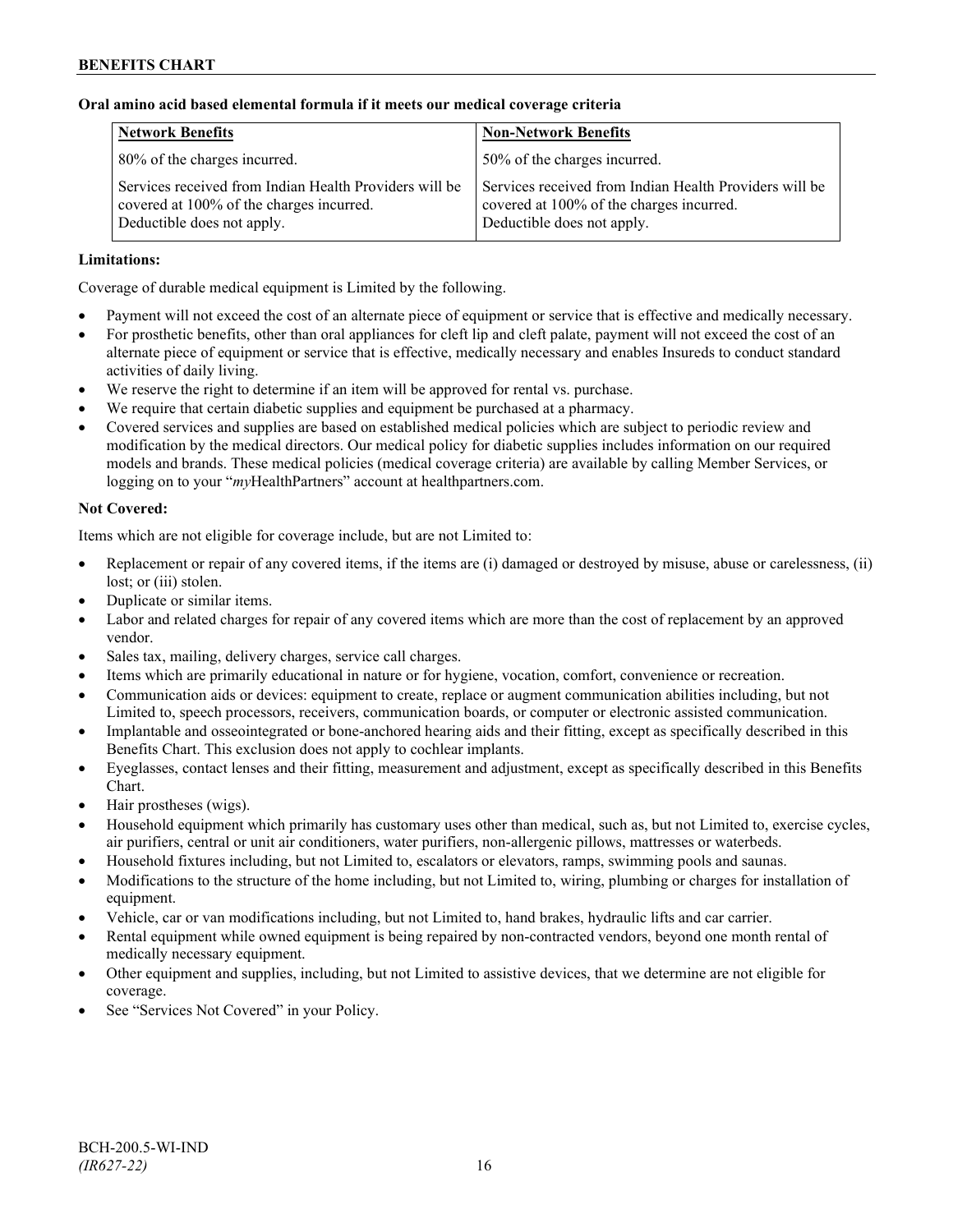### **BENEFITS CHART**

### **EMERGENCY AND URGENTLY NEEDED CARE SERVICES**

### **Covered Services:**

We cover services for emergency care and urgently needed care if the services are otherwise eligible for coverage under your Policy.

**Urgently needed care.** These are services to treat an unforeseen illness or injury that:

- are required in order to prevent a serious deterioration in your health, and
- cannot be delayed until the next available clinic or office hours.

| <b>Network Benefits</b>                                                                                                                                                                                                                      | <b>Non-Network Benefits</b>                                                                                                                                      |
|----------------------------------------------------------------------------------------------------------------------------------------------------------------------------------------------------------------------------------------------|------------------------------------------------------------------------------------------------------------------------------------------------------------------|
| 100% of the charges incurred, subject to a<br>copayment of \$30 per visit.<br>Deductible does not apply.<br>Services received from Indian Health Providers will be<br>covered at 100% of the charges incurred.<br>Deductible does not apply. | 50% of the charges incurred.<br>Services received from Indian Health Providers will be<br>covered at 100% of the charges incurred.<br>Deductible does not apply. |

**Emergency care.** These are services to treat:

- the sudden, unexpected onset of illness or injury which, if left untreated or unattended until the next available clinic or office hours, would result in hospitalization, or
- a condition requiring professional health services immediately necessary to preserve life or stabilize health.

Emergency care includes emergency services as defined in Division BB, Title I, Section 102 of the Consolidated Appropriations Act of 2021.

When reviewing claims for coverage of emergency services, our medical director will take into consideration a reasonable layperson's belief that the circumstances required immediate medical care that could not wait until the next working day or next available clinic appointment.

#### **Emergency care in a hospital emergency room, including professional services of a physician**

| <b>Network Benefits</b>                                                                                                          | <b>Non-Network Benefits</b> |
|----------------------------------------------------------------------------------------------------------------------------------|-----------------------------|
| 80% of the charges incurred.                                                                                                     | See Network Benefits.       |
| Services received from Indian Health Providers will be<br>covered at 100% of the charges incurred.<br>Deductible does not apply. |                             |

#### **Inpatient emergency care in a hospital**

| <b>Network Benefits</b>                                                                                                          | <b>Non-Network Benefits</b> |
|----------------------------------------------------------------------------------------------------------------------------------|-----------------------------|
| 80% of the charges incurred.                                                                                                     | See Network Benefits.       |
| Services received from Indian Health Providers will be<br>covered at 100% of the charges incurred.<br>Deductible does not apply. |                             |

### **Not Covered:**

See "Services Not Covered" in your Policy.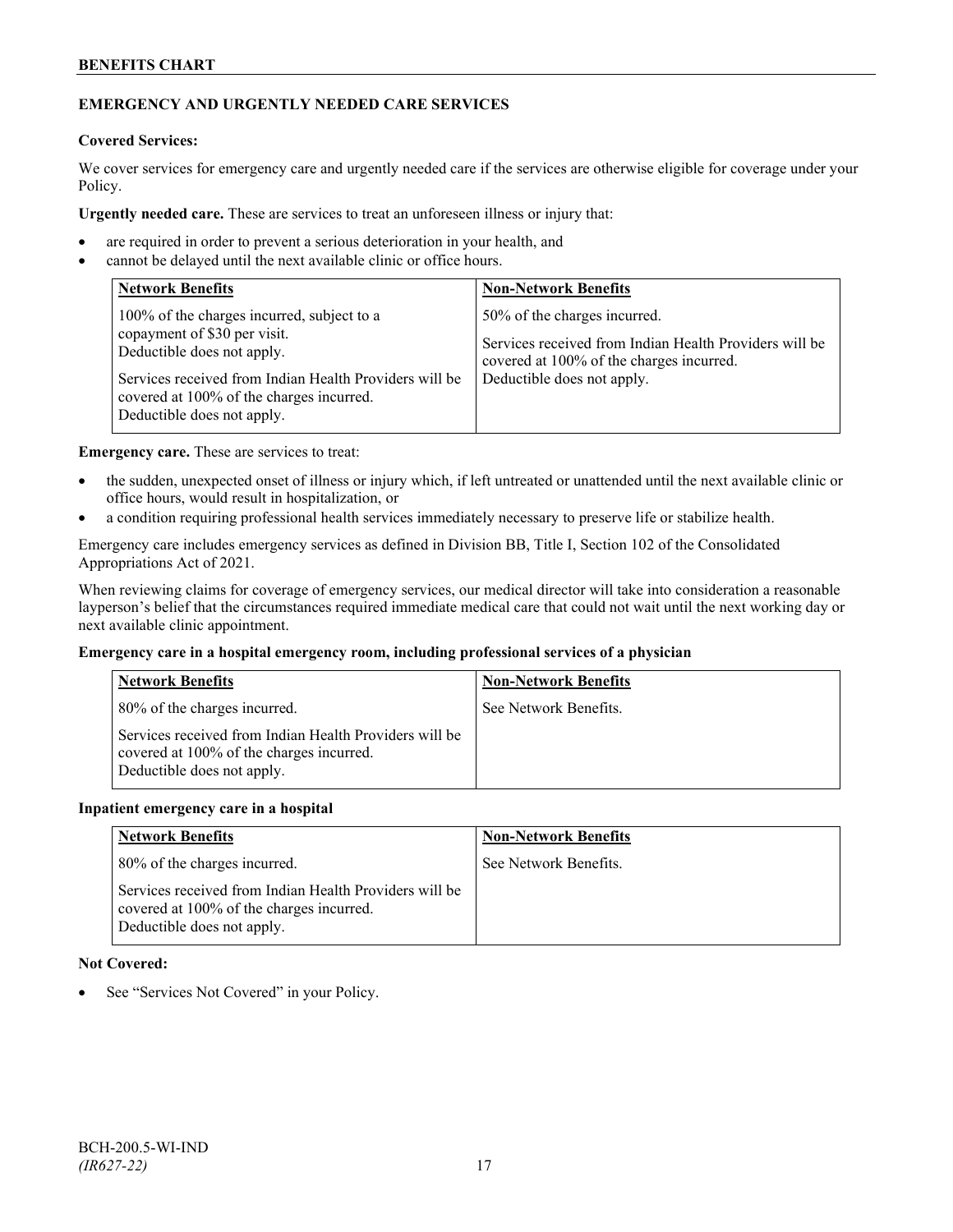# **GENE THERAPY**

### **Covered Services:**

We cover gene therapy treatment that meets our current medical coverage criteria.

| <b>Network Benefits</b>                                                                                                                                                                                 | <b>Non-Network Benefits</b> |
|---------------------------------------------------------------------------------------------------------------------------------------------------------------------------------------------------------|-----------------------------|
| Coverage level is same as corresponding Network<br>Benefit, depending on type of service provided, such as<br>Office Visits for Illness or Injury, Inpatient or<br><b>Outpatient Hospital Services.</b> | No coverage.                |

### **Limitations:**

- Gene therapy must be provided by a designated provider.
- Specific types of gene therapy are Limited to therapies and conditions specified in our medical coverage criteria.

### **Not Covered:**

• See "Services Not Covered" in your Policy.

### **HEALTH EDUCATION**

### **Covered Services:**

We cover education for preventive services and education for the management of chronic health problems (such as diabetes).

| <b>Network Benefits</b>                                     | <b>Non-Network Benefits</b>                                                                                                      |
|-------------------------------------------------------------|----------------------------------------------------------------------------------------------------------------------------------|
| 100% of the charges incurred.<br>Deductible does not apply. | 50% of the charges incurred.                                                                                                     |
|                                                             | Services received from Indian Health Providers will be<br>covered at 100% of the charges incurred.<br>Deductible does not apply. |

### **Not Covered:**

See "Services Not Covered" in your Policy.

### **HOME-BASED COMPREHENSIVE HEALTH RISK ASSESSMENT**

### **Covered Services:**

If you meet our criteria for coverage, you may qualify for our home-based comprehensive health risk assessment program. The program covers a health assessment with a designated nurse practitioner.

| Network Benefits                                            | <b>Non-Network Benefits</b> |
|-------------------------------------------------------------|-----------------------------|
| 100% of the charges incurred.<br>Deductible does not apply. | No coverage.                |

### **Not Covered:**

See "Services Not Covered" in your Policy.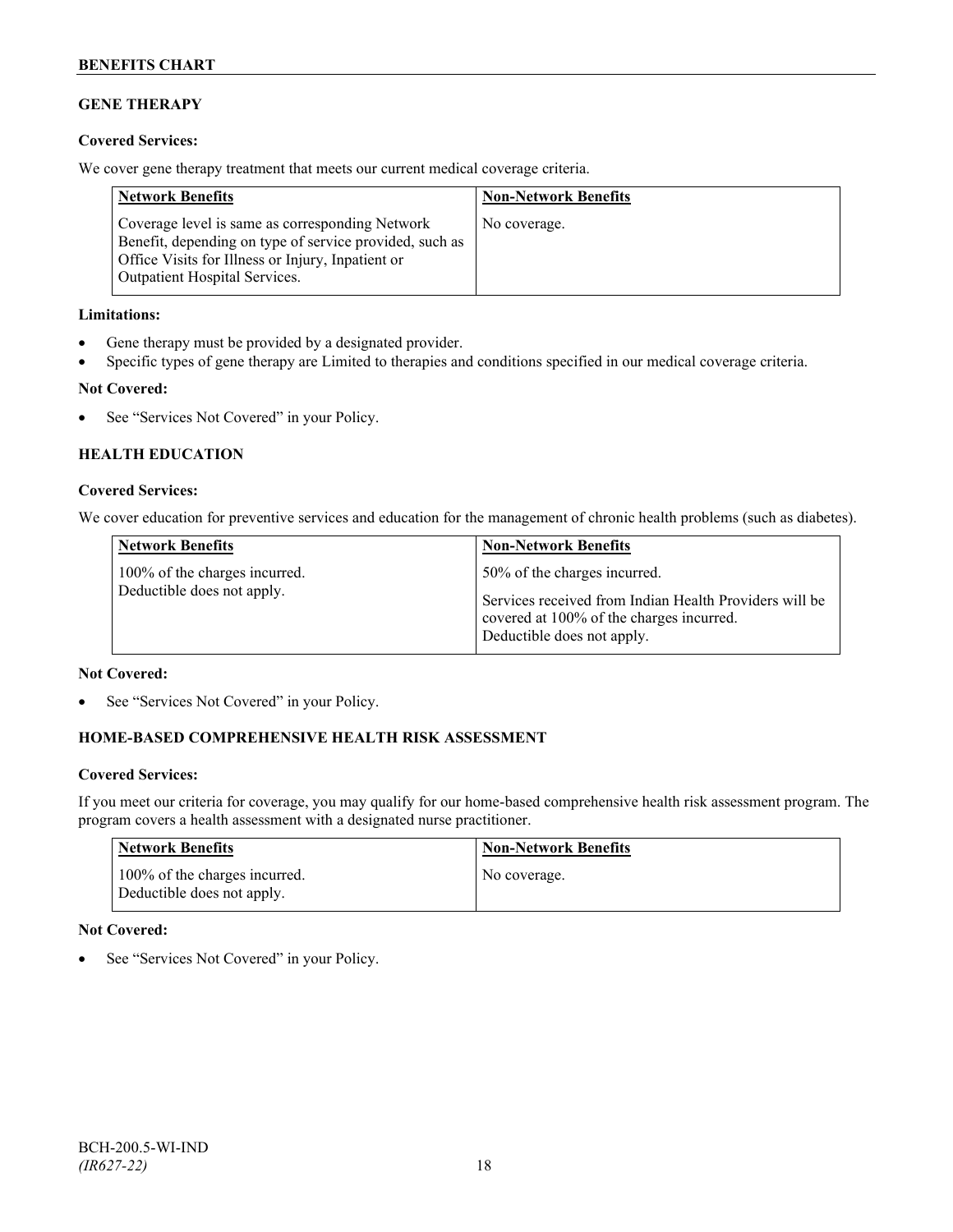### **HOME HEALTH SERVICES**

### **Covered Services:**

We cover skilled nursing services, physical therapy, occupational therapy, speech therapy, respiratory therapy and other therapeutic services, non-routine prenatal and routine postnatal well child visits (as described in our medical coverage criteria), phototherapy services for newborns, home health aide services and other eligible home health services when provided in your home, if you are homebound (i.e., unable to leave home without considerable effort due to a medical condition). Lack of transportation does not constitute homebound status. For phototherapy services for newborns and high risk prenatal services, supplies and equipment are included.

We cover total parenteral nutrition/intravenous ("TPN/IV") therapy, equipment, supplies and drugs in connection with IV therapy. IV line care kits are covered under Durable Medical Equipment.

We cover palliative care benefits. Palliative care includes symptom management, education and establishing goals of care. We waive the requirement that you be homebound for a Limited number of home visits for palliative care (as shown in this Benefits Chart), if you have a life-threatening, non-curable condition which has a prognosis of survival of two years or less. Additional palliative care visits are eligible under the home health services benefit if you are homebound and meet all other requirements defined in this section.

You do not need to be homebound to receive total parenteral nutrition/intravenous ("TPN/IV") therapy.

Home health services are eligible and covered only when:

- medically necessary; and
- provided as rehabilitative care, terminal care or maternity care; and
- ordered by a physician, and included in the written home care plan.

### **Physical therapy, occupational therapy, speech therapy, respiratory therapy, home health aide services and palliative care**

### **Primary Care Providers**

| <b>Network Benefits</b>                                                                                                          | <b>Non-Network Benefits</b> |
|----------------------------------------------------------------------------------------------------------------------------------|-----------------------------|
| 100% of the charges incurred, subject to a<br>copayment of \$10 per visit.<br>Deductible does not apply.                         | No coverage.                |
| Services received from Indian Health Providers will be<br>covered at 100% of the charges incurred.<br>Deductible does not apply. |                             |

### **Specialty Care Providers**

| <b>Network Benefits</b>                                                                                                                                                                                                                      | <b>Non-Network Benefits</b> |
|----------------------------------------------------------------------------------------------------------------------------------------------------------------------------------------------------------------------------------------------|-----------------------------|
| 100% of the charges incurred, subject to a<br>copayment of \$30 per visit.<br>Deductible does not apply.<br>Services received from Indian Health Providers will be<br>covered at 100% of the charges incurred.<br>Deductible does not apply. | No coverage.                |

If more than one home health visit occurs in a day, a separate copayment applies to each. For example, if an occupational therapist and a physical therapist visit a member in the same day, a separate copayment will be charged for each visit.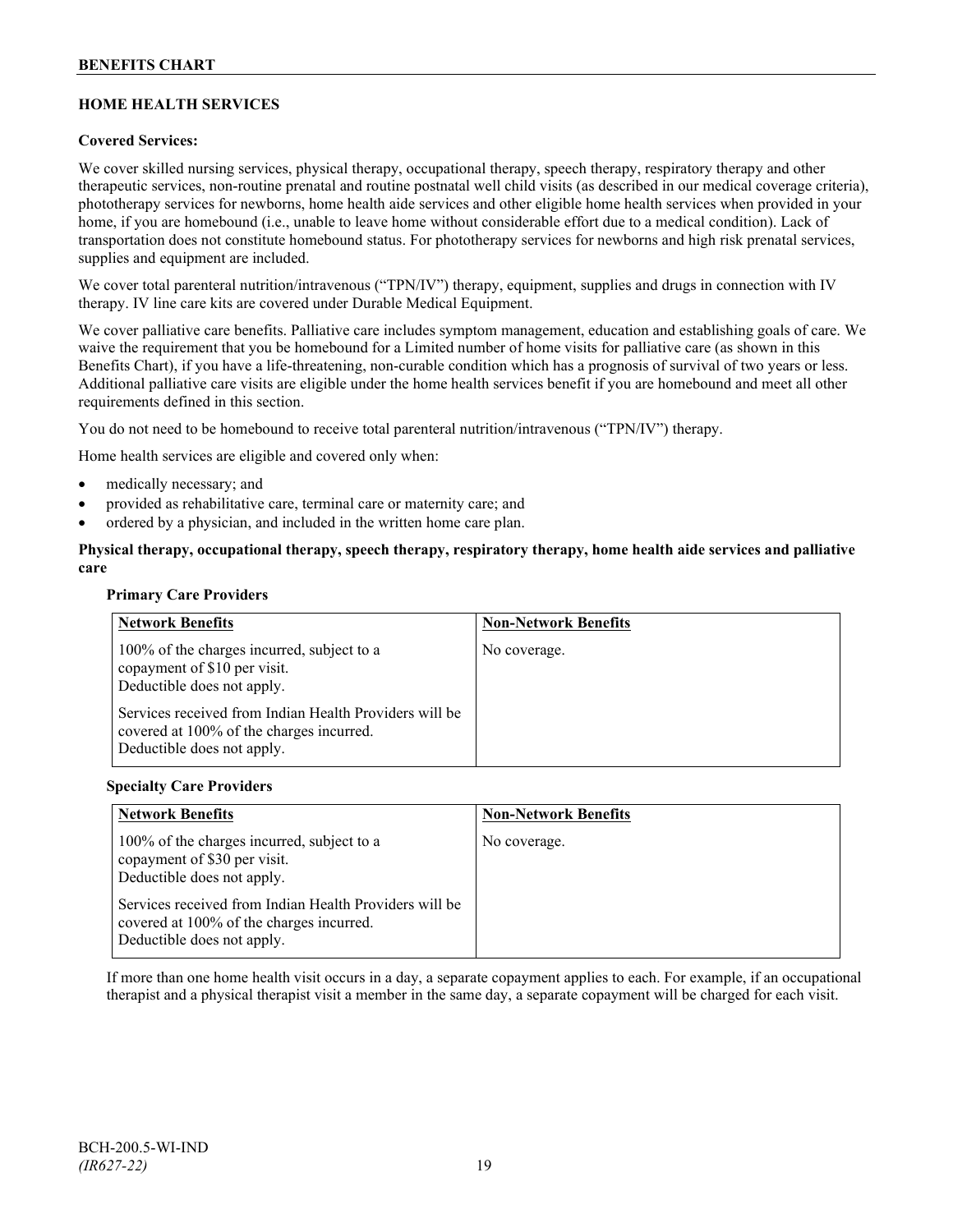### **TPN/IV therapy, skilled nursing services, non-routine prenatal/postnatal services and phototherapy**

| <b>Network Benefits</b>                                     | <b>Non-Network Benefits</b> |
|-------------------------------------------------------------|-----------------------------|
| 100% of the charges incurred.<br>Deductible does not apply. | No coverage.                |

Each 24-hour visit (or shifts up to 24-hour visits) equals one visit and counts toward the Maximum visits for all other services shown below. Any visit that lasts less than 24 hours regardless of the length of the visit, will count as one visit toward the Maximum visits for all other services shown below. All visits must be medically necessary and benefit eligible.

### **Routine postnatal well child visits**

| <b>Network Benefits</b>                                     | <b>Non-Network Benefits</b>                                                                                                                                      |
|-------------------------------------------------------------|------------------------------------------------------------------------------------------------------------------------------------------------------------------|
| 100% of the charges incurred.<br>Deductible does not apply. | 50% of the charges incurred.<br>Services received from Indian Health Providers will be<br>covered at 100% of the charges incurred.<br>Deductible does not apply. |

### **Maximum visits for palliative care:**

If you are eligible to receive palliative care in the home and you are not homebound, there is a maximum of 12 visits per calendar year.

### **Maximum visits for all services other than palliative care:**

| <b>Network Benefits</b>      | <b>Non-Network Benefits</b> |
|------------------------------|-----------------------------|
| 60 visits per calendar year. | No coverage.                |

The routine postnatal well child visits do not count toward the visit limit.

### **Limitations:**

- Home health services are not provided as a substitute for a primary caregiver in the home or as relief (respite) for a primary caregiver in the home. We will not reimburse family members or residents in your home for the above services.
- A service shall not be considered a skilled nursing service merely because it is performed by, or under the direct supervision of, a licensed nurse. Where a service (such as tracheotomy suctioning or ventilator monitoring) or like services, can be safely and effectively performed by a non-medical person (or self-administered), without the direct supervision of, a licensed nurse, the service shall not be regarded as a skilled nursing service, whether or not a skilled nurse actually provides the service. The unavailability of a competent person to provide a non-skilled service shall not make it a skilled service when a skilled nurse provides it. Only the skilled nursing component of so-called "blended" services (i.e. services which include skilled and non-skilled components) are covered under this Benefits Chart.

#### **Not Covered:**

- Home Health Services by a Non-Network provider.
- Financial or legal counseling services.
- Housekeeping or meal services in your home.
- Private duty nursing services.
- Services provided by a family member or enrollee, or a resident in the enrollee's home.
- Vocational rehabilitation and recreational or educational therapy. Recreation therapy is therapy provided solely for the purpose of recreation, including, but not Limited to: (a) requests for physical therapy or occupational therapy to improve athletic ability, and (b) braces or guards to prevent sports injuries.
- See "Services Not Covered" in your Policy.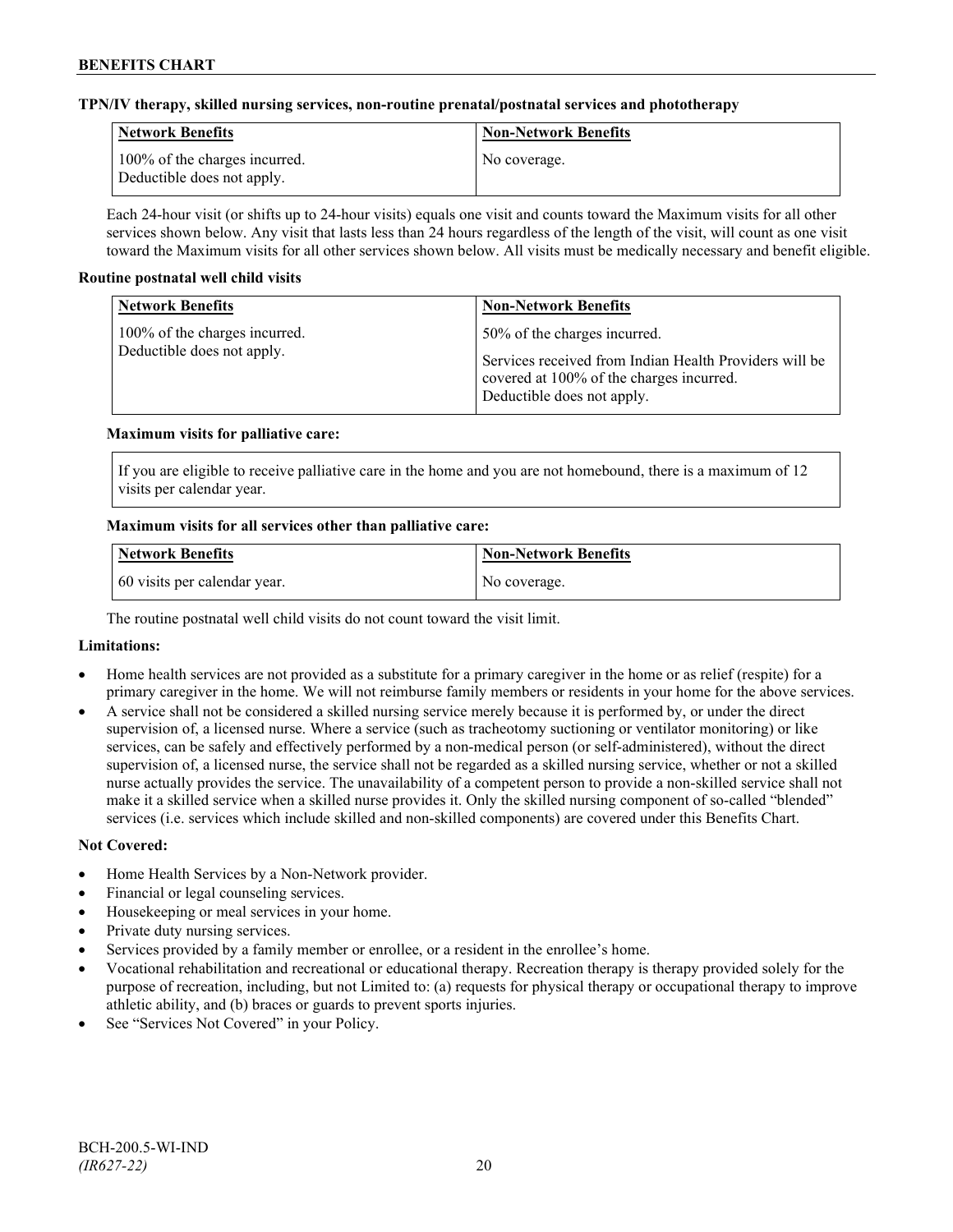### **BENEFITS CHART**

### **HOME HOSPICE SERVICES**

#### **Applicable Definitions:**

**Part-time.** This is up to two hours of service per day, more than two hours is considered continuous care.

**Continuous Care.** This is from two to twelve hours of service per day provided by a registered nurse, licensed practical nurse, or home health aide, during a period of crisis in order to maintain a terminally ill patient at home.

**Appropriate Facility.** This is a nursing home, hospice residence, or other inpatient facility.

**Custodial Care Related to Hospice Services.** This means providing assistance in the activities of daily living and the care needed by a terminally ill patient which can be provided by primary caregiver (i.e., family member or friend) who is responsible for the patient's home care.

### **Covered Services:**

**Home hospice program:** We cover the services described below if you are terminally ill and accepted as a home hospice program participant. You must meet the eligibility requirements of the program, and elect to receive services through the home hospice program. The services will be provided in your home, with inpatient care available when medically necessary as described below. If you elect to receive hospice services, you do so in lieu of curative treatment for your terminal illness for the period you are enrolled in the home hospice program.

**Eligibility:** In order to be eligible to be enrolled in the home hospice program, you must: (1) be a terminally ill patient (prognosis of six months or less); (2) have chosen a palliative treatment focus (i.e., emphasizing comfort and supportive services rather than treatment attempting to cure the disease or condition); and (3) continue to meet the terminally ill prognosis as reviewed by our medical director or his or her designee over the course of care. You may withdraw from the home hospice program at any time.

**Eligible services:** Hospice services include the following services provided in accordance with an approved hospice treatment plan:

- Home Health Services:
	- o Part-time care provided in your home by an interdisciplinary hospice team (which may include a physician, nurse, social worker, and spiritual counselor) and medically necessary home health services are covered.
	- o One or more periods of continuous care in your home or in a setting which provides day care for pain or symptom management, when medically necessary, will be covered.
- Inpatient Services: We cover medically necessary inpatient services.
- Other Services:
	- Respite care is covered for care in your home or in an appropriate facility, to give your primary caregivers (i.e., family members or friends) rest and/or relief when necessary in order to maintain a terminally ill patient at home*.*
	- o Medically necessary medications for pain and symptom management.
	- o Semi-electric hospital beds and other durable medical equipment are covered.
	- o Emergency and non-emergency care is covered.

| <b>Network Benefits</b>                                                                                                          | <b>Non-Network Benefits</b> |
|----------------------------------------------------------------------------------------------------------------------------------|-----------------------------|
| 80% of the charges incurred.                                                                                                     | No coverage.                |
| Services received from Indian Health Providers will be<br>covered at 100% of the charges incurred.<br>Deductible does not apply. |                             |

Respite care is Limited to 5 days per episode, and respite care and continuous care combined are Limited to 30 days.

### **Not Covered:**

- Home Hospice Services by a Non-Network provider.
- Financial or legal counseling services.
- Housekeeping or meal services in your home.
- Custodial or maintenance care related to hospice services, whether provided in the home or in a nursing home.
- Any service not specifically described as covered services under this home hospice services benefits.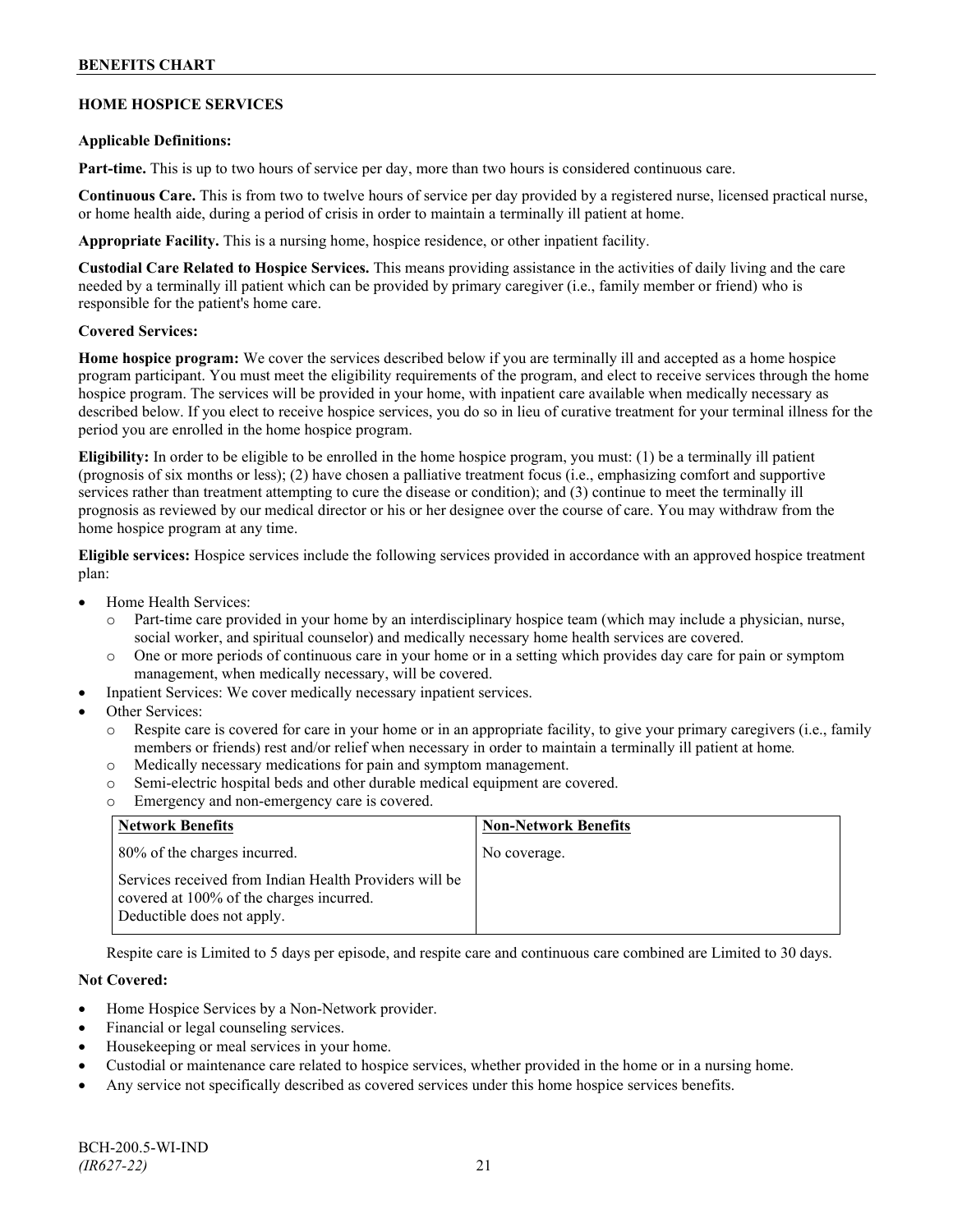- Any services provided by members of your family or residents in your home.
- See "Services Not Covered" in your Policy.

### **HOSPITAL AND SKILLED NURSING FACILITY SERVICES**

### **Covered Services:**

We cover services as described below.

### **Medical or surgical hospital services**

**Inpatient hospital services:** We cover the following medical or surgical services, for the treatment of acute illness or injury, which require the level of care only provided in an acute care facility. These services must be authorized by a physician.

Inpatient hospital services include: room and board; the use of operating or maternity delivery rooms; intensive care facilities; newborn nursery facilities; general nursing care, anesthesia, laboratory and diagnostic imaging services, radiation therapy, physical therapy, prescription drugs or other medications administered during treatment, blood and blood products (unless replaced), and blood derivatives, and other diagnostic or treatment related hospital services; physician and other professional medical and surgical services provided while in the hospital, including gender confirmation surgery that meets medical coverage criteria.

We cover, following a vaginal delivery, a minimum of 48 hours of inpatient care for the mother and newborn child. We cover, following a caesarean section delivery, a minimum of 96 hours of inpatient care for the mother and newborn child.

Health insurance issuers generally may not, under Federal law, restrict benefits for any hospital length of stay in connection with childbirth for the mother of newborn child to less than 48 hours following a vaginal delivery, or less than 96 hours following a caesarean section. However, Federal law generally does not prohibit the mother's or newborn's attending provider, after consulting with the mother, from discharging the mother or her newborn earlier than 48 hours (or 96 hours as applicable). In any case plans and issuers may not, under Federal law, require that a provider obtain authorization from the plan or the insurance issuer for prescribing a length of stay not in excess of 48 hours (or 96 hours).

| <b>Network Benefits</b>                                                                                                          | <b>Non-Network Benefits</b>                                                                                                      |
|----------------------------------------------------------------------------------------------------------------------------------|----------------------------------------------------------------------------------------------------------------------------------|
| 80% of the charges incurred.                                                                                                     | 50% of the charges incurred.                                                                                                     |
| Services received from Indian Health Providers will be<br>covered at 100% of the charges incurred.<br>Deductible does not apply. | Services received from Indian Health Providers will be<br>covered at 100% of the charges incurred.<br>Deductible does not apply. |

Each Insured's admission or confinement, including that of a newborn child, is separate and distinct from the admission or confinement of any other Insured.

**Outpatient hospital, ambulatory care or surgical facility services:** We cover the following medical and surgical services, for diagnosis or treatment of illness or injury on an outpatient basis. These services must be authorized by a physician.

Outpatient services include: use of operating rooms, maternity delivery rooms or other outpatient departments, rooms or facilities; and the following outpatient services: general nursing care, anesthesia, laboratory and diagnostic imaging services, radiation therapy, physical therapy, drugs administered during treatment, blood and blood products (unless replaced), and blood derivatives, and other diagnostic or treatment related outpatient services; physician and other professional medical and surgical services provided while an outpatient, including colonoscopies, and gender confirmation surgery that meets medical coverage criteria.

To see the benefit level for diagnostic imaging services, laboratory services and physical therapy, see benefits under Diagnostic Imaging Services, Laboratory Services and Physical Therapy in this Benefits Chart.

| <b>Network Benefits</b>                                                                                                          | <b>Non-Network Benefits</b>                                                                                                      |
|----------------------------------------------------------------------------------------------------------------------------------|----------------------------------------------------------------------------------------------------------------------------------|
| 80% of the charges incurred.                                                                                                     | 50% of the charges incurred.                                                                                                     |
| Services received from Indian Health Providers will be<br>covered at 100% of the charges incurred.<br>Deductible does not apply. | Services received from Indian Health Providers will be<br>covered at 100% of the charges incurred.<br>Deductible does not apply. |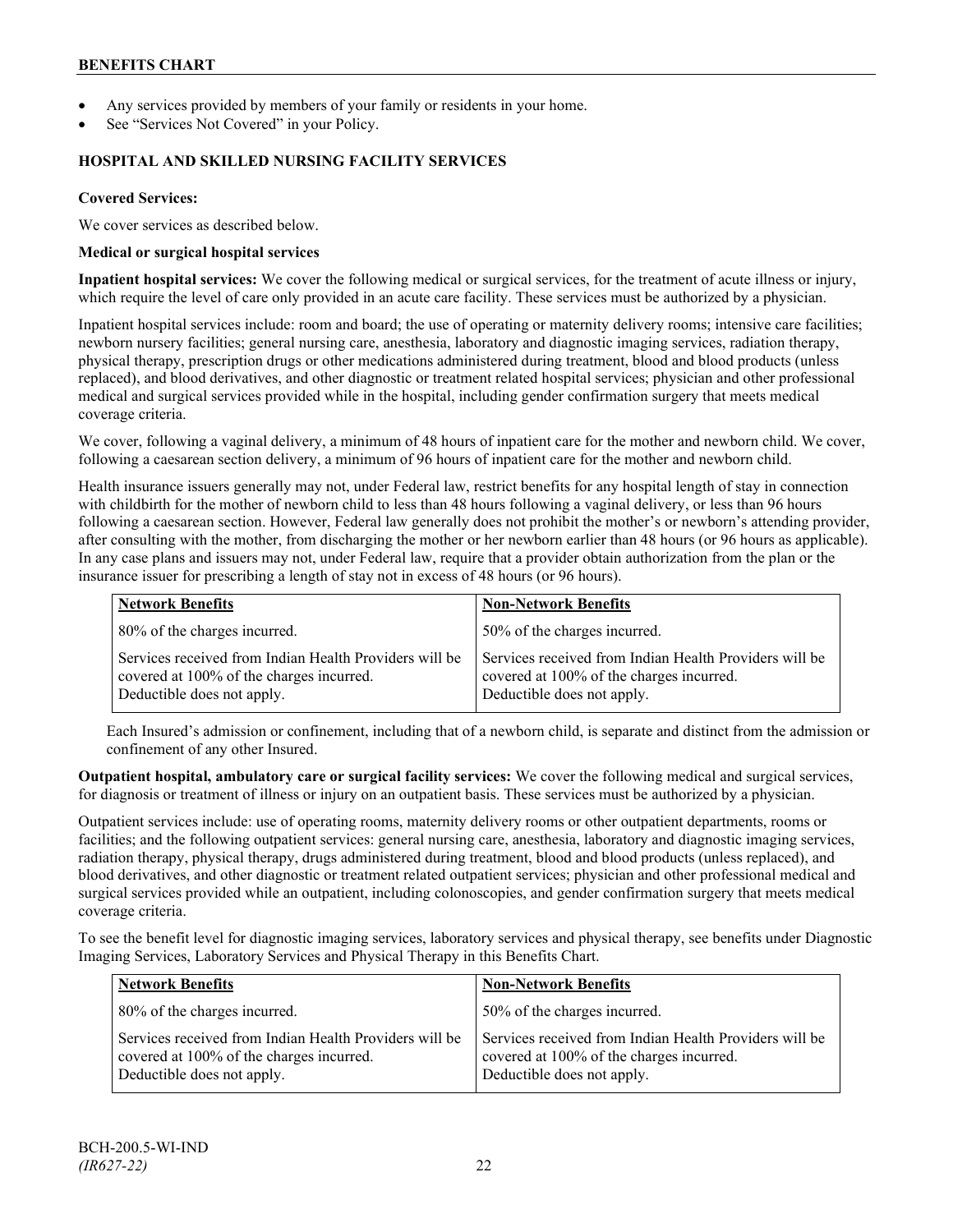**Skilled nursing facility care:** We cover room and board, daily skilled nursing and related ancillary services for post-acute treatment and rehabilitative care of illness or injury that meets medical coverage criteria.

| <b>Network Benefits</b>                                                                                                          | <b>Non-Network Benefits</b>                                                                                                      |
|----------------------------------------------------------------------------------------------------------------------------------|----------------------------------------------------------------------------------------------------------------------------------|
| 80% of the charges incurred.                                                                                                     | 50% of the charges incurred.                                                                                                     |
| Services received from Indian Health Providers will be<br>covered at 100% of the charges incurred.<br>Deductible does not apply. | Services received from Indian Health Providers will be<br>covered at 100% of the charges incurred.<br>Deductible does not apply. |
| Limited to a 30 day maximum per confinement.                                                                                     | Limited to a 30 day maximum per confinement.                                                                                     |

Each day of services provided under the Network Benefits and Non-Network Benefits, combined, applies toward the maximum shown above.

### **Not Covered:**

- Services for items for personal convenience, such as television rental, are not covered.
- See "Services Not Covered" in your Policy.

### **INFERTILITY DIAGNOSIS**

### **Covered Services:**

We cover the diagnosis of infertility. These services include diagnostic procedures and tests provided in connection with an infertility evaluation, office visits and consultations to diagnose infertility.

| <b>Network Benefits</b>                                                                                                                                                                                                                      | <b>Non-Network Benefits</b>                                                                                                                                      |
|----------------------------------------------------------------------------------------------------------------------------------------------------------------------------------------------------------------------------------------------|------------------------------------------------------------------------------------------------------------------------------------------------------------------|
| 100% of the charges incurred, subject to a<br>copayment of \$30 per visit.<br>Deductible does not apply.<br>Services received from Indian Health Providers will be<br>covered at 100% of the charges incurred.<br>Deductible does not apply. | 50% of the charges incurred.<br>Services received from Indian Health Providers will be<br>covered at 100% of the charges incurred.<br>Deductible does not apply. |

Coverage is Limited to office visits and consultations to diagnose infertility. Treatment is not covered.

### **Not Covered:**

- Infertility/fertility treatment, including, but not limited to, office visits, laboratory services, diagnostic imaging services, and fertility drugs, reversal of sterilization, and sperm, ova or embryo acquisition, retrieval or storage; however, we do cover office visits and consultations to diagnose infertility.
- Services related to the establishment of surrogate pregnancy and fees for a surrogate. However, pregnancy and maternity services are covered for an Insured under this Benefits Chart, including a surrogate pregnancy.
- See "Services Not Covered" in your Policy.

### **LABORATORY SERVICES**

### **Covered Services:**

We cover laboratory tests when ordered by a provider and provided in a clinic or outpatient hospital facility. This includes blood tests to detect lead exposure in children between the ages of 6 months and 72 months.

To see the benefit level for inpatient hospital or skilled nursing facility services, see benefits under Inpatient Hospital and Skilled Nursing Facility Services in this Benefits Chart.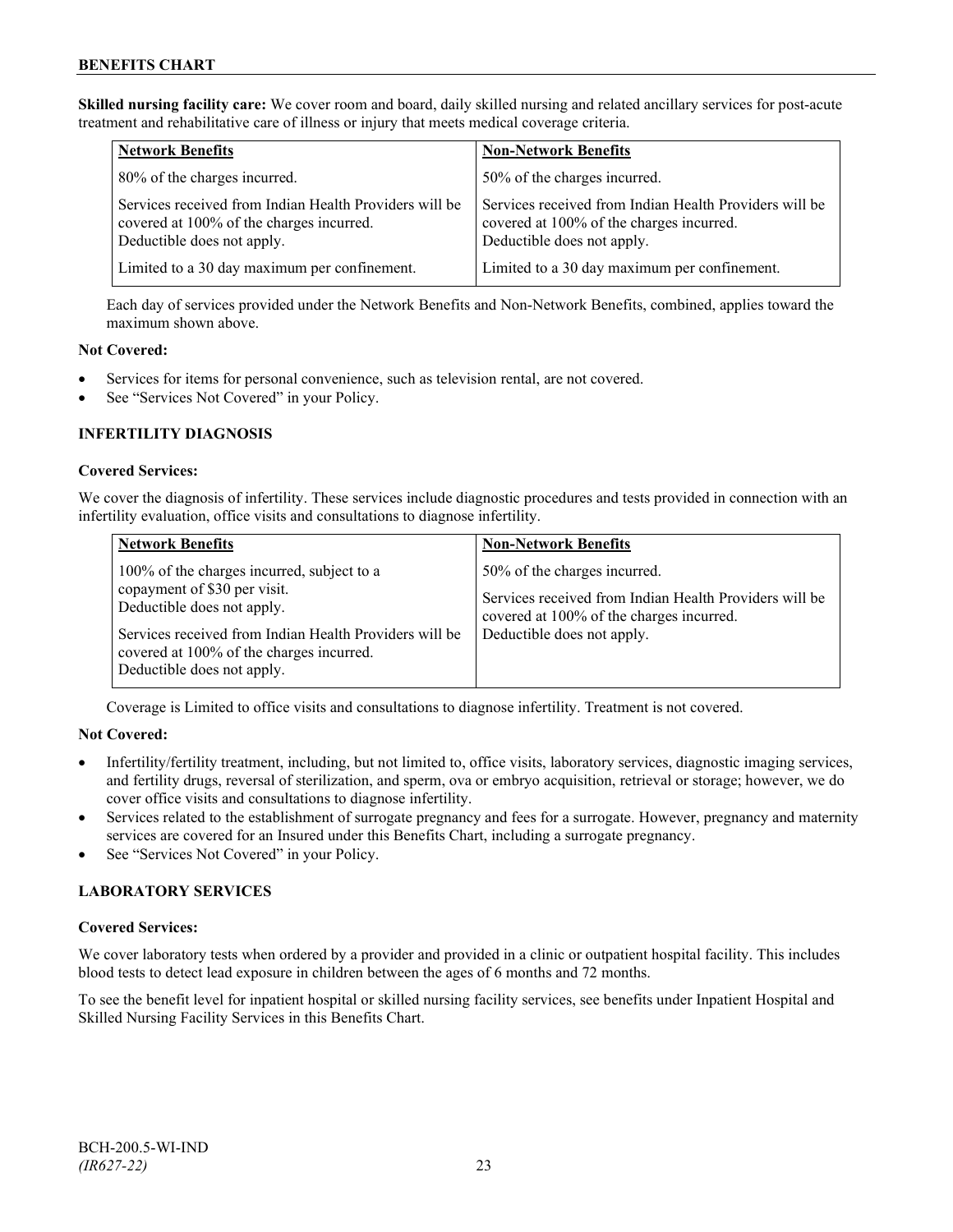**Prostate-specific antigen (PSA) testing.** We cover prostate cancer screening for men 40 years of age or over who are symptomatic or in a high-risk category and for all men 50 years of age or older.

| <b>Network Benefits</b>       | <b>Non-Network Benefits</b>                                                                                                      |
|-------------------------------|----------------------------------------------------------------------------------------------------------------------------------|
| 100% of the charges incurred. | 50% of the charges incurred.                                                                                                     |
| Deductible does not apply.    | Services received from Indian Health Providers will be<br>covered at 100% of the charges incurred.<br>Deductible does not apply. |

### **All other laboratory services**

### **Services for illness or injury**

| <b>Network Benefits</b>                                     | <b>Non-Network Benefits</b>                                                                                                                                      |
|-------------------------------------------------------------|------------------------------------------------------------------------------------------------------------------------------------------------------------------|
| 100% of the charges incurred.<br>Deductible does not apply. | 50% of the charges incurred.<br>Services received from Indian Health Providers will be<br>covered at 100% of the charges incurred.<br>Deductible does not apply. |

### **Preventive services**

Laboratory services associated with preventive services are covered at the benefit level shown in the "Preventive Services" section of this Benefits Chart.

### **Not Covered:**

• See "Services Not Covered" in your Policy.

### **MASTECTOMY RECONSTRUCTION BENEFIT**

### **Covered Services:**

We cover reconstruction of the breast on which the mastectomy has been performed; surgery and reconstruction of the other breast to produce symmetrical appearance, and prostheses and physical complications of all stages of mastectomy, including lymphedemas.

| <b>Network Benefits</b>                               | <b>Non-Network Benefits</b>                           |
|-------------------------------------------------------|-------------------------------------------------------|
| Coverage level is same as corresponding Network       | Coverage level is same as corresponding Non-Network   |
| Benefits, depending on type of service provided, such | Benefits, depending on type of service provided, such |
| as Office Visits for Illness or Injury, Inpatient or  | as Office Visits for Illness or Injury, Inpatient or  |
| Outpatient Hospital Services.                         | <b>Outpatient Hospital Services.</b>                  |

### **Not Covered:**

See "Services Not Covered" in your Policy.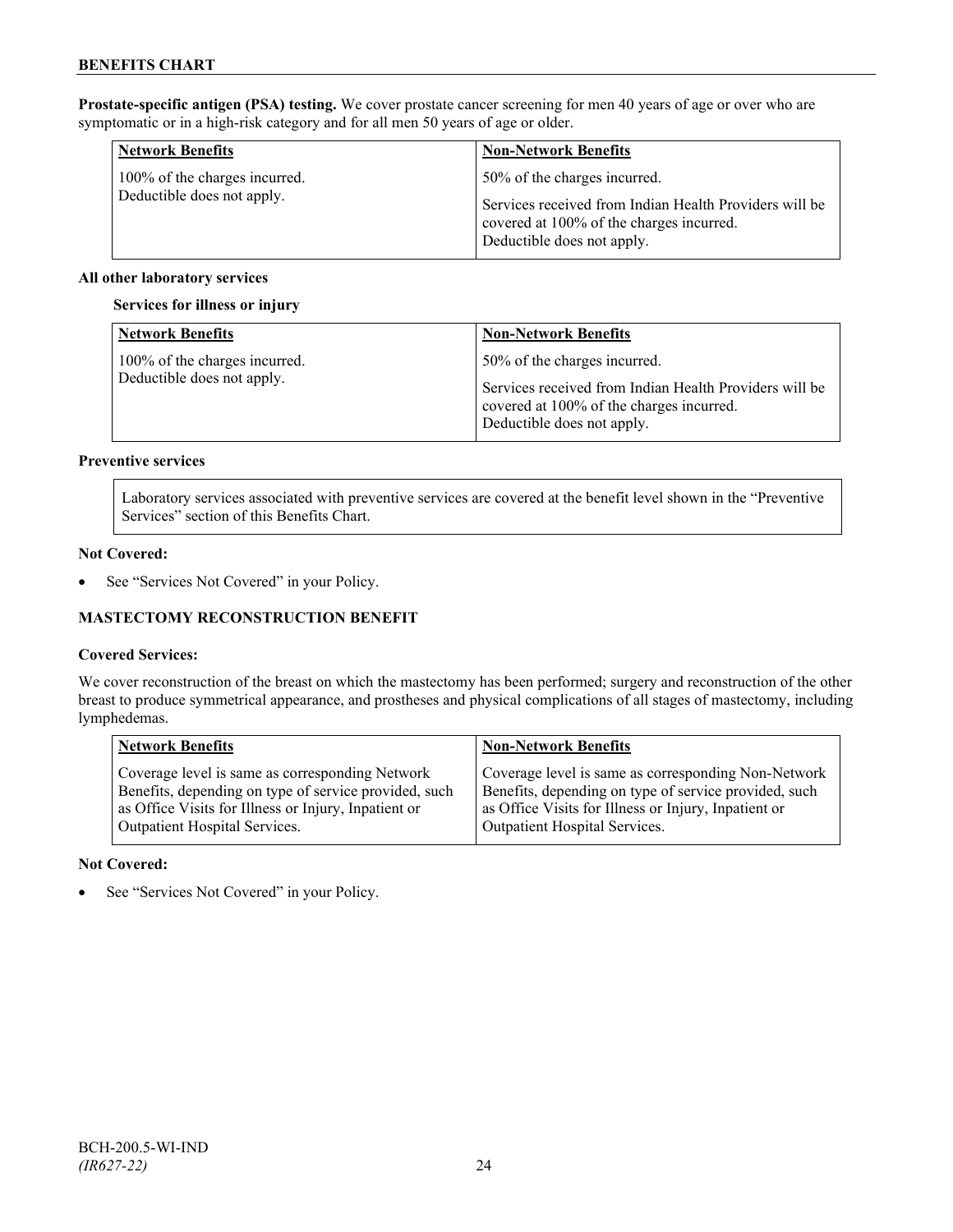### **MEDICATION THERAPY DISEASE MANAGEMENT PROGRAM**

### **Covered Services:**

If you meet our criteria for coverage, you may qualify for our Medication Therapy Disease Management Program.

The program covers consultations with a designated Network pharmacist.

Covered services are based on established medical policies, which are subject to periodic review and modification by the medical directors. These medical policies (medical coverage criteria) are available by calling Member Services, or logging on to your "*my*HealthPartners" account at [healthpartners.com.](http://www.healthpartners.com/)

| <b>Network Benefits</b>                                     | <b>Non-Network Benefits</b> |
|-------------------------------------------------------------|-----------------------------|
| 100% of the charges incurred.<br>Deductible does not apply. | No coverage.                |

### **Not Covered:**

See "Services Not Covered" in your Policy.

### **OFFICE VISITS FOR ILLNESS OR INJURY**

### **Covered Services:**

We cover the following when medically necessary: professional medical and surgical services and related supplies, including biofeedback, of physicians and other health care providers; blood and blood products (unless replaced) and blood derivatives.

We cover diagnosis and treatment of illness or injury to the eyes. Where contact or eye glass lenses are prescribed as medically necessary for the post-operative treatment of cataracts or for the treatment of aphakia, acute or chronic corneal pathology or keratoconus, we cover the initial evaluation, lenses and fitting. Insureds must pay for lens replacement beyond the initial pair.

Services received via video, e-visit or telephone are covered under the "Telehealth/Telemedicine Services" section.

#### **Office visits**

### **Primary Care Providers**

| <b>Network Benefits</b>                                                                                                                                                                                                                      | <b>Non-Network Benefits</b>                                                                                                                                      |
|----------------------------------------------------------------------------------------------------------------------------------------------------------------------------------------------------------------------------------------------|------------------------------------------------------------------------------------------------------------------------------------------------------------------|
| 100% of the charges incurred, subject to a<br>copayment of \$10 per visit.<br>Deductible does not apply.<br>Services received from Indian Health Providers will be<br>covered at 100% of the charges incurred.<br>Deductible does not apply. | 50% of the charges incurred.<br>Services received from Indian Health Providers will be<br>covered at 100% of the charges incurred.<br>Deductible does not apply. |

#### **Specialty Care Providers**

| <b>Network Benefits</b>                                                                                                                                                                                                                      | <b>Non-Network Benefits</b>                                                                                                                                      |
|----------------------------------------------------------------------------------------------------------------------------------------------------------------------------------------------------------------------------------------------|------------------------------------------------------------------------------------------------------------------------------------------------------------------|
| 100% of the charges incurred, subject to a<br>copayment of \$30 per visit.<br>Deductible does not apply.<br>Services received from Indian Health Providers will be<br>covered at 100% of the charges incurred.<br>Deductible does not apply. | 50% of the charges incurred.<br>Services received from Indian Health Providers will be<br>covered at 100% of the charges incurred.<br>Deductible does not apply. |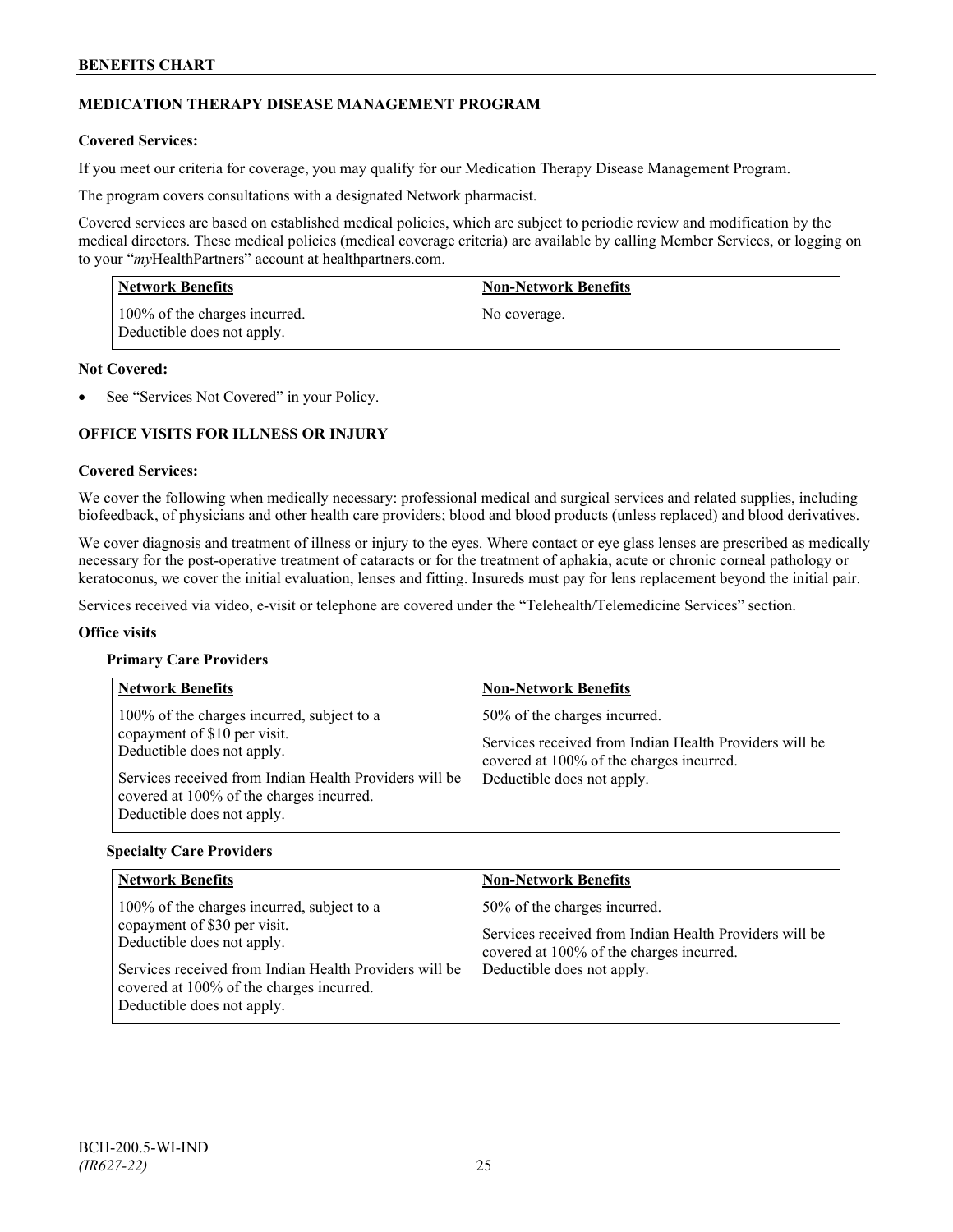### **Convenience clinics**

| <b>Network Benefits</b>                                                                                                                                                                                                                     | <b>Non-Network Benefits</b>                                                                                                                                      |
|---------------------------------------------------------------------------------------------------------------------------------------------------------------------------------------------------------------------------------------------|------------------------------------------------------------------------------------------------------------------------------------------------------------------|
| 100% of the charges incurred, subject to a<br>copayment of \$5 per visit.<br>Deductible does not apply.<br>Services received from Indian Health Providers will be<br>covered at 100% of the charges incurred.<br>Deductible does not apply. | 50% of the charges incurred.<br>Services received from Indian Health Providers will be<br>covered at 100% of the charges incurred.<br>Deductible does not apply. |

### **Injections administered in a physician's office, other than immunizations**

### **Allergy injections**

| <b>Network Benefits</b>                                                                                                                                                                                                                               | <b>Non-Network Benefits</b>                                                                                                                                      |
|-------------------------------------------------------------------------------------------------------------------------------------------------------------------------------------------------------------------------------------------------------|------------------------------------------------------------------------------------------------------------------------------------------------------------------|
| 100% of the charges incurred, subject to a<br>copayment of \$2 per date of service.<br>Deductible does not apply.<br>Services received from Indian Health Providers will be<br>covered at 100% of the charges incurred.<br>Deductible does not apply. | 50% of the charges incurred.<br>Services received from Indian Health Providers will be<br>covered at 100% of the charges incurred.<br>Deductible does not apply. |

### **All other injections**

| <b>Network Benefits</b>                                                                                                                                                                                                                               | <b>Non-Network Benefits</b>                                                                                                                                      |
|-------------------------------------------------------------------------------------------------------------------------------------------------------------------------------------------------------------------------------------------------------|------------------------------------------------------------------------------------------------------------------------------------------------------------------|
| 100% of the charges incurred, subject to a<br>copayment of \$2 per date of service.<br>Deductible does not apply.<br>Services received from Indian Health Providers will be<br>covered at 100% of the charges incurred.<br>Deductible does not apply. | 50% of the charges incurred.<br>Services received from Indian Health Providers will be<br>covered at 100% of the charges incurred.<br>Deductible does not apply. |

### **Not Covered:**

- Court ordered treatment, except as described in this Benefits Chart. Any resulting court ordered treatment for mental health services will be subject to the Policy's requirement for medical necessity.
- See "Services Not Covered" in your Policy.

# **PEDIATRIC EYEWEAR**

### **Covered Services:**

We cover pediatric eyewear for children.

Routine eye exams are covered under the "Preventive Services" section.

| <b>Network Benefits</b>                                                                                                          | <b>Non-Network Benefits</b> |
|----------------------------------------------------------------------------------------------------------------------------------|-----------------------------|
| 80% of the charges incurred.                                                                                                     | No coverage.                |
| Services received from Indian Health Providers will be<br>covered at 100% of the charges incurred.<br>Deductible does not apply. |                             |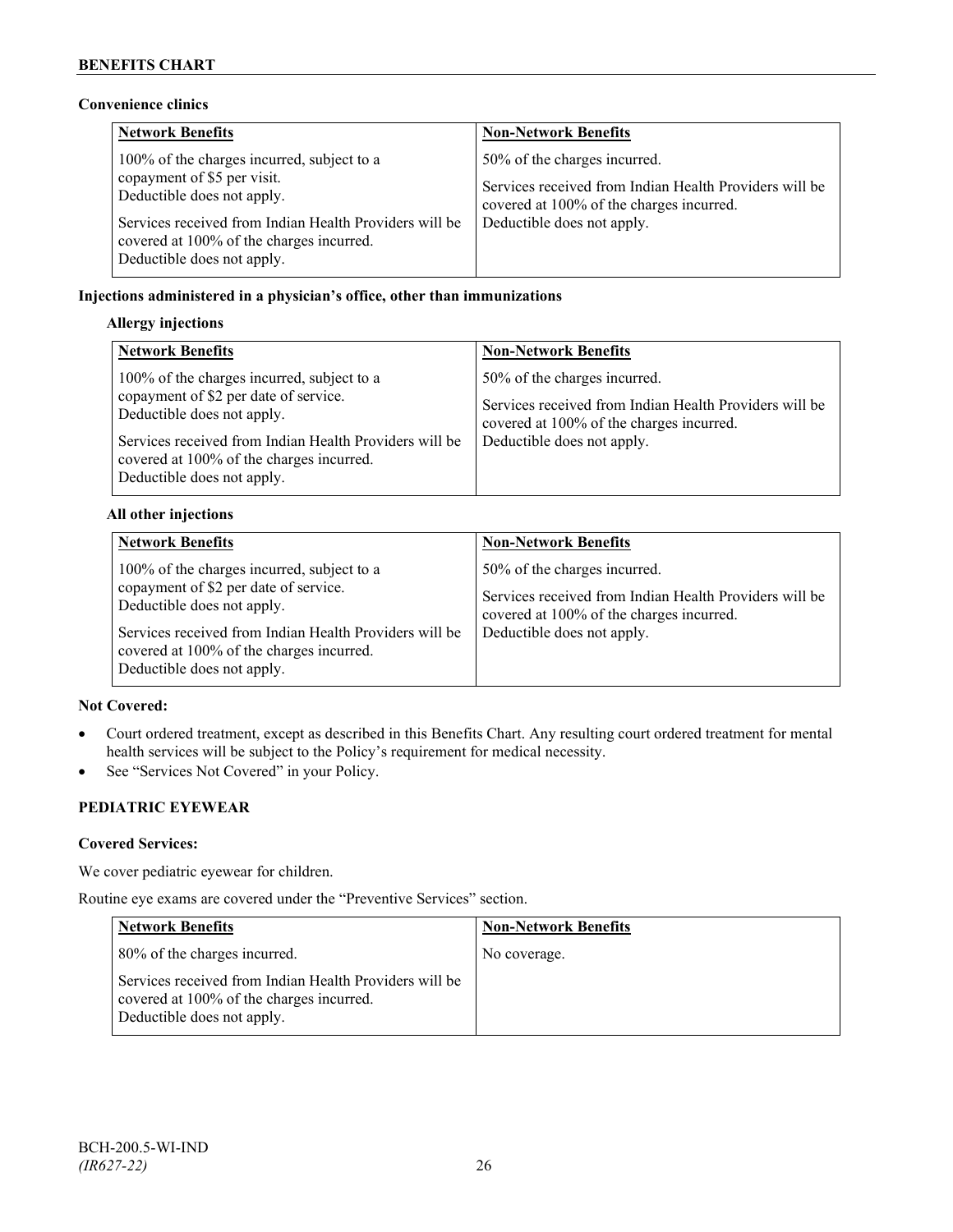### **Limitations:**

- Coverage under this provision will continue until the end of the month in which the child turns 19.
- Limited to one of the following per calendar year:
	- o one pair of eyeglasses including one set of prescription lenses, frames from the designated eyewear collection, and anti scratch coating; or
	- o one pair of non-disposable contact lenses; or
	- o a one year supply of disposable contact lenses.
- Contact lens fittings are limited to two per calendar year.

### **Not Covered:**

- Frames that are not included in the designated eyewear collection are not covered. However, one pair of lenses will be covered if a member chooses frames outside the designated eyewear collection.
- More than one pair of lenses or frames or non-disposable contacts per calendar year, regardless of the reason. This includes replacement of eyeglasses or contact lenses due to loss, breakage, theft, or change in prescription.
- Safety glasses or goggles for sports or vocational reasons.
- Upgrades including, but not limited to, UV protection and no-line multifocal lenses.
- See "Services Not Covered" in your Policy.

### **PHYSICAL THERAPY, OCCUPATIONAL THERAPY, SPEECH THERAPY AND OTHER SPECIFIED THERAPIES**

### **Covered Services:**

We cover the following physical therapy, occupational therapy and speech therapy services:

- Medically necessary rehabilitative care to correct the effects of illness or injury.
- Habilitative services rendered for congenital, developmental or medical conditions which have significantly Limited the successful initiation of normal speech and normal motor development.

Massage therapy which is performed in conjunction with other treatment/modalities by a physical or occupational therapist, is part of a prescribed treatment plan and is not billed separately is covered.

We cover services provided in a clinic. We also cover physical therapy provided in an outpatient hospital facility. To see the benefit level for inpatient hospital or skilled nursing facility services, see benefits under "Inpatient Hospital and Skilled Nursing Facility Services".

### **Rehabilitative care**

### **Primary Care Providers**

| <b>Network Benefits</b>                                                                                                                                                                                                                                                                                                                       | <b>Non-Network Benefits</b>                                                                                                                                                                                                                                       |
|-----------------------------------------------------------------------------------------------------------------------------------------------------------------------------------------------------------------------------------------------------------------------------------------------------------------------------------------------|-------------------------------------------------------------------------------------------------------------------------------------------------------------------------------------------------------------------------------------------------------------------|
| 100% of the charges incurred, subject to a<br>copayment of \$10 per visit.<br>Deductible does not apply.<br>Services received from Indian Health Providers will be<br>covered at 100% of the charges incurred.<br>Deductible does not apply.<br>Physical, Occupational and Speech Therapy are Limited<br>to 20 visits each per calendar year. | 50% of the charges incurred.<br>Services received from Indian Health Providers will be<br>covered at 100% of the charges incurred.<br>Deductible does not apply.<br>Physical, Occupational and Speech Therapy are Limited<br>to 20 visits each per calendar year. |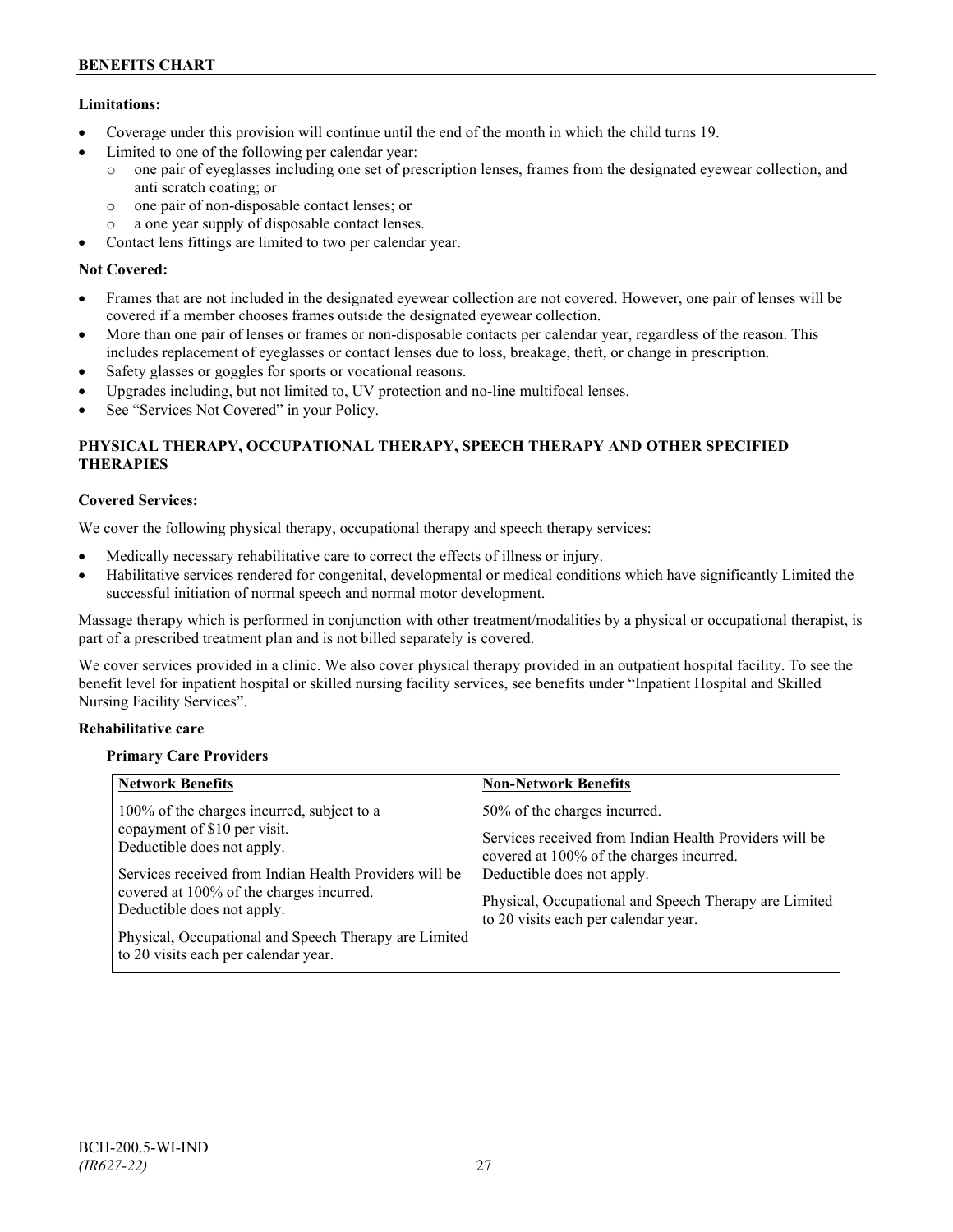### **Specialty Care Providers**

| <b>Network Benefits</b>                                                                                                                                                                                                                                                                                                                       | <b>Non-Network Benefits</b>                                                                                                                                                                                                                                       |
|-----------------------------------------------------------------------------------------------------------------------------------------------------------------------------------------------------------------------------------------------------------------------------------------------------------------------------------------------|-------------------------------------------------------------------------------------------------------------------------------------------------------------------------------------------------------------------------------------------------------------------|
| 100% of the charges incurred, subject to a<br>copayment of \$30 per visit.<br>Deductible does not apply.<br>Services received from Indian Health Providers will be<br>covered at 100% of the charges incurred.<br>Deductible does not apply.<br>Physical, Occupational and Speech Therapy are Limited<br>to 20 visits each per calendar year. | 50% of the charges incurred.<br>Services received from Indian Health Providers will be<br>covered at 100% of the charges incurred.<br>Deductible does not apply.<br>Physical, Occupational and Speech Therapy are Limited<br>to 20 visits each per calendar year. |

In addition to the services provided above, we cover a minimum of:

- 20 visits per calendar year for pulmonary rehabilitation therapy,
- 36 visits per calendar year for cardiac rehabilitation therapy,
- 30 visits per calendar year for post-cochlear implant aural therapy,
- 20 visits per calendar year for cognitive rehabilitation therapy.

Visit limits by a Primary Care Provider and/or Specialty Care Providers are combined. The maximum number of visits are combined for Network Benefits and Non-Network Benefits.

### **Habilitative care**

### **Primary Care Providers**

| <b>Network Benefits</b>                                                                                                                                                                                                                      | <b>Non-Network Benefits</b>                                                                                                                                                                                                                                       |
|----------------------------------------------------------------------------------------------------------------------------------------------------------------------------------------------------------------------------------------------|-------------------------------------------------------------------------------------------------------------------------------------------------------------------------------------------------------------------------------------------------------------------|
| 100% of the charges incurred, subject to a<br>copayment of \$10 per visit.<br>Deductible does not apply.<br>Services received from Indian Health Providers will be<br>covered at 100% of the charges incurred.<br>Deductible does not apply. | 50% of the charges incurred.<br>Services received from Indian Health Providers will be<br>covered at 100% of the charges incurred.<br>Deductible does not apply.<br>Physical, Occupational and Speech Therapy are Limited<br>to 20 visits each per calendar year. |
| Physical, Occupational and Speech Therapy are Limited<br>to 20 visits each per calendar year.                                                                                                                                                |                                                                                                                                                                                                                                                                   |

### **Specialty Care Providers**

Visit limits by a Primary Care Provider and/or Specialty Care Providers are combined. The maximum number of visits is combined for Network Benefits and Non-Network Benefits.

### **Not Covered:**

- Massage therapy for the purpose of comfort or convenience of the Insured.
- See "Services Not Covered" in your Policy.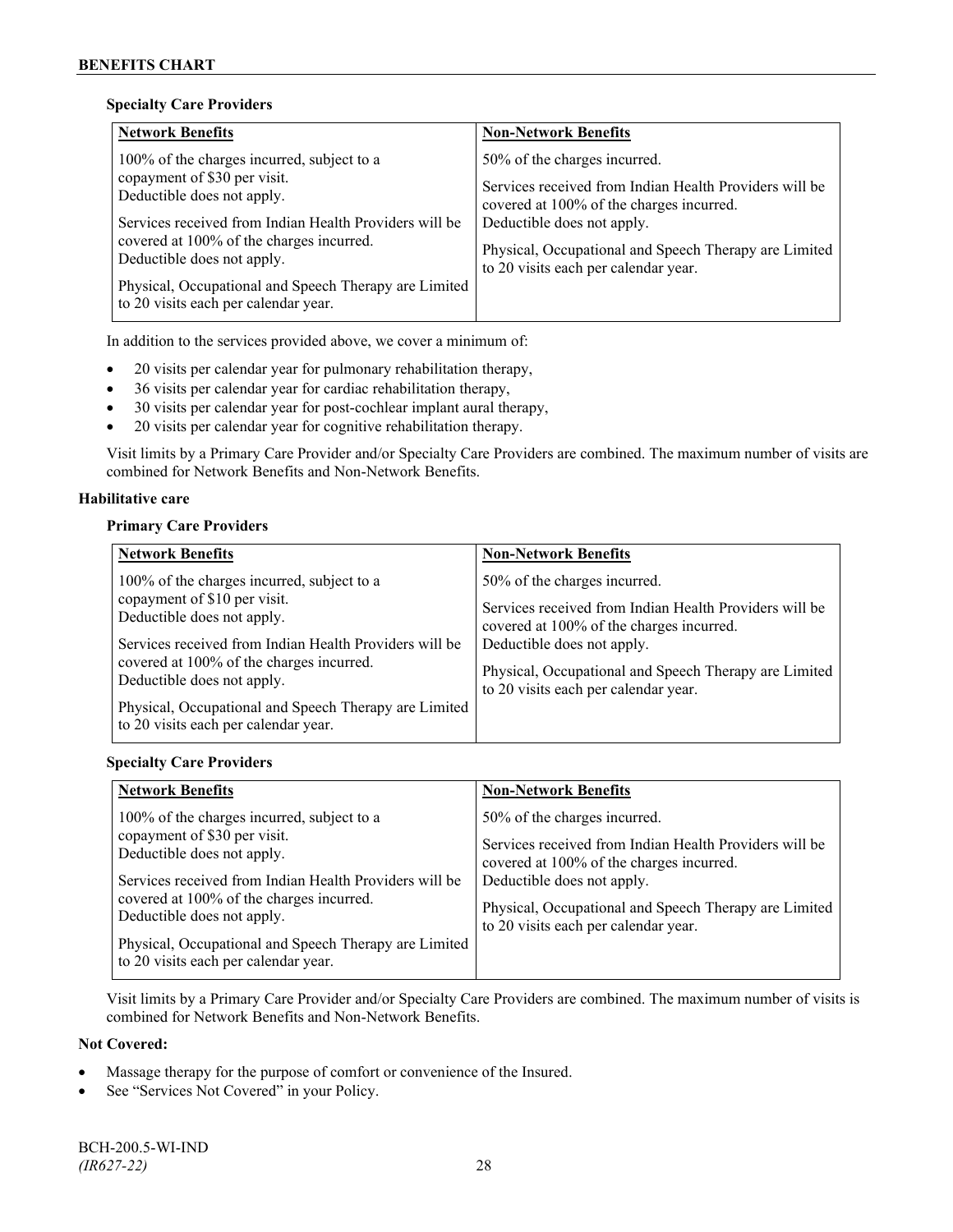### **BENEFITS CHART**

# **PRESCRIPTION DRUG SERVICES**

### **Covered Services:**

We cover prescription drugs and medications that can be self-administered or are administered in a physician's office.

**For Network Benefits, drugs and medications must be obtained at a network pharmacy.**

### **If a copayment is required, you must pay one copayment for each 30-day supply, or portion thereof.**

### **Outpatient drugs (except as specified below)**

| <b>Network Benefits</b>                                                                                                                                                                                                                                                                                                                                                      | <b>Non-Network Benefits</b>                                                                                                      |
|------------------------------------------------------------------------------------------------------------------------------------------------------------------------------------------------------------------------------------------------------------------------------------------------------------------------------------------------------------------------------|----------------------------------------------------------------------------------------------------------------------------------|
| 100% of the charges incurred, subject to a                                                                                                                                                                                                                                                                                                                                   | 50% of the charges incurred.                                                                                                     |
| copayment of \$5 for generic low cost formulary drugs,<br>and 100% of the charges incurred, subject to a<br>copayment of \$25 for generic high cost formulary<br>drugs.<br>Deductible does not apply.                                                                                                                                                                        | Services received from Indian Health Providers will be<br>covered at 100% of the charges incurred.<br>Deductible does not apply. |
| Brand name formulary drugs are covered at 80% of the<br>charges incurred.                                                                                                                                                                                                                                                                                                    |                                                                                                                                  |
| Non-formulary drugs are covered at 50% of the charges<br>incurred.                                                                                                                                                                                                                                                                                                           |                                                                                                                                  |
| In no event will your cost for a formulary insulin drug<br>exceed \$25. Deductible does not apply to formulary<br>insulin drugs.                                                                                                                                                                                                                                             |                                                                                                                                  |
| Services received from Indian Health Providers will be<br>covered at 100% of the charges incurred.<br>Deductible does not apply.                                                                                                                                                                                                                                             |                                                                                                                                  |
| Oral chemotherapy drugs are included on the<br>Specialty Drug List. However, you pay the applicable<br>outpatient drug benefit. As required by Wisconsin law,<br>you will not pay higher cost sharing (deductible,<br>copayment or coinsurance) for orally administered<br>chemotherapy drugs than you pay for injected or<br>intravenously administered chemotherapy drugs. |                                                                                                                                  |

### **Mail order drugs**

| <b>Network Benefits</b>                                                                                                                                                                                                                                                                                                                                                                         | <b>Non-Network Benefits</b>                                                                                |
|-------------------------------------------------------------------------------------------------------------------------------------------------------------------------------------------------------------------------------------------------------------------------------------------------------------------------------------------------------------------------------------------------|------------------------------------------------------------------------------------------------------------|
| For your convenience, you may also get up to a 90-day<br>supply of outpatient prescription drugs that can be self-<br>administered through the designated mail order service.<br>Outpatient drugs ordered through this service are<br>covered at the benefit percent and copayments shown in<br>Outpatient Drugs above.<br>Specialty Drugs are not available through the mail order<br>service. | Mail order drugs are only available through the<br>designated mail order service.<br>See Network Benefits. |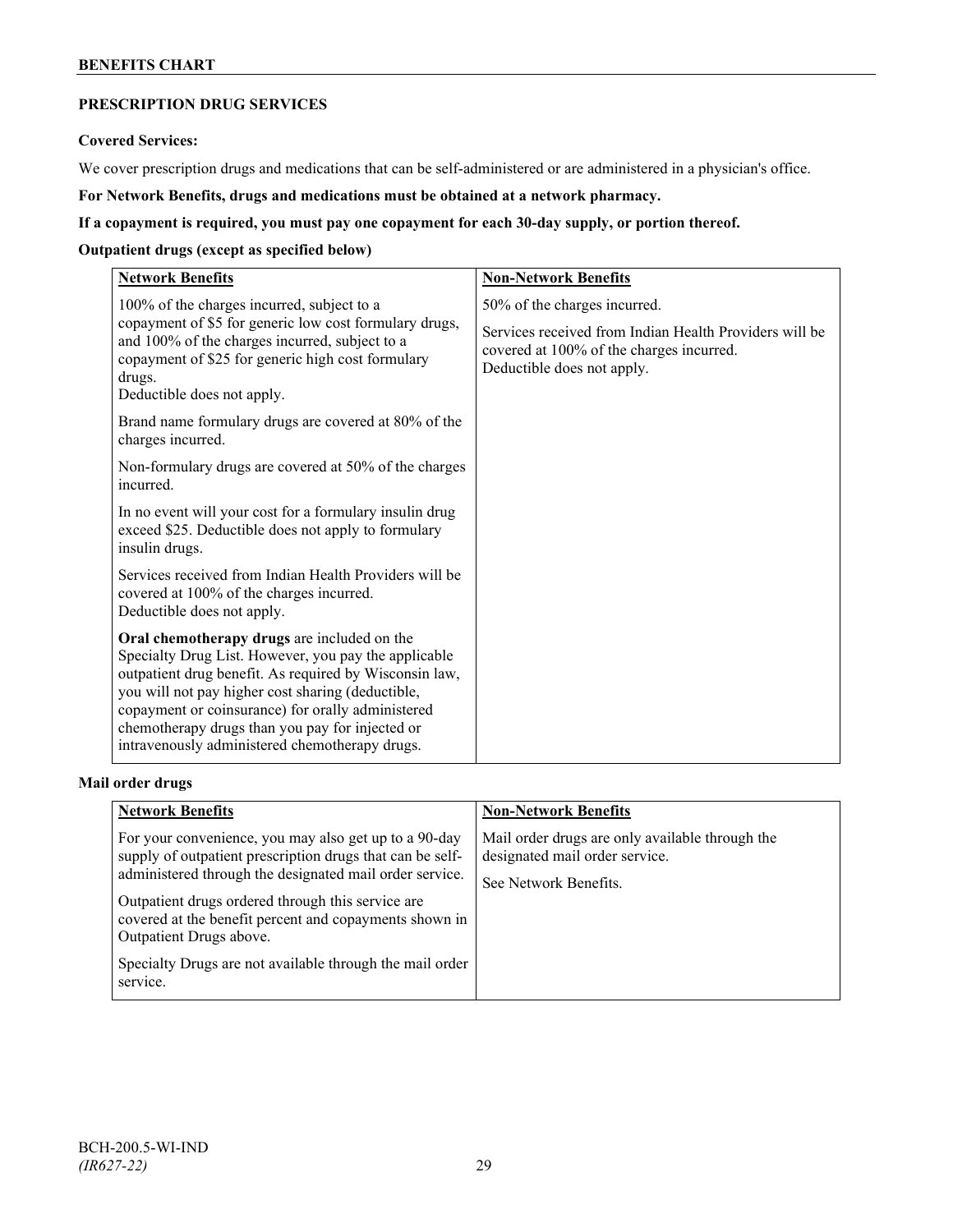### **Specialty drugs that are self-administered**

| <b>Network Benefits</b>                                                                                                                                                                                                                                                                                                                                                      | <b>Non-Network Benefits</b> |
|------------------------------------------------------------------------------------------------------------------------------------------------------------------------------------------------------------------------------------------------------------------------------------------------------------------------------------------------------------------------------|-----------------------------|
| 50% of the charges incurred.                                                                                                                                                                                                                                                                                                                                                 | No coverage.                |
| Services received from Indian Health Providers will be<br>covered at 100% of the charges incurred.<br>Deductible does not apply.                                                                                                                                                                                                                                             |                             |
| Oral chemotherapy drugs are included on the<br>Specialty Drug List. However, you pay the applicable<br>outpatient drug benefit. As required by Wisconsin law,<br>you will not pay higher cost sharing (deductible,<br>copayment or coinsurance) for orally administered<br>chemotherapy drugs than you pay for injected or<br>intravenously administered chemotherapy drugs. |                             |

Specialty Drugs are Limited to drugs on the Specialty Drug List and must be obtained from a designated vendor.

### **Tobacco cessation drugs are covered for all FDA approved tobacco cessation drugs**

| <b>Network Benefits</b>                                     | <b>Non-Network Benefits</b>                                                                                                                                      |
|-------------------------------------------------------------|------------------------------------------------------------------------------------------------------------------------------------------------------------------|
| 100% of the charges incurred.<br>Deductible does not apply. | 50% of the charges incurred.<br>Services received from Indian Health Providers will be<br>covered at 100% of the charges incurred.<br>Deductible does not apply. |

#### **Contraceptive drugs**

| <b>Network Benefits</b>                                                                                                                                                                                                                            | <b>Non-Network Benefits</b>                                                                                                                                      |
|----------------------------------------------------------------------------------------------------------------------------------------------------------------------------------------------------------------------------------------------------|------------------------------------------------------------------------------------------------------------------------------------------------------------------|
| 100% of the charges incurred for formulary drugs.<br>Deductible does not apply.<br>If a physician requests that a Non-Formulary<br>contraceptive drug be dispensed as written, the drug<br>will be covered at 100%, not subject to the deductible. | 50% of the charges incurred.<br>Services received from Indian Health Providers will be<br>covered at 100% of the charges incurred.<br>Deductible does not apply. |

**ACA preventive medications.** We cover preventive medications currently recommended by USPSTF with an A or B rating if they are prescribed by your medical provider and they are listed on our Commercial ACA Preventive Drug List. Preventive medications are subject to periodic review and modification. Changes would be effective in accordance with the federal rules and reflected in our current medical coverage criteria for preventive care services.

| <b>Network Benefits</b>       | <b>Non-Network Benefits</b>                                                                                                      |
|-------------------------------|----------------------------------------------------------------------------------------------------------------------------------|
| 100% of the charges incurred. | 50% of the charges incurred.                                                                                                     |
| Deductible does not apply.    | Services received from Indian Health Providers will be<br>covered at 100% of the charges incurred.<br>Deductible does not apply. |

### **Limitations:**

- Certain drugs may require prior authorization as indicated on the Formulary. HealthPartners may require prior authorization for the drug and also the site where the drug will be provided. Certain drugs are subject to our utilization review process and quantity limits.
- Certain non-formulary drugs require prior authorization. In addition, certain drugs may be subject to any quantity limits applied as part of our trial program. The trial drug program applies to new prescriptions for certain drugs which have high toxicity, low tolerance, high costs and/or high potential for waste. Trial drugs are indicated on the formulary and/or the Specialty Drug List. Your first fill of a trial drug may be limited to less than a month supply. If the drug is well tolerated and effective, you will receive the remainder of your first month supply.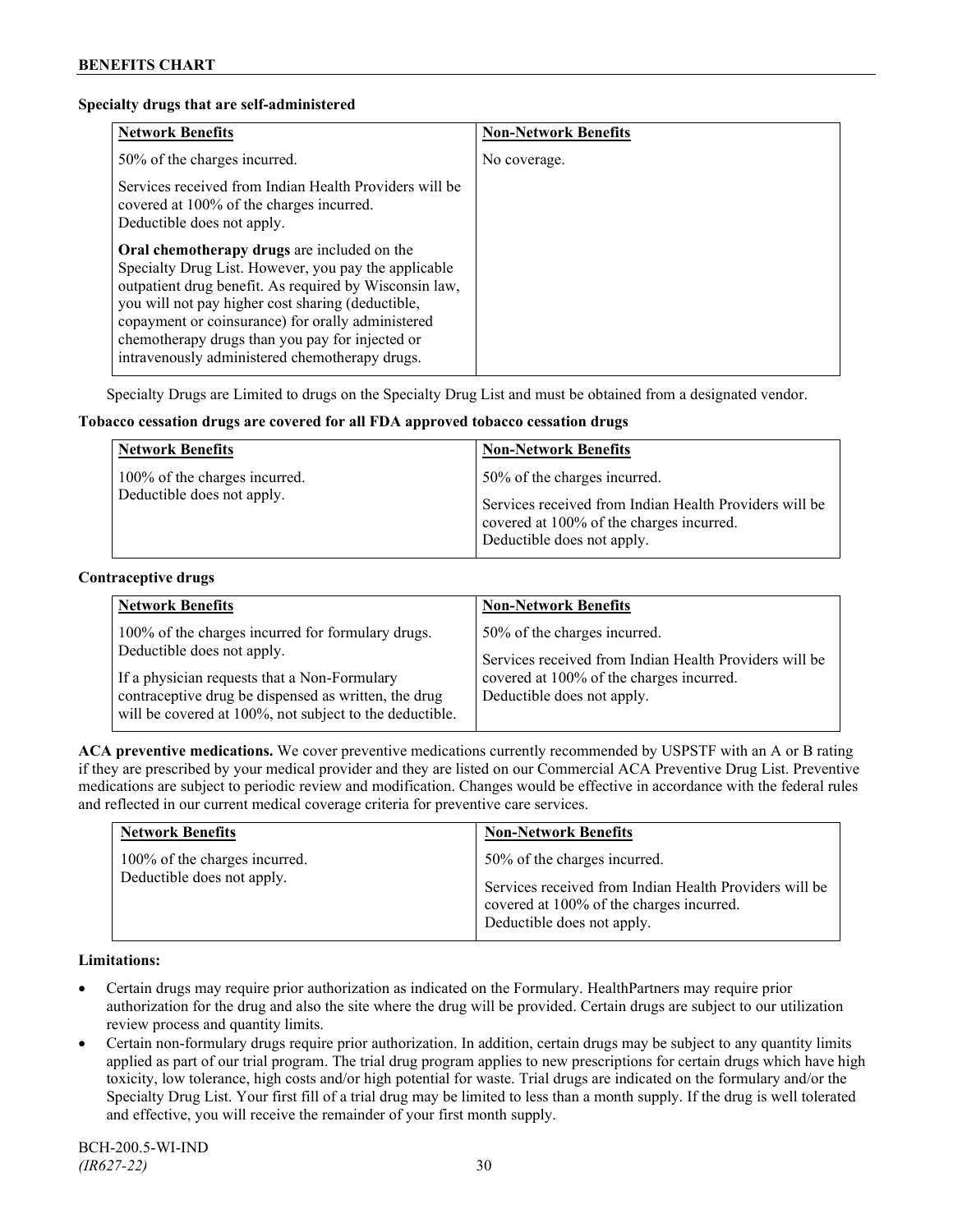## **BENEFITS CHART**

- If an Insured requests a brand name drug when there is a generic equivalent, the brand name drug will be covered up to the charge that would apply to the generic drug, minus any required copayment. If a physician requests that a brand name drug be dispensed as written, the drug will be paid at the non-formulary benefit.
- We may require Insureds to try over-the-counter (OTC) drug alternatives before approving more costly formulary prescription drugs.
- Unless otherwise specified in the Prescription Drug Services section, you may receive up to a 30-day supply per prescription.
- New prescriptions to treat certain chronic conditions are Limited to a 30-day supply.
- A 90-day supply will be covered and dispensed only at pharmacies that participate in our extended day supply program.
- No more than a 30-day supply of Specialty Drugs will be covered and dispensed at a time unless it's a manufacturer supplied drug that cannot be split that supplies the Insured with more than a 30-day supply.

### **Not Covered:**

- Replacement of prescription drugs, medications, equipment and supplies due to loss, damage or theft.
- Nonprescription (over-the-counter) drugs or medications, including, but not Limited to, vitamins, supplements, homeopathic remedies, and non-FDA approved drugs, unless listed on the Formulary and prescribed by a physician or legally authorized health care provider under applicable state and federal law. This exclusion does not include over-thecounter contraceptives for women as allowed under the Affordable Care Act when the Insured obtains a prescription for the item. In addition, if the Insured obtains a prescription, this exclusion does not include aspirin to prevent cardiovascular disease for men and women of certain ages; folic acid supplements for women who may become pregnant; fluoride chemoprevention supplements for children without fluoride in their water source; and iron supplements for children ages 6-12 months who are at risk for anemia.
- All drugs for the treatment of sexual dysfunction.
- All drugs for the treatment of growth deficiency.
- Fertility drugs.
- Medical cannabis.
- Drugs on the Excluded Drug List. The Excluded Drug List includes select drugs within a therapy class that are not eligible for coverage. This includes drugs that may be excluded for certain indications. The Excluded Drug List is available at [healthpartners.com.](http://www.healthpartners.com/)
- Drugs that are newly approved by the FDA until they are reviewed and approved by HealthPartners Pharmacy and Therapeutics Committee.
- Medical devices approved by the FDA will not be covered under the Prescription Drug Services section unless they are on our formulary. Covered medical devices are generally submitted and reimbursed under your medical benefits.
- See "Services Not Covered" in your Policy.

### **PREVENTIVE SERVICES**

### **Applicable Definitions:**

**Routine Preventive Services** are routine healthcare services that include screenings, check-ups and counseling to prevent illness, disease or other health problems before symptoms occur.

**Diagnostic Services** are services to help a provider understand your symptoms, diagnose illness and decide what treatment may be needed. They may be the same services that are listed as preventive services, but they are being used as diagnostic services. Your provider will determine if these services are preventive or diagnostic. These services are not preventive if received as part of a visit to diagnose, manage or maintain an acute or chronic medical condition, illness or injury. When that occurs, unless otherwise indicated below, standard deductibles, copayments or coinsurance apply.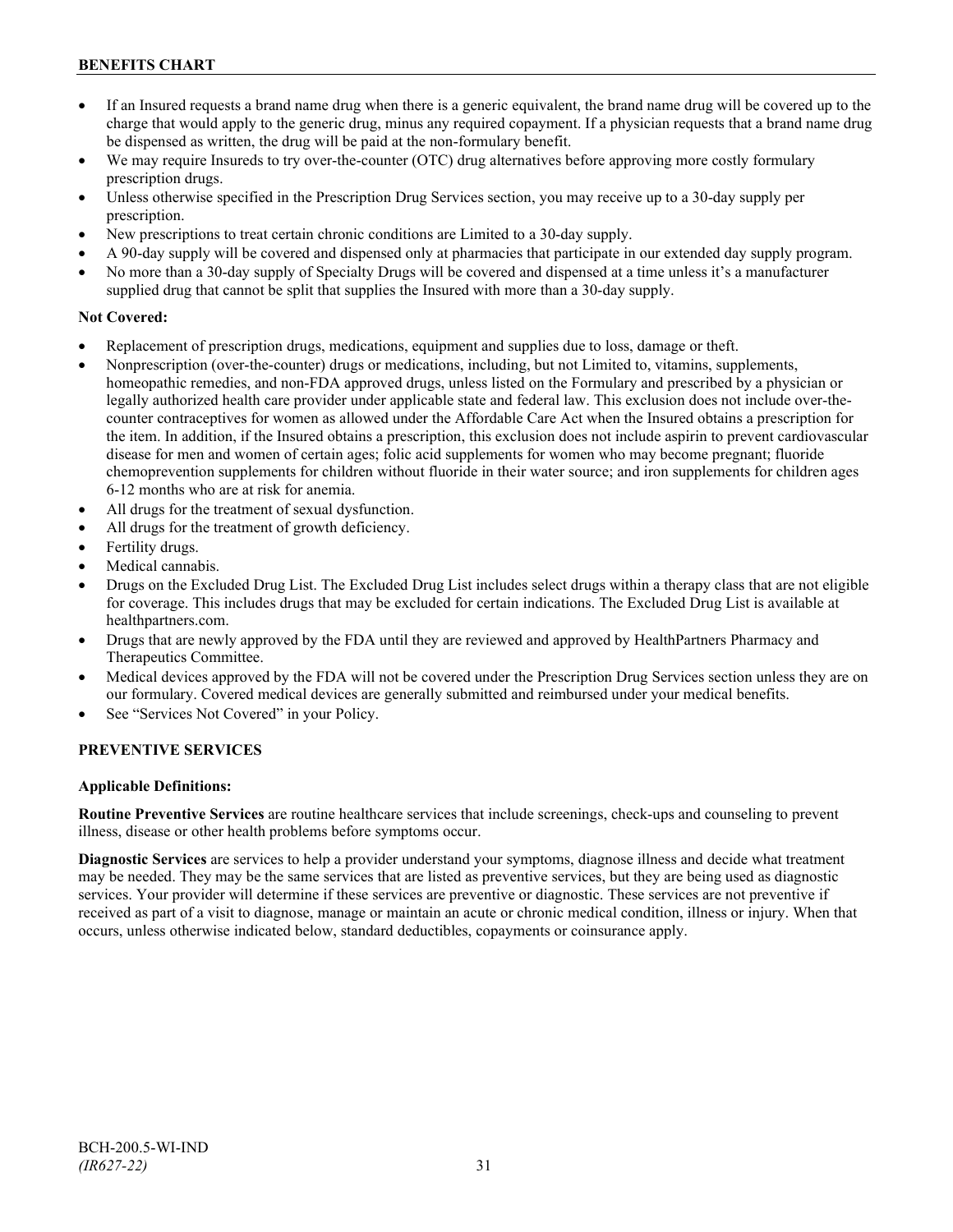### **Covered Services:**

We cover preventive services that meet any of the requirements under the Affordable Care Act (ACA) shown in the bulleted items below. These preventive services are covered at 100% under the Network Benefits with no deductible, copayments or coinsurance. (If a preventive service is not required by the ACA and it is covered at a lower benefit level, it will be specified below.) Preventive benefits mandated under the ACA are subject to periodic review and modification. Changes would be effective in accordance with the federal rules. Preventive services mandated by the ACA include:

- Evidence-based items or services that have in effect a rating of A or B in the current recommendations of the United States Preventive Services Task Force with respect to the individual;
- Immunizations for routine use in children, adolescents, and adults that have in effect a recommendation from the Advisory Committee on Immunization Practices of the Centers for Disease Control and Prevention with respect to the individual;
- With respect to infants, children, and adolescents, evidence-informed preventive care and screenings provided for in comprehensive guidelines supported by the Health Resources and Services Administration; and
- With respect to women, preventive care and screenings provided for in comprehensive guidelines supported by the Health Resources and Services Administration.

Covered services are based on established medical policies, which are subject to periodic review and modification by the medical directors. These medical policies (medical coverage criteria) are available by calling Member Services, or logging on to your "*my*HealthPartners" account at [healthpartners.com.](http://www.healthpartners.com/)

### **ACA and state mandated preventive services are covered as follows:**

**Routine health exams and periodic health assessments**. A physician or health care provider will counsel you as to how often health assessments are needed based on age, sex and health status. This includes screening and counseling for tobacco cessation and all FDA approved tobacco cessation medications including over-the-counter drugs (as shown in the Prescription Drug Services section).

| <b>Network Benefits</b>                                     | <b>Non-Network Benefits</b>                                                                                                                                      |
|-------------------------------------------------------------|------------------------------------------------------------------------------------------------------------------------------------------------------------------|
| 100% of the charges incurred.<br>Deductible does not apply. | 50% of the charges incurred.<br>Services received from Indian Health Providers will be<br>covered at 100% of the charges incurred.<br>Deductible does not apply. |

**Child health supervision services.** This includes pediatric preventive services such as newborn screenings, appropriate immunizations, developmental assessments and laboratory services appropriate to the age of the child from birth to 72 months, and appropriate immunizations to age 18.

| <b>Network Benefits</b>       | <b>Non-Network Benefits</b>                                                                                                      |
|-------------------------------|----------------------------------------------------------------------------------------------------------------------------------|
| 100% of the charges incurred. | 50% of the charges incurred.                                                                                                     |
| Deductible does not apply.    | Services received from Indian Health Providers will be<br>covered at 100% of the charges incurred.<br>Deductible does not apply. |

#### **Routine prenatal care and exams**

| <b>Network Benefits</b>                                     | <b>Non-Network Benefits</b>                                                                                                                                      |
|-------------------------------------------------------------|------------------------------------------------------------------------------------------------------------------------------------------------------------------|
| 100% of the charges incurred.<br>Deductible does not apply. | 50% of the charges incurred.<br>Services received from Indian Health Providers will be<br>covered at 100% of the charges incurred.<br>Deductible does not apply. |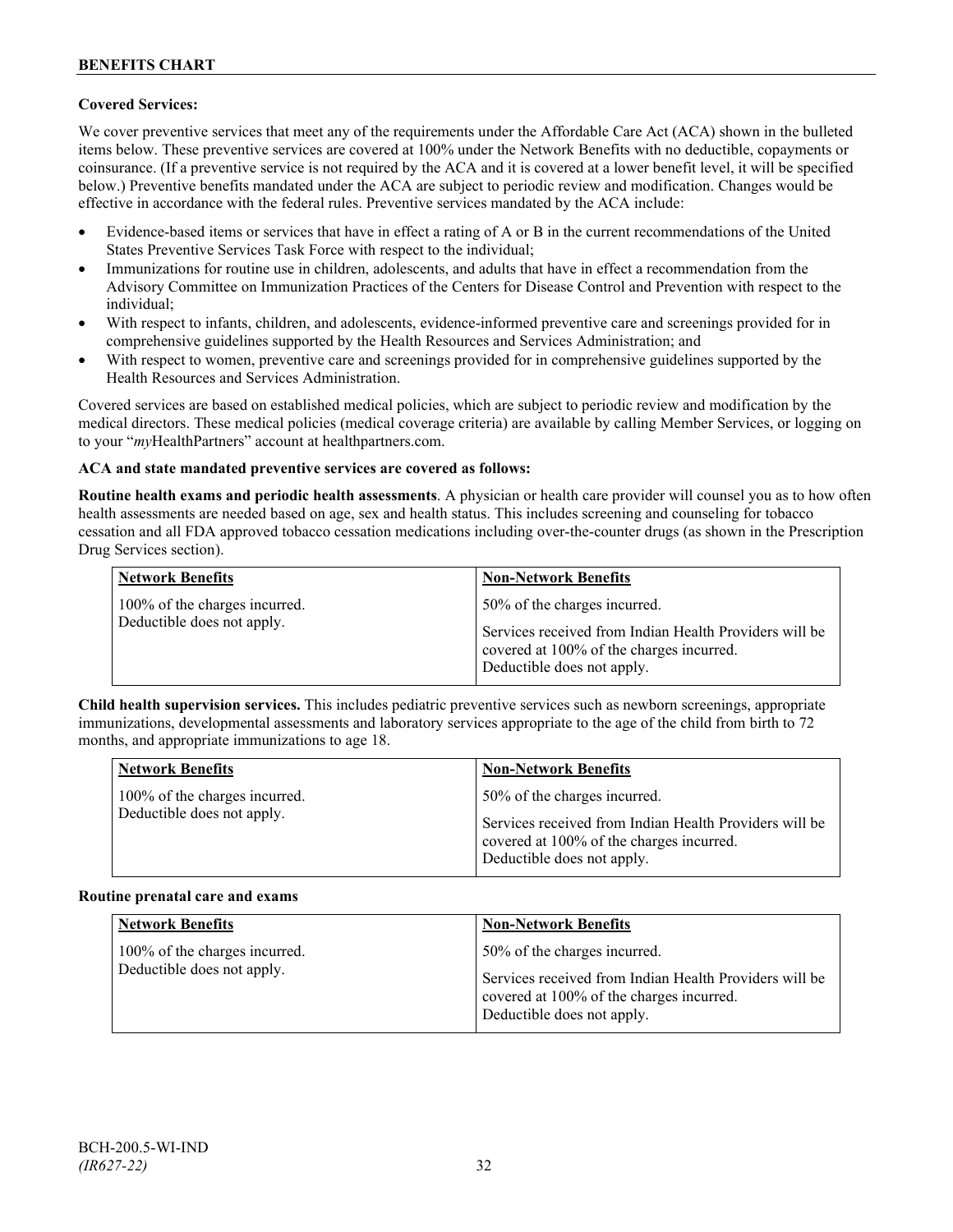**Routine postnatal care.** This includes health exams, assessments, education and counseling relating to the period immediately after childbirth.

| <b>Network Benefits</b>                                     | <b>Non-Network Benefits</b>                                                                                                                                      |
|-------------------------------------------------------------|------------------------------------------------------------------------------------------------------------------------------------------------------------------|
| 100% of the charges incurred.<br>Deductible does not apply. | 50% of the charges incurred.<br>Services received from Indian Health Providers will be<br>covered at 100% of the charges incurred.<br>Deductible does not apply. |

**Routine screening procedures for cancer.** This includes colorectal screening, digital rectal examinations and other cancer screenings recommended by the USPSTF with an A or B rating. Women's preventive health services below describe additional routine screening procedures for cancer.

| <b>Network Benefits</b>                                     | <b>Non-Network Benefits</b>                                                            |
|-------------------------------------------------------------|----------------------------------------------------------------------------------------|
| 100% of the charges incurred.<br>Deductible does not apply. | 50% of the charges incurred.<br>Services received from Indian Health Providers will be |
|                                                             | covered at 100% of the charges incurred.<br>Deductible does not apply.                 |

### **Routine eye and hearing exams for members under the age of 22**

| <b>Network Benefits</b>                                     | <b>Non-Network Benefits</b>                                                                                                                                      |
|-------------------------------------------------------------|------------------------------------------------------------------------------------------------------------------------------------------------------------------|
| 100% of the charges incurred.<br>Deductible does not apply. | 50% of the charges incurred.<br>Services received from Indian Health Providers will be<br>covered at 100% of the charges incurred.<br>Deductible does not apply. |

**Professional voluntary family planning services.** This includes services to prevent or delay a pregnancy, including counseling and education. Services must be provided by a licensed provider.

| 50% of the charges incurred.<br>100% of the charges incurred.<br>Deductible does not apply.<br>Services received from Indian Health Providers will be | <b>Network Benefits</b> | <b>Non-Network Benefits</b>              |
|-------------------------------------------------------------------------------------------------------------------------------------------------------|-------------------------|------------------------------------------|
| Deductible does not apply.                                                                                                                            |                         | covered at 100% of the charges incurred. |

#### **Adult immunizations**

| <b>Network Benefits</b>       | <b>Non-Network Benefits</b>   |
|-------------------------------|-------------------------------|
| 100% of the charges incurred. | 100% of the charges incurred. |
| Deductible does not apply.    | Deductible does not apply.    |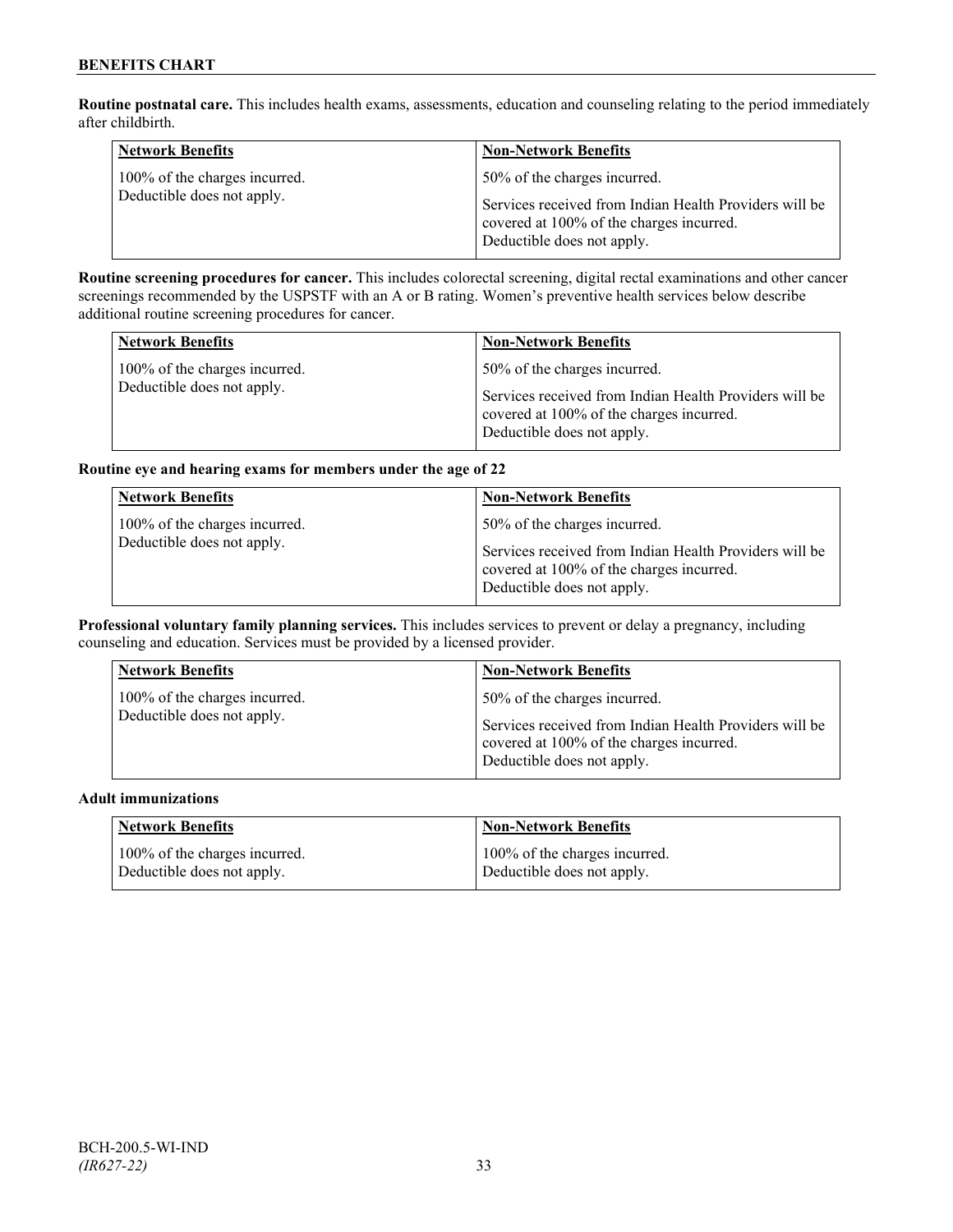**Women's preventive health services.** This includes mammograms, screenings for cervical cancer (pap smears), breast pumps, human papillomavirus (HPV) testing, counseling for sexually transmitted infections, counseling and screening for human immunodeficiency virus (HIV), and all FDA approved contraceptive methods as prescribed by a doctor, sterilization procedures, education and counseling (see the Prescription Drug Services section for coverage of oral contraceptive drugs). We also provide genetic screening for BRCA if someone in your family has the gene or you have a diagnosis of cancer.

The U.S. Preventive Services Task Force (USPSTF) recommends screening mammography, with or without clinical breast examination (CBE), every 1-2 years for women aged 40 and older. For women age 50 and older, we cover an annual mammogram.

| <b>Network Benefits</b>                                     | <b>Non-Network Benefits</b>                                                                                                                                      |
|-------------------------------------------------------------|------------------------------------------------------------------------------------------------------------------------------------------------------------------|
| 100% of the charges incurred.<br>Deductible does not apply. | 50% of the charges incurred.<br>Services received from Indian Health Providers will be<br>covered at 100% of the charges incurred.<br>Deductible does not apply. |

**Obesity screening and management.** We cover obesity screening and counseling for all ages during a routine preventive care exam. If you are age 18 or older and have a body mass index of 30 or more, we also cover intensive obesity management to help you lose weight. Your primary care doctor can coordinate these services.

| <b>Network Benefits</b>       | <b>Non-Network Benefits</b>                                                                                                      |
|-------------------------------|----------------------------------------------------------------------------------------------------------------------------------|
| 100% of the charges incurred. | 50% of the charges incurred.                                                                                                     |
| Deductible does not apply.    | Services received from Indian Health Providers will be<br>covered at 100% of the charges incurred.<br>Deductible does not apply. |

### **In addition to any ACA or state mandated preventive services referenced above, we cover the following eligible preventive services:**

### **Routine hearing exams for adults age 22 and older**

| <b>Network Benefits</b>                                                                                                          | <b>Non-Network Benefits</b>                                                                                                      |
|----------------------------------------------------------------------------------------------------------------------------------|----------------------------------------------------------------------------------------------------------------------------------|
| 80% of the charges incurred.                                                                                                     | 50% of the charges incurred.                                                                                                     |
| Services received from Indian Health Providers will be<br>covered at 100% of the charges incurred.<br>Deductible does not apply. | Services received from Indian Health Providers will be<br>covered at 100% of the charges incurred.<br>Deductible does not apply. |

#### **Eye exams for adults diagnosed with diabetes**

| <b>Network Benefits</b>                                     | <b>Non-Network Benefits</b>                                                                                                                                      |
|-------------------------------------------------------------|------------------------------------------------------------------------------------------------------------------------------------------------------------------|
| 100% of the charges incurred.<br>Deductible does not apply. | 50% of the charges incurred.<br>Services received from Indian Health Providers will be<br>covered at 100% of the charges incurred.<br>Deductible does not apply. |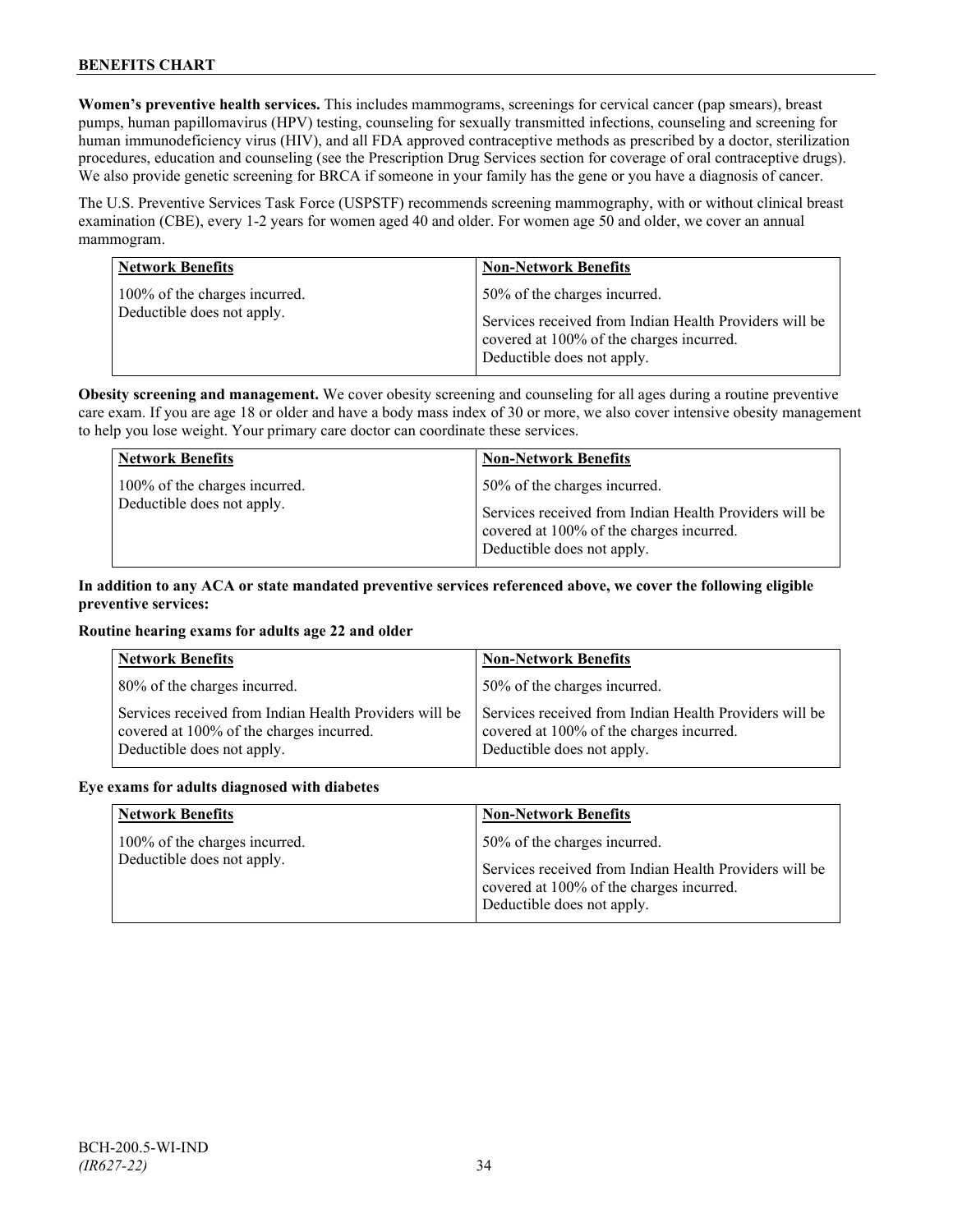**Ovarian cancer surveillance tests for women who are at risk.** "At risk for ovarian cancer" means (1) having a family history that includes any of the following: one or more first-degree or second-degree relatives with ovarian cancer, clusters of female relatives with breast cancer or nonpolyposis colorectal cancer; or (2) testing positive for BRCA1 or BRCA2 mutations. "Surveillance tests for ovarian cancer" means annual screening using: CA-125 serum tumor marker testing, transvaginal ultrasound, pelvic examination or other proven ovarian cancer screening tests currently being evaluated by the federal Food and Drug Administration or by the National Cancer Institute.

| <b>Network Benefits</b>                                                                                                                                                                                                           | <b>Non-Network Benefits</b>                                                                                                                                                                                                           |
|-----------------------------------------------------------------------------------------------------------------------------------------------------------------------------------------------------------------------------------|---------------------------------------------------------------------------------------------------------------------------------------------------------------------------------------------------------------------------------------|
| Coverage level is same as corresponding Network<br>Benefit, depending on type of service provided, such as<br>Diagnostic Imaging Services, Laboratory Services<br>Office Visits for Illness or Injury, or Preventive<br>Services. | Coverage level is same as corresponding Non-Network<br>Benefit, depending on type of service provided, such as<br>Diagnostic Imaging Services, Laboratory Services<br>Office Visits for Illness or Injury, or Preventive<br>Services. |
|                                                                                                                                                                                                                                   |                                                                                                                                                                                                                                       |

### **Limitations:**

• Services are not preventive if received as part of a visit to diagnose, manage or maintain an acute or chronic medical condition, illness or injury. When that occurs, unless otherwise indicated above, standard deductibles, copayments or coinsurance apply.

### **Not Covered:**

- Routine eye exams for adults age 22 and older.
- See "Services Not Covered" in your Policy.

### **TELEHEALTH/TELEMEDICINE SERVICES**

#### **Definitions:**

**Telehealth, Telemedicine, or Virtual Care.** This is a means of communication between a health care professional and a patient. This includes the use of secure electronic information, imaging, and communication technologies, including:

- interactive audio or audio-video
- interactive audio with store-and-forward technology
- chat-based and email-based systems
- physician-to-physician consultation
- patient education
- data transmission
- data interpretation
- digital diagnostics (algorithm-enabled diagnostic support)
- digital therapeutics (the use of personal health devices and sensors, either alone or in combination with conventional drug therapies, for disease prevention and management)

#### Services can be delivered:

Synchronously: the patient and health care professional are engaging with one another at the same time; or Asynchronously: the patient and health care professional engage with each other at different points in time.

**Telephone Visits.** Live, synchronous, interactive encounters over the telephone between a patient and a healthcare provider.

**E-Visit or Chat-Based Visits.** Asynchronous online or mobile app encounters to discuss a patient's personal health information, vital signs, and other physiologic data or diagnostic images. The healthcare provider reviews and delivers a consultation, diagnosis, prescription or treatment plan after reviewing the patient's visit information.

**Virtuwell<sup>®</sup>.** This is an online service for you to receive a diagnosis and treatment for certain conditions, such as a cold, flu, ear pain and sinus infections. You may access the Virtuwell website at [virtuwell.com.](https://www.virtuwell.com/)

**Video Visits.** Live, synchronous, interactive encounters using secure web-based video between a patient and a healthcare provider.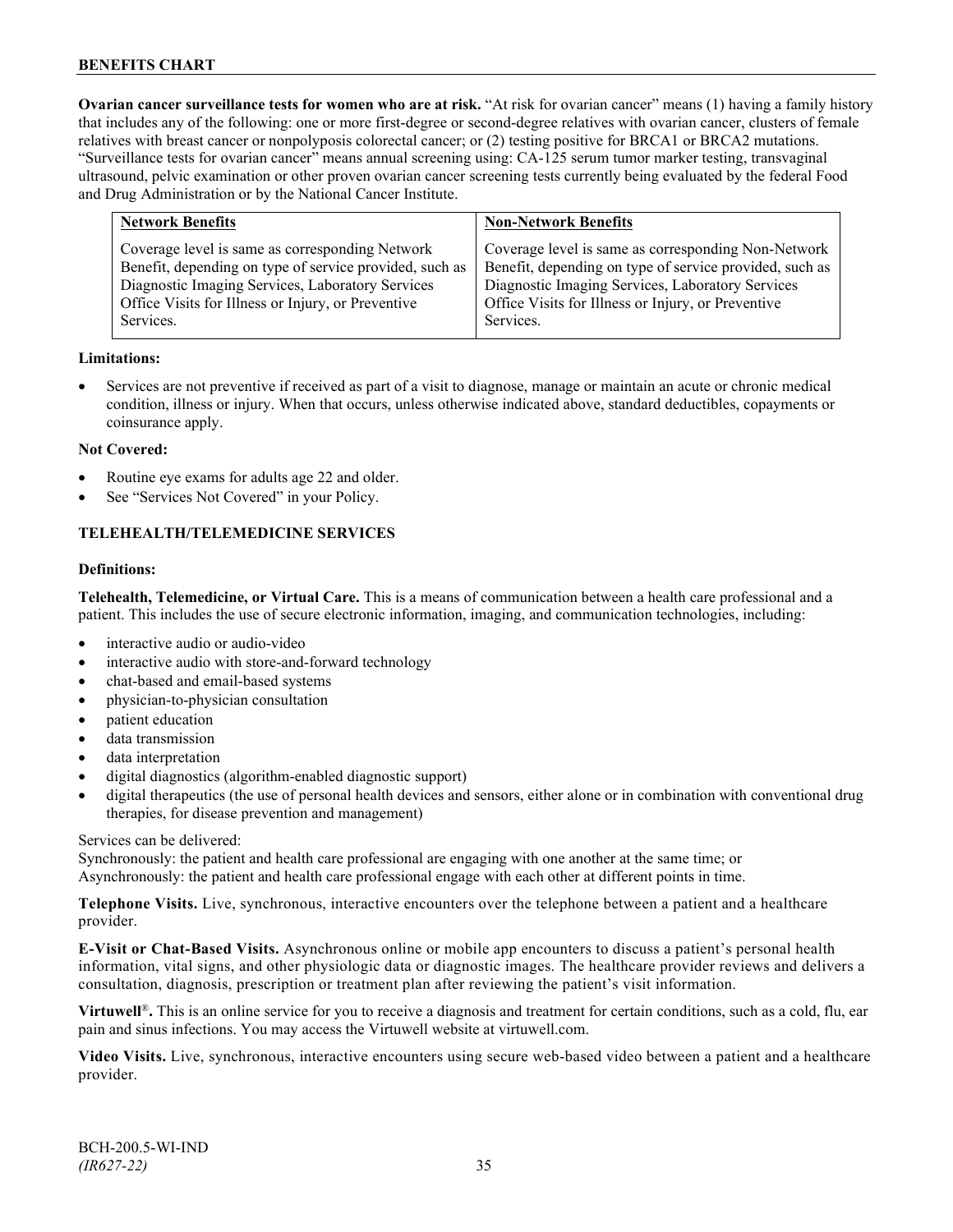### **Covered Services:**

The Plan covers the following methods of receiving care for services that would be eligible under the Plan if the service were provided in person.

### **Scheduled telephone visits**

| <b>Network Benefits</b>                                                                                                                                                                                                                     | <b>Non-Network Benefits</b>                                                                                                                                      |
|---------------------------------------------------------------------------------------------------------------------------------------------------------------------------------------------------------------------------------------------|------------------------------------------------------------------------------------------------------------------------------------------------------------------|
| 100% of the charges incurred, subject to a<br>copayment of \$5 per visit.<br>Deductible does not apply.<br>Services received from Indian Health Providers will be<br>covered at 100% of the charges incurred.<br>Deductible does not apply. | 50% of the charges incurred.<br>Services received from Indian Health Providers will be<br>covered at 100% of the charges incurred.<br>Deductible does not apply. |

### **E-visits**

### **Access to online care through Virtuwell at [virtuwell.com](http://www.virtuwell.com/)**

| <b>Network Benefits</b>                                     | <b>Non-Network Benefits</b> |
|-------------------------------------------------------------|-----------------------------|
| 100% of the charges incurred.<br>Deductible does not apply. | No coverage.                |

### **All other E-visits**

| <b>Network Benefits</b>                                                                                                                                                                                                                     | <b>Non-Network Benefits</b>                                                                                                                                      |
|---------------------------------------------------------------------------------------------------------------------------------------------------------------------------------------------------------------------------------------------|------------------------------------------------------------------------------------------------------------------------------------------------------------------|
| 100% of the charges incurred, subject to a<br>copayment of \$5 per visit.<br>Deductible does not apply.<br>Services received from Indian Health Providers will be<br>covered at 100% of the charges incurred.<br>Deductible does not apply. | 50% of the charges incurred.<br>Services received from Indian Health Providers will be<br>covered at 100% of the charges incurred.<br>Deductible does not apply. |

### **Not Covered:**

See "Services Not Covered" in your Policy.

### **TRANSPLANT SERVICES**

### **Applicable Definitions:**

**Autologous.** This is when the source of cells is from the individual's own marrow or stem cells.

**Allogeneic.** This is when the source of cells is from a related or unrelated donor's marrow or stem cells.

**Allogeneic Bone Marrow Transplant.** This is when the bone marrow is harvested from the related or unrelated donor and stored. The patient undergoes treatment which includes tumor ablation with high-dose chemotherapy and/or radiation. The bone marrow is reinfused (transplanted).

**Autologous Bone Marrow Transplant.** This is when the bone marrow is harvested from the individual and stored. The patient undergoes treatment which includes tumor ablation with high-dose chemotherapy and/or radiation. The bone marrow is reinfused (transplanted).

**Autologous/Allogeneic Stem Cell Support.** This is a treatment process that includes stem cell harvest from either bone marrow or peripheral blood, tumor ablation with high-dose chemotherapy and/or radiation, stem cell reinfusion, and related care. Autologous/allogeneic bone marrow transplantation and high dose chemotherapy with peripheral stem cell rescue/support are considered to be autologous/allogeneic stem cell support.

**Designated Transplant Center.** This is any health care provider, group or association of health care providers designated by us to provide services, supplies or drugs for specified transplants for our Insureds.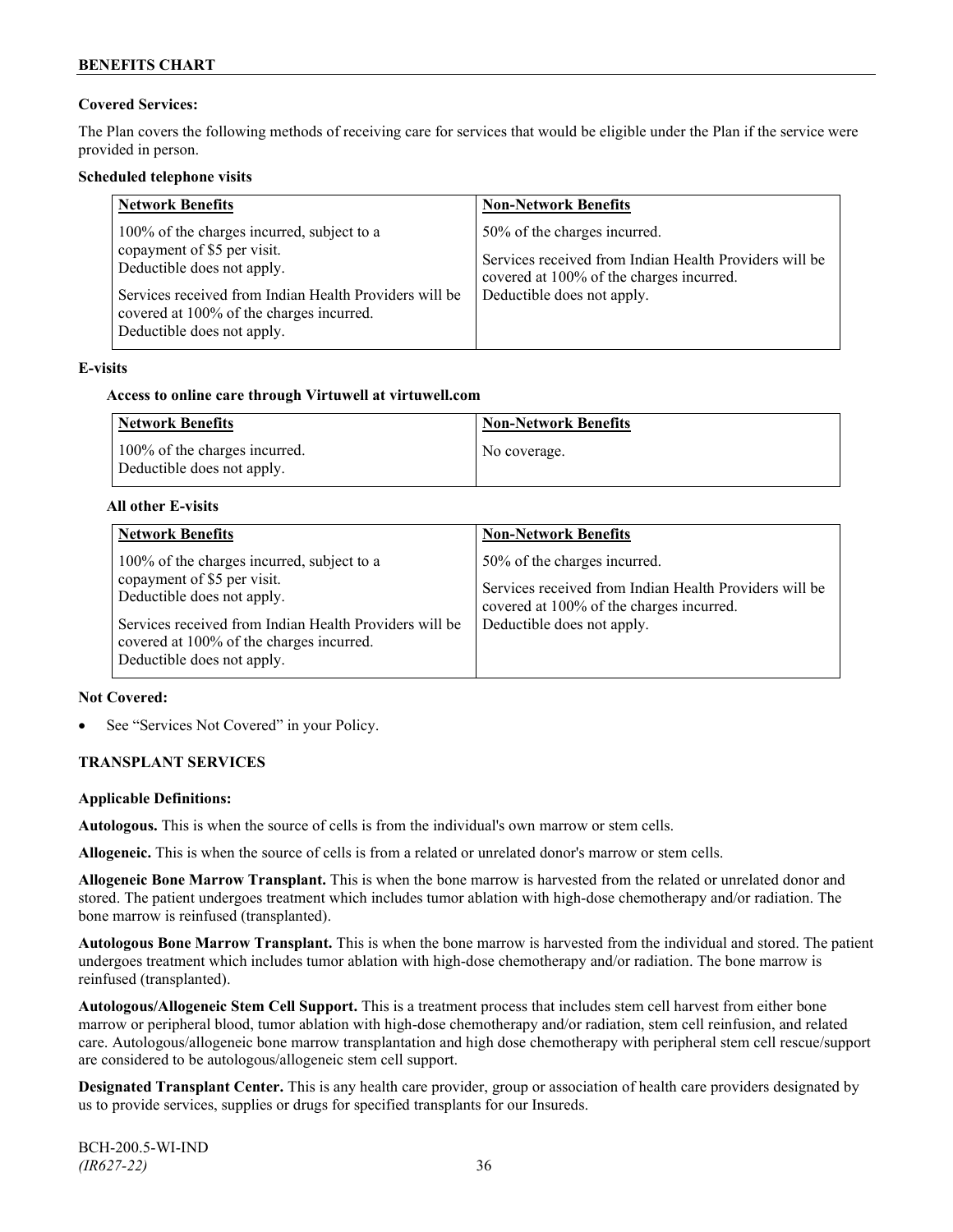**Transplant Services.** This is transplantation (including retransplants) of the human organs or tissue listed below, including all related post-surgical treatment, follow-up care and drugs and multiple transplants for a related cause. Transplant services do not include other organ or tissue transplants or surgical implantation of mechanical devices functioning as a human organ, except surgical implantation of an FDA approved Ventricular Assist Device (VAD) or total artificial heart, functioning as a temporary bridge to heart transplantation.

Prior authorization is required prior to consultation to support coordination of care and benefits.

### **Covered Services:**

We cover eligible transplant services (as defined above) while you are covered under your Policy. Transplants that will be considered for coverage are Limited to the following:

- Kidney transplants for end-stage disease.
- Cornea transplants for end-stage disease.
- Heart transplants for end-stage disease.
- Lung transplants or heart/lung transplants for: (1) primary pulmonary hypertension; (2) Eisenmenger's syndrome; (3) endstage pulmonary fibrosis; (4) alpha 1 antitrypsin disease; (5) cystic fibrosis; and (6) emphysema.
- Liver transplants for: (1) biliary atresia in children; (2) primary biliary cirrhosis; (3) post-acute viral infection (including hepatitis A, hepatitis B antigen e negative and hepatitis C) causing acute atrophy or post-necrotic cirrhosis; (4) primary sclerosing cholangitis; (5) alcoholic cirrhosis; and (6) hepatocellular carcinoma.
- Allogeneic bone marrow transplants or peripheral stem cell support associated with high dose chemotherapy for : (1) acute myelogenous leukemia; (2) acute lymphocytic leukemia; (3) chronic myelogenous leukemia; (4) severe combined immunodeficiency disease; (5) Wiskott-Aldrich syndrome; (6) aplastic anemia; (7) sickle cell anemia; (8) non-relapsed or relapsed non-Hodgkin's lymphoma; (9) multiple myeloma; and (10) testicular cancer.
- Autologous bone marrow transplants or peripheral stem cell support associated with high-dose chemotherapy for: (1) acute leukemia; (2) non-Hodgkin's lymphoma; (3) Hodgkin's disease; (4) Burkitt's lymphoma; (5) neuroblastoma; (6) multiple myeloma; (7) chronic myelogenous leukemia; and (8) non-relapsed non-Hodgkin's lymphoma.
- Pancreas transplants for simultaneous pancreas-kidney transplants for diabetes, pancreas after kidney, living related segmental simultaneous pancreas kidney transplantation and pancreas transplant alone.

To receive Network Benefits, charges for transplant services must be incurred at a Designated Transplant Center.

The transplant-related treatment provided, including expenses incurred for directly related donor services, shall be subject to and in accordance with the provisions, limitations, maximums and other terms of your Policy.

Medical and hospital expenses of the donor are covered only when the recipient is an Insured and the transplant and directly related donor expenses have been prior authorized for coverage. Treatment of medical complications that may occur to the donor are not covered. Donors are not considered Insureds, and are therefore not eligible for the rights afforded to Insureds under your Policy.

The list of eligible transplant services and coverage determinations are based on established medical policies, which are subject to periodic review and modifications by the medical director.

| <b>Network Benefits</b>                           | <b>Non-Network Benefits</b> |
|---------------------------------------------------|-----------------------------|
| See Network Inpatient Hospital Services Benefits. | No coverage.                |